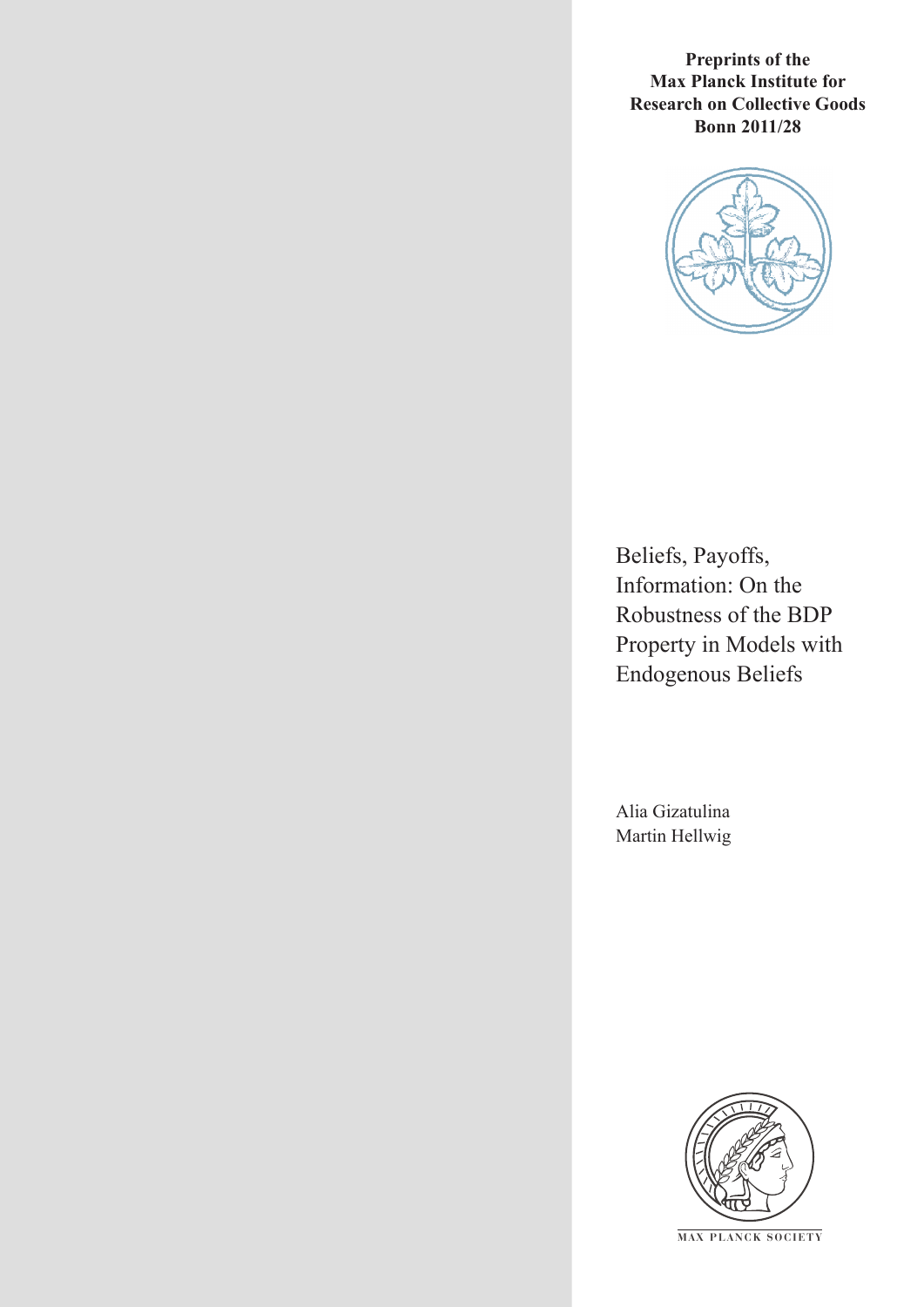

# **Beliefs, Payoffs, Information: On the Robustness of the BDP Property in Models with Endogenous Beliefs**

Alia Gizatulina / Martin Hellwig

First version December 2011 Revised Version March 2012

Max Planck Institute for Research on Collective Goods, Kurt-Schumacher-Str. 10, D-53113 Bonn http://www.coll.mpg.de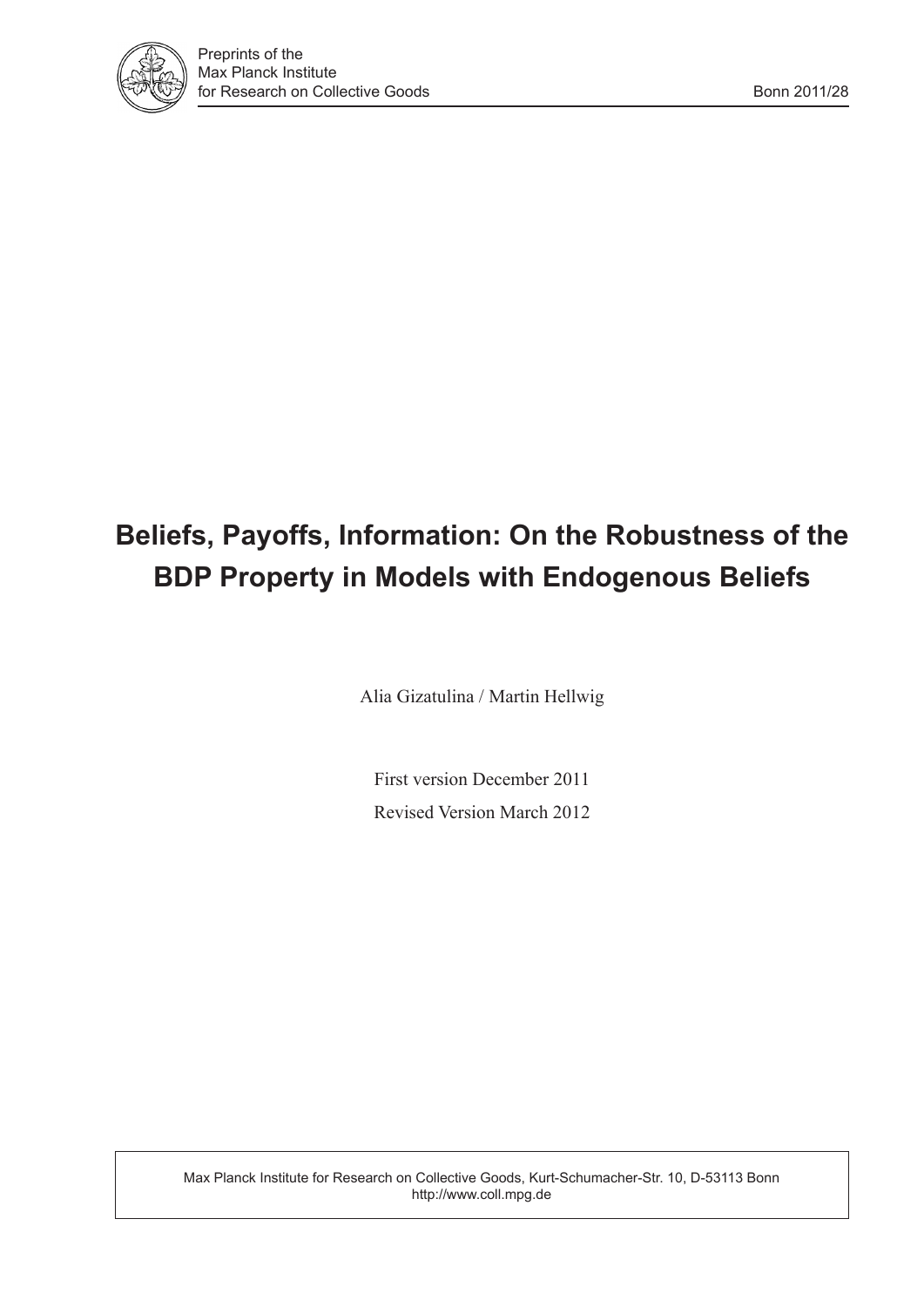## <span id="page-2-0"></span>Beliefs, Payoffs, Information: On the Robustness of the BDP Property in Models with Endogenous Beliefs\*

Alia Gizatulina† and Martin Hellwig‡ Max Planck Institute for Research on Collective Goods Kurt-Schumacher-Str. 10, D-53113 Bonn, Germany

> First version: December 1, 2008 This version: March 23, 2012

#### **Abstract**

[Neeman](#page-43-0) [\(2004\)](#page-43-0) and [Heifetz and Neeman](#page-42-0) [\(2006\)](#page-42-0) have shown that, in auctions with incomplete information about payoffs, full surplus extraction is only possible if agents' beliefs about other agents are fully informative about their own payoff parameters. They argue that the set of incomplete-information models satisfying this so-called BDP property ("beliefs determine preferences") is negligible, in a geometric and a measure-theoretic sense. In contrast, we show that, in models with finite-dimensional type spaces, this property is topologically generic if the set of objects about which beliefs are formed is sufficiently rich and beliefs are derived by conditioning on the available information; for any agent, this information includes his own payoff parameters.

*JEL Classification*: D40, D44, D80, D82

*Keywords*: universal type space, surplus extraction, mechanism design, BDP, correlated information.

For helpful comments and discussions, we would like to thank Beth Allen, Sophie Bade, Felix Bierbrauer, Yi-Chun Chen, Jacques Crémer, Christoph Engel, Amanda Friedenberg, Bruno Jullien, Aniol Llorente-Saguer, Benny Moldovanu, Stephen Morris, Zvika Neeman, Wojciech Olszewski, and Siyang Xiong.

<sup>†</sup>gizatulina@coll.mpg.de

<sup>‡</sup>hellwig@coll.mpg.de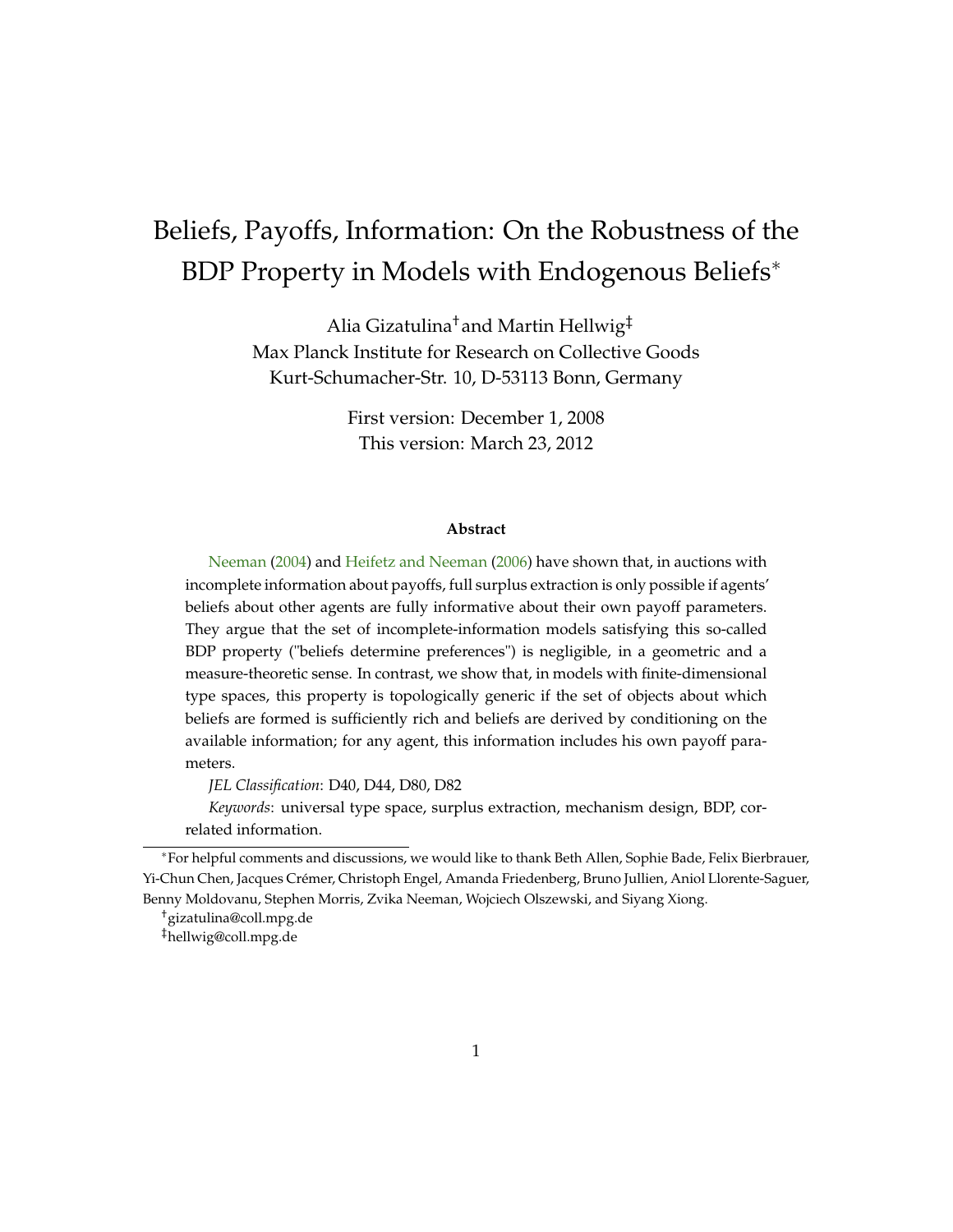## <span id="page-3-2"></span>**1 Introduction**

[Neeman](#page-43-0) [\(2004\)](#page-43-0) and [Heifetz and Neeman](#page-42-0) [\(2006\)](#page-42-0) have drawn attention to the so-called BDP property and the role this property plays in mechanism design models with correlated values. The label "BDP" - beliefs determine preferences - refers to the fact that, if this property holds and if one knows an agent's beliefs, then one also knows his preferences. They show that this property underlies the findings of [Crémer and McLean](#page-42-1) [\(1988\)](#page-42-1) or [McAfee and Reny](#page-43-1) [\(1992\)](#page-43-1) that correlations of agents types can be used to eliminate information rents. In [Crémer and McLean](#page-42-1) [\(1988\)](#page-42-1) or [McAfee and Reny](#page-43-1) [\(1992\)](#page-43-1), differences in an agent's beliefs about the other agents' characteristics induce differences in attitudes towards state-contingent payment schemes; such schemes are then used to screen agents in order to extract rents. Such rent extraction is necessarily incomplete if there are different states of the world in which an agent has different payoff parameters and the same beliefs.<sup>[1](#page-3-0)</sup>

[Heifetz and Neeman](#page-42-0) [\(2006\)](#page-42-0) suggest that the set of incomplete-information models having the BDP property is a negligible subset of the set of all incomplete-information models that are consistent with common priors.<sup>[2](#page-3-1)</sup> Their suggestion is based on the view, that, in a model with private values, the preferences of an agent can be specified indepen-dently of his beliefs about other agents [\(Heifetz and Neeman](#page-42-0) [\(2006\)](#page-42-0), p. 215).

We want to take issue with this view. In a common-prior setting, beliefs are the result of agents conditioning their expectations on whatever information they have. This information includes their own preferences. The view that preferences and beliefs can be specified independently presumes that the information that an agent has about this preferences is not relevant for forming expectations about other agents' characteristics. This would be the case, for example, if, under the common prior, the agent's preferences and the other agents' characteristics were stochastically independent. If the agent's preferences and the other agent's characteristics were not independent, the agent's information

<span id="page-3-0"></span><sup>&</sup>lt;sup>1</sup>[Neeman](#page-43-0) [\(2004\)](#page-43-0) applies this reasoning to a public-good provision problem with participation constraints. He shows that feasible provision levels are close to zero when there are many agents and certain violations of BDP are uniform over agents and states of the world, regardless of the number of participants. [Gizatulina](#page-42-2) [and Hellwig](#page-42-2) [\(2010\)](#page-42-2) show that such uniform violations of BDP are incompatible with the notion that, in a large economy, individuals may be informationally small.

<span id="page-3-1"></span><sup>2</sup>Formally, they study the status of BDP models *within a fixed family of incomplete-information models*. Assuming that this family is what they call "closed under finite unions", they show that, if the family contains at least one BDP model, then within this family, failure of the BDP property is generic in a geometric and in a measure theoretic sense. We discuss their results in Section [5.](#page-24-0)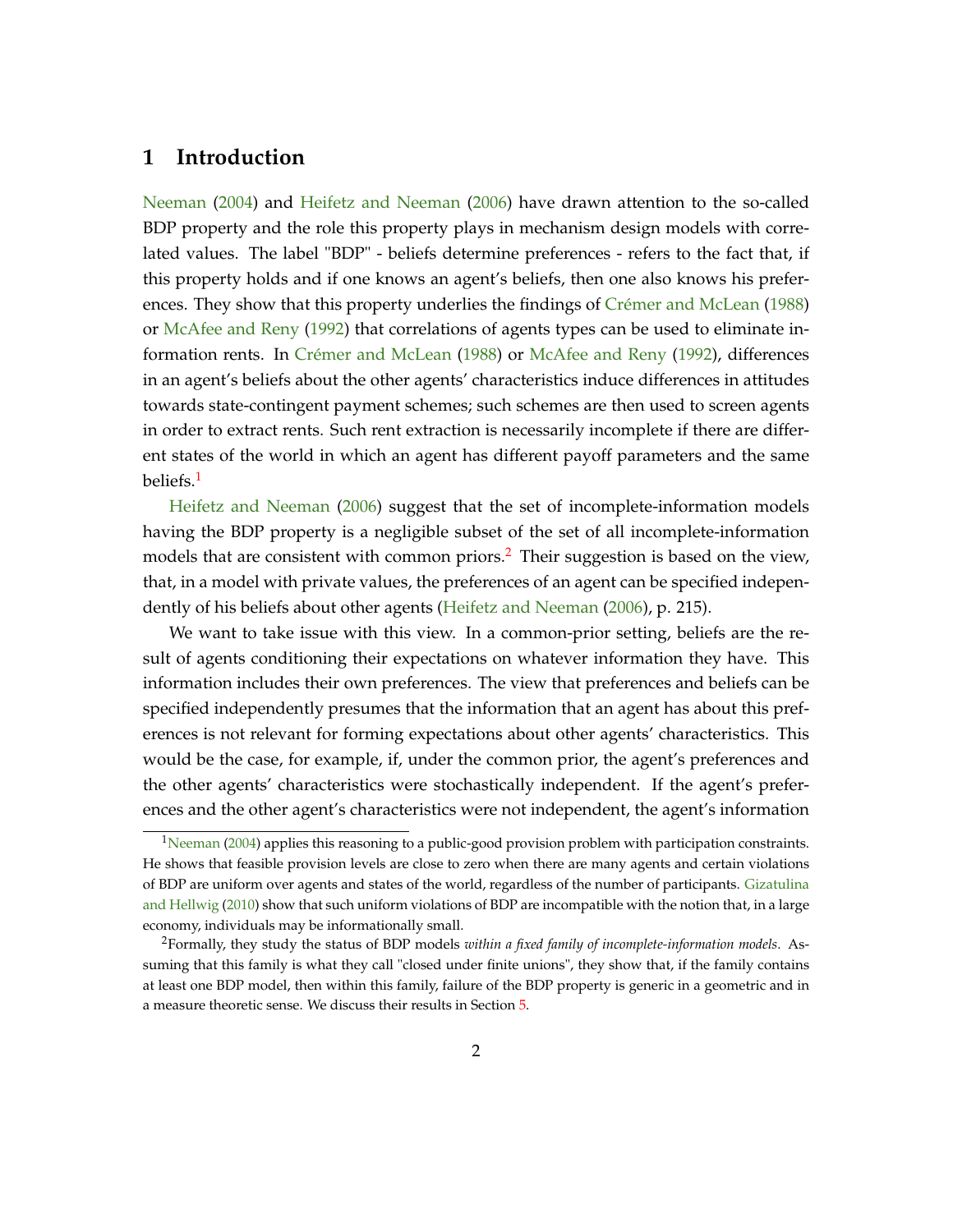<span id="page-4-1"></span>about his own preferences would still be irrelevant for expectations formation if this information was redundant in the sense that it is already contained in some other information variable that the agent also observes. Stochastic independence would be incompatible with correlated values, the very specification that [Heifetz and Neeman](#page-42-0) [\(2006\)](#page-42-0) as well as [Crémer and McLean](#page-42-1) [\(1988\)](#page-42-1) are concerned with. Complete redundancy would appear to be very special.<sup>[3](#page-4-0)</sup>

Even if preferences and beliefs are not specified independently, however, the BDP property cannot be taken for granted. If beliefs are obtained by conditioning on information and if this information includes the agent's preferences, the question is whether the map from information to beliefs is invertible. If it is, then the agent's information, including his preferences, can be inferred from his beliefs. If the map from information to beliefs is not invertible, this inference is not possible everywhere.

There can be several reasons why the map from information to beliefs might not be invertible. First, if there are many information variables and few parameters characterizing beliefs, it may be impossible to tell which combination of information variables has given rise to a given belief. Suppose, for example, that in an auction with two participants, an agent observes not only the value he assigns to the object at auction but also a signal of the value that other agent assigns to the object. With correlated private values, a given belief that the other agent assigns a high value to the object may then be due to the fact that the agent's own value is high or to the fact that the agent has received an optimistic signal about the other agent. The confounding of influences of different information variables on beliefs makes it impossible to recover the value of any information variable from the beliefs.

Second, even if the agent observes only the value he assigns to the object, correlations might be such that the map from information variables to beliefs is not monotonic. In this case, a given belief about the other agent's valuation might be generated by different realizations of the agent's own valuation.

To assess whether the BDP property is negligible or not, one must consider whether a lack of invertibility of the map from information variables to beliefs should be considered

<span id="page-4-0"></span><sup>&</sup>lt;sup>3</sup>Redundance of information about preferences might appear to be natural in a universal-type-space setting where the information on which an agent conditions is represented by his "type", a vector made up of his preferences and his beliefs. In this framework, conditioning of beliefs on information ("type") is trivial because the beliefs themselves are specified as part of the information. There is no account however, of what information gives rise to the beliefs. Moreover, the assumed redundancy of information about preferences imposes severe restrictions on the common prior.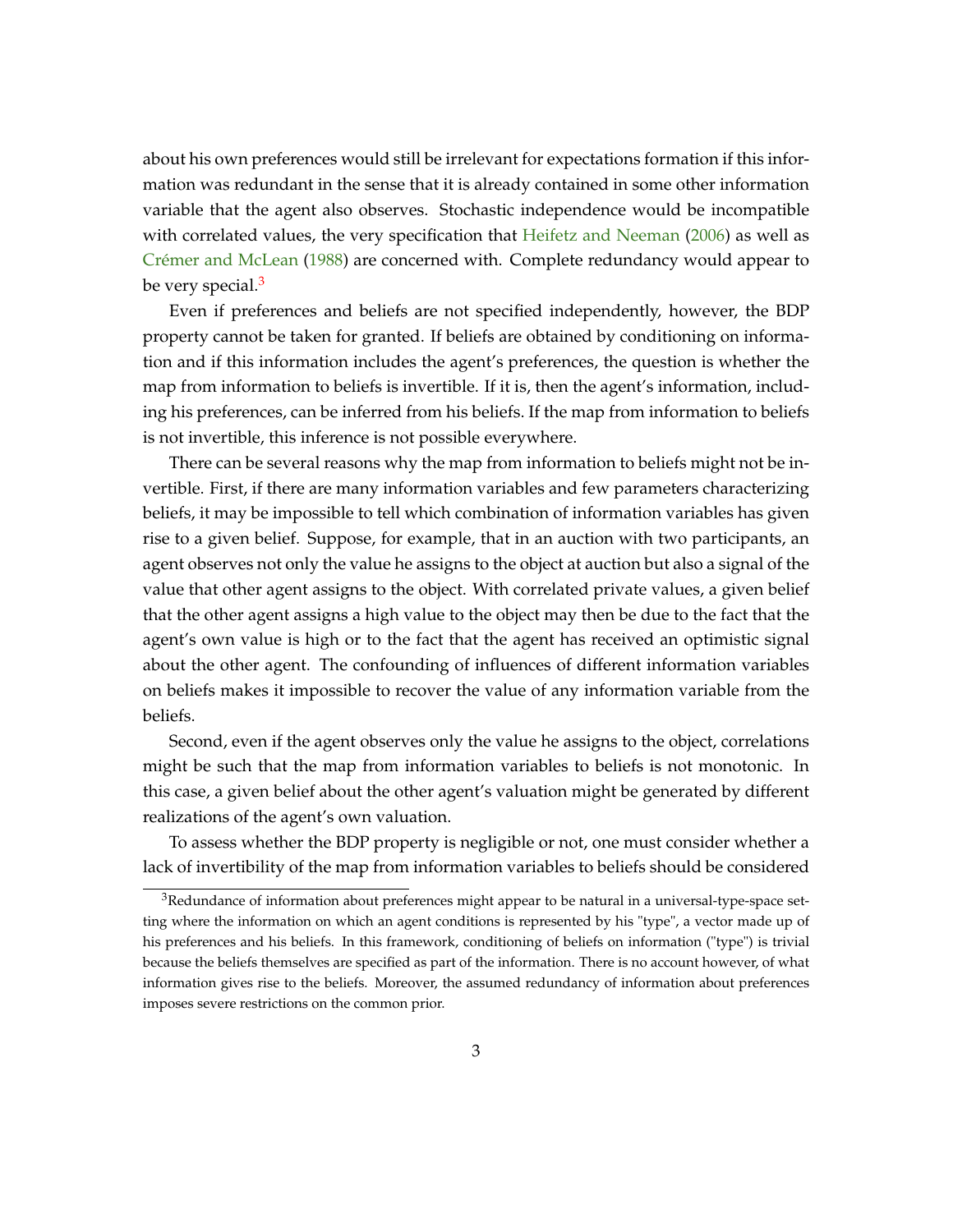<span id="page-5-1"></span>to be the rule or the exception. [Heifetz and Neeman](#page-42-0) [\(2006\)](#page-42-0) do not actually study this question. When they impose a common-prior assumption, they require beliefs to be given by conditional distributions, but they do not investigate the implications of this requirement for their program.

This is where our paper steps in. In an abstract type space formulation, we explicitly consider the mappings from the information variables that agents observe to their beliefs, i.e., conditional distributions. Our main result shows that a confounding of influences of different information variables is unlikely to occur if the set of objects about which the agent forms his beliefs is sufficiently rich. In this case, the BDP property then is the rule, rather than the exception.

Throughout the paper, we consider an agent's "type" as reflecting not just his preference parameters but also additional information variables that he may observe. We do not limit ourselves to the "naive" type spaces considered by [Crémer and McLean](#page-42-1) [\(1988\)](#page-42-1), where agents' types are defined by their preference parameters only and differences in preference parameters are the only source of heterogeneity in beliefs.

If type sets are finite, however, the same logic as in [Crémer and McLean](#page-42-1) [\(1988\)](#page-42-1) implies that, if the cardinality of an agent's type set is less than or equal to the product of the cardinalities of the other agents' type sets, then, for this agent, the BDP property holds for an open and dense set of priors. If all agents' type sets have the same cardinality, then, for all agents, the BDP property holds for an open and dense set of common priors.<sup>[4](#page-5-0)</sup>

Our main results concern models with a continuum of types. We treat the type *t<sup>i</sup>* of agent *i* as a vector in **R***n<sup>i</sup>* for some natural number *n<sup>i</sup>* . The vector of all agents' types is a vector in  $\mathbb{R}^N$  where  $N = \sum_i n_i$ . Priors are probability distributions on  $\mathbb{R}^N$ . We restrict the analysis to priors for which marginal distributions of agents' types have full supports and regular conditional probability distributions have continuous versions. For any agent *i*, such a regular conditional probability distribution is represented by a continuous function from the space  $\mathbb{R}^{n_i}$  of agent *i*'s types into the space  $\mathcal{M}(\mathbb{R}^{N\setminus n_i})$  of probability distributions for the other agents' types. The topology on the space of priors is specified as the coarsest topology under which the maps from priors to marginal distributions of agents' types and to continuous regular conditional probability distributions over the other agents' types are continuous. With this topology, the BDP property holds for any agent *i* on a residual set of priors, i.e., on a countable intersection of open and dense sets of probability distributions on  $\mathbb{R}^N$ .

<span id="page-5-0"></span><sup>&</sup>lt;sup>4</sup>This confirms a conjecture in [Compte and Jehiel](#page-42-3) [\(2009\)](#page-42-3), p. 188.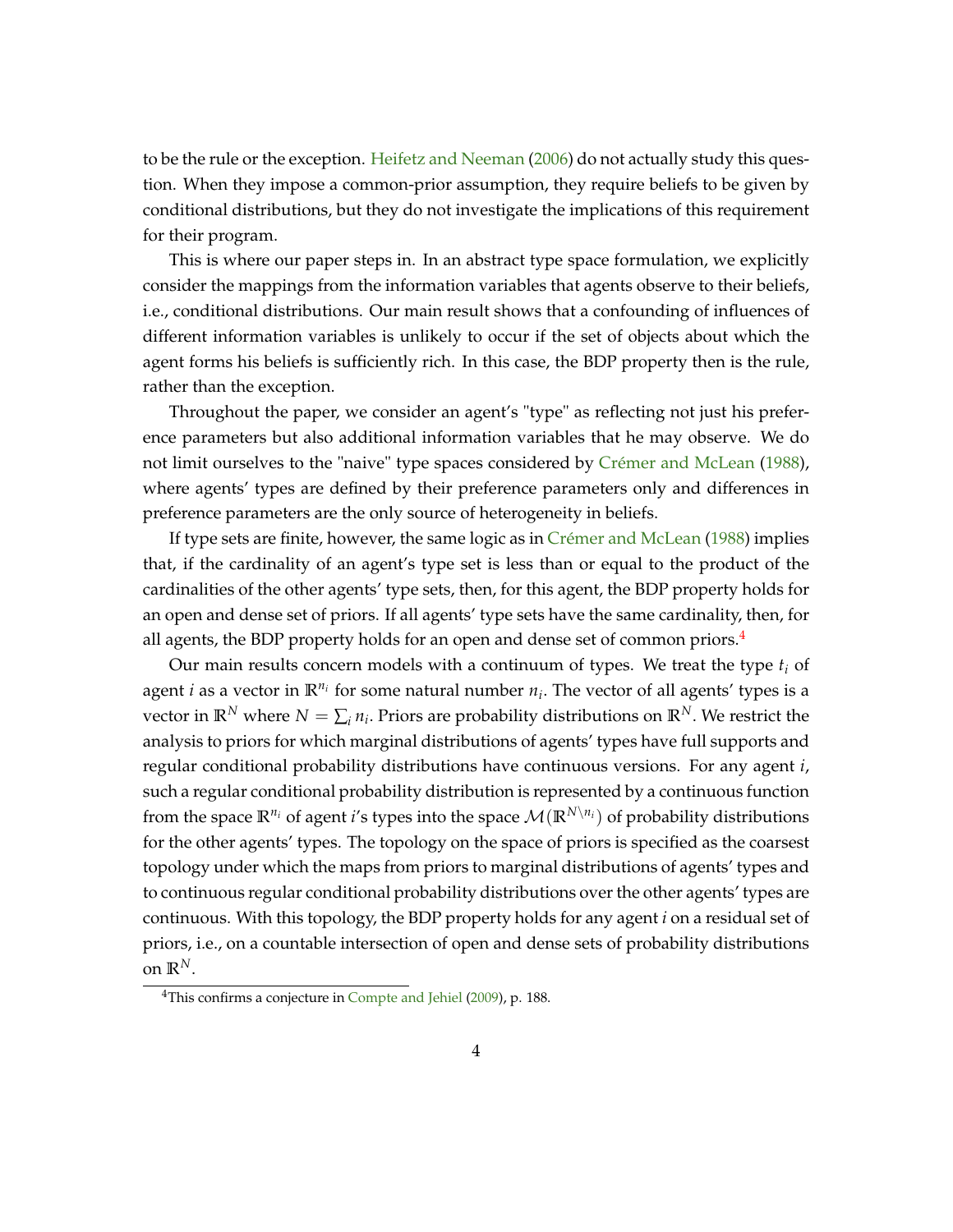<span id="page-6-1"></span>These results are based on an extension of the classical Embedding Theorem for con-tinuous functions.<sup>[5](#page-6-0)</sup> An embedding of a metric space *X* in a metric space *Y* is a one-to-one bicontinuous function from *X* into (a subset of) *Y*. The standard version of the Embedding Theorem asserts that, for any natural numbers *n* and *m*, if  $m \geq 2n + 1$ , then the set of embeddings of a set  $X \subset \mathbb{R}^n$  in  $[0, 1]^m$  contains a residual subset of the set of continuous functions from *X* into [0, 1] *<sup>m</sup>*. We use this theorem to show that, for any natural number *n*, the set of embeddings of a compact set  $X \subset \mathbb{R}^{n_i}$  into the space  $Y = \mathcal{M}(Z)$  of probability measures on a compact subset  $Z \subset \mathbb{R}^{N \setminus n_i}$  that has infinitely many elements contains a residual subset of the set of continuous functions from *X* into  $\mathcal{M}(Z)$ . The proof of this result is based on the observation that, no matter what *n<sup>i</sup>* and *N* may be, the dimension of  $\mathcal{M}(Z)$  exceeds  $2n_i + 1$ .

In our setting, the Embedding Theorem implies that the set of embeddings contains a residual subset of the set of continuous regular conditional distributions for any agent *i*. Under the given topology on the set of priors, it follows that the set of priors giving rise to regular conditional distributions that are embeddings must contain a residual subset of the set of all priors that give rise to continuous regular conditional distributions. Because embeddings are injective, any prior in this set exhibits the BDP property, i.e., under any such prior, one can recover the agent's type from his beliefs about the other agents' types. For any agent *i*, the BDP property thus holds on a residual set of priors.

Because the set of priors that satisfy the BDP property for all agents is given by the (finite) intersection of the sets of priors that satisfy the BDP property for agent  $i, i = 1, \dots, I$ the BDP property also holds for all agents on a residual set of common priors. On the set of common priors that have continuous density functions, the topology that yields residualness of the BDP property turns out to be the uniform topology for density functions.

In the following, Section [2](#page-7-0) lays out the basic framework of our analysis. Section [3](#page-10-0) introduces the BDP property and gives a few examples in order to build some intuition. Section [4](#page-16-0) formulates and proves our genericity results. Section [4.1](#page-16-1) gives the result for finite type spaces. Sections [4.2](#page-17-0) - [4.4](#page-21-0) give the results for continuous type spaces: Section [4.2](#page-17-0) deals with the BDP property of a prior for a single agent, Section [4.3](#page-20-0) with the BDP

<span id="page-6-0"></span> $5$ See Chapter V in [Hurewicz and Wallman](#page-42-4) [\(1941\)](#page-42-4). In economics, the literature on generic existence of completely revealing rational expectations equilibria has made extensive use of Embedding Theorems; see, in particular, [Allen](#page-41-0) [\(1981\)](#page-41-0)**.** That literature, however, relied on Whitney's Embedding Theorem for *C r* functions [\(Hirsch](#page-42-5) [\(1994\)](#page-42-5), p. 35). Lacking the requisite differentiability properties, we use the Embedding Theorem for *C* 0 functions.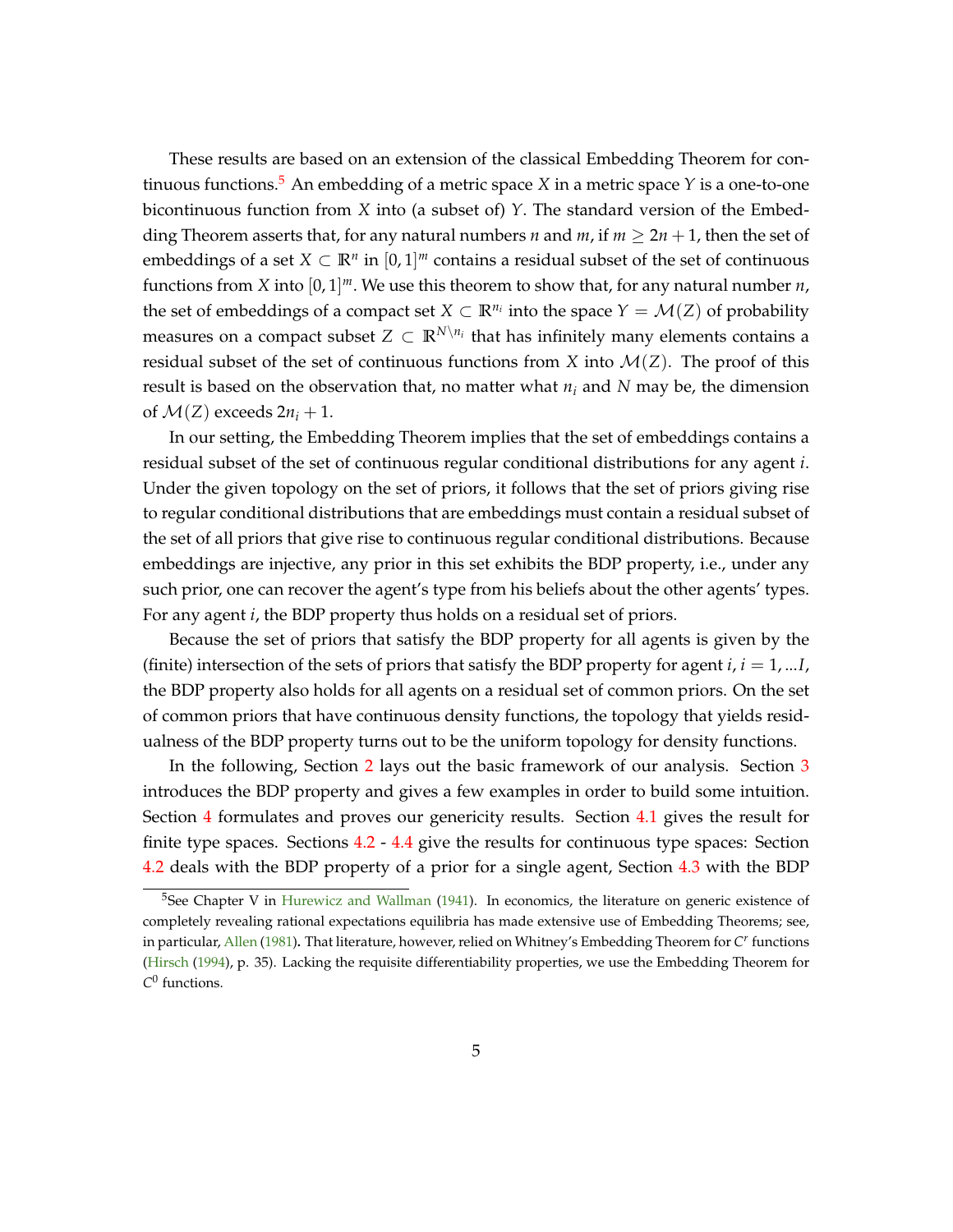<span id="page-7-3"></span>property of a common prior for all agents. Section [4.4](#page-21-0) deals with the BDP property of common priors with continuous density functions.

The relation of our analysis to the literature is discussed in Section [5.](#page-24-0) There we show that the difference between our analysis and the analysis of [Heifetz and Neeman](#page-42-0) [\(2006\)](#page-42-0) is due to their considering genericity of the BDP property *within* a fixed family of models. If the family in question is the family of all common-prior models in the universal type space, this approach involves no loss of generality. In finite-dimensional abstract type spaces, however, the analysis of Heifetz and Neeman begs the question whether the families of models within which their genericity results hold are themselves robust. In a companion paper, [Gizatulina and Hellwig](#page-42-6) [\(2011\)](#page-42-6), we show that this is not the case. Using the results of this paper, we show there that the set of families within which the BDP property is robust is itself a residual set in the set of all families of incomplete-information models.

In contrast to this paper, [Barelli](#page-42-7) [\(2009\)](#page-42-7) and [Chen and Xiong](#page-42-8) [\(2011\)](#page-42-8) work with the universal type space. [Barelli](#page-42-7) [\(2009\)](#page-42-7) asserts that non-BDP models are topologically generic. [Chen and Xiong](#page-42-8) [\(2011\)](#page-42-8) point to a flaw in his analysis and show that the BDP property holds on a residual set of models in the universal type space. Their analysis uses the fact that, in the weak\* topology on the universal type space, models with finite type sets are dense in the set of all models and BDP models are dense in the set of models with finite type sets. In contrast, we do not rely on finite approximations but on embedding theorems for continuous functions with finite-dimensional domains.

## <span id="page-7-0"></span>**2 The Basic Framework**

An abstract (Harsanyi) type space formulation of an incomplete-information model with  $I \geq 2$  agents involves a collection

<span id="page-7-2"></span>
$$
\mathcal{T} = \{T_i, \hat{\theta}_i, \hat{\pi}_i\}_{i=1}^I
$$
\n(1)

such that, for any *i*,  $T_i$  is a set of abstract "types" for agent *i*,  $\hat{\theta}_i$  is a mapping from  $T_i$  into a set  $\Theta_i$  of payoff parameter vectors for agent *i*, and  $\hat{\pi}_i$  is a mapping from  $T_i$  into the set  $\mathcal{M}\left(T_{-i}\right)$  of probability distributions on the space  $T_{-i}:=\prod_{i}T_{j}$  of the other agents' abstract  $j \neq i$ types.<sup>[6](#page-7-1)</sup> For any  $t_i \in T_i$ ,  $\hat{\theta}_i(t_i)$ , the payoff type of agent *i*, indicates the agent's payoff

<span id="page-7-1"></span><sup>6</sup>See, e.g., [Bergemann and Morris](#page-42-9) [\(2005\)](#page-42-9).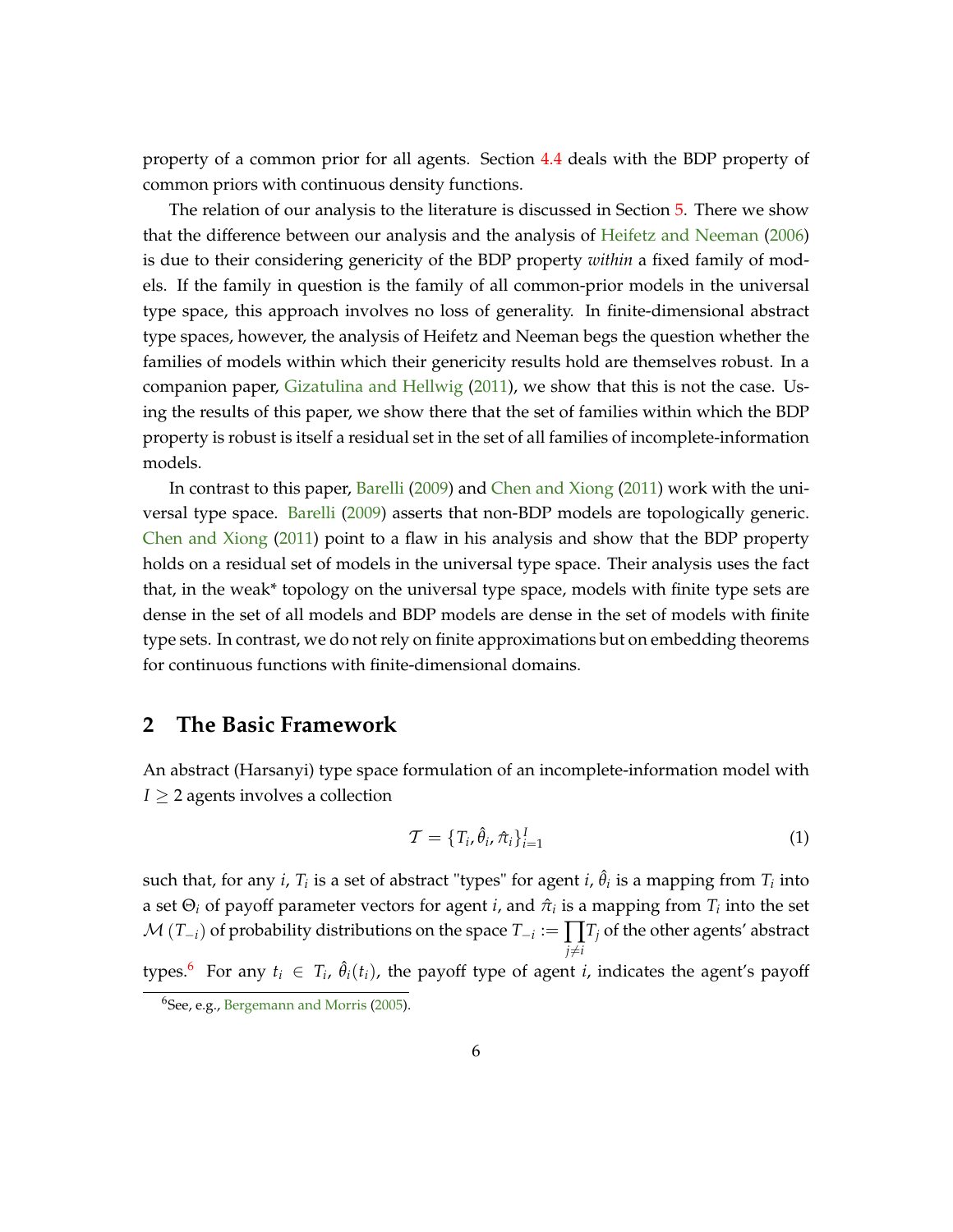<span id="page-8-5"></span>parameters when his abstract type is  $t_i$ ;  $\hat{\pi}_i(t_i)$ , the belief type of agent *i*, represents the agent's probabilistic beliefs about the other agents' types. Following Heifetz and Neeman (2006), we assume that the spaces  $T_i$  and  $\Theta_i$  are complete separable metric spaces, and that the functions  $\hat{\theta}_i: T_i \to \Theta_i$  and  $\hat{\pi}_i: T_i \to \mathcal{M}(T_{-i})$  are continuous, where  $\mathcal{M}(T_{-i})$  has the topology of weak convergence of probability measures, i.e. the weak\* topology.

In this abstract type space formulation *a model exhibits the BDP property for agent i* if for any  $t_i$  and  $t'_i$  in  $T_i$ ,

<span id="page-8-4"></span>
$$
\hat{\pi}_i(t_i) = \hat{\pi}_i(t'_i) \text{ implies } \hat{\theta}_i(t_i) = \hat{\theta}_i(t'_i). \tag{2}
$$

In the absence of restrictions on the mappings  $\hat{\theta}_i$  and  $\hat{\pi}_i$ , there is no reason why this property should hold. One expects the set of models exhibiting this property to be in some sense negligible in the set of all models.

This conclusion cannot be taken for granted, however, if the belief mapping  $\hat{\pi}_i$  must take the form

<span id="page-8-1"></span>
$$
\hat{\pi}_i(\cdot) = b_i(\cdot, \nu_i),\tag{3}
$$

where  $v_i \in M(T_i \times T_{-i})$  is a prior for agent *i* and  $b_i(\cdot, v_i)$  is a regular conditional distribution for  $t_{-i}$  given  $t_i$  that is induced by  $v_i$ , i.e. a function from  $T_i$  to  $\mathcal{M}(T_{-i})$  such that for any bounded continuous function  $f: T_{-i} \to \mathbb{R}$ ,  $\int$  $T_{i} f(t_{-i}) b_i(dt_{-i}|t_i, v_i)$  is the conditional expectation of  $f(t_{-i})$  given  $t_i$ . Heifetz and Neeman impose this restriction with the additional requirement that  $v_i$  be common to all agents.<sup>[7](#page-8-0)</sup> We shall consider both, the case of agent-specific priors  $v_i$ ,  $i = 1, ..., I$ , and the case of a common prior  $v$  such that  $v_i = v$  for all *i*.

The information on which agent *i* conditions his beliefs includes his payoff type  $\hat{\theta}_i(t_i)$ . To make this dependence explicit, we find it convenient to write [\(3\)](#page-8-1) in the form

<span id="page-8-3"></span>
$$
\hat{\pi}_i(\cdot) = \hat{b}_i(\hat{\theta}_i(\cdot), \hat{s}_i(\cdot), \nu_i), \tag{4}
$$

where, for any  $t_i \in T_i$ ,  $\hat{s}_i(t_i)$  is a vector of payoff-irrelevant information variables that agent *i* observes in addition to his payoff type  $\hat{\theta}_i(t_i)$ , and the mapping  $\hat{s}_i(\cdot)$  takes values in some set  $S_i$ .<sup>[8](#page-8-2)</sup> In this formulation, the underlying type space  $T_i$  matters only to the extent

<span id="page-8-0"></span> $7$ [Dekel, Fudenberg, and Morris](#page-42-10) [\(2006\)](#page-42-10) suggest that, in a non-common-prior environment, the approach of Heifetz and Neeman would not even be well defined.

<span id="page-8-2"></span><sup>&</sup>lt;sup>8</sup>This is without loss of generality. Any model  $\{T_i, \theta_i, \pi_i\}_{i=1}^I$  can trivially be rewritten in the form  $\{\hat{T}_i, \hat{\theta}_i, \hat{\pi}_i\}_{i=1}^I$  where  $\hat{T}_i = \Theta_i \times T_i$ ,  $\hat{\theta}_i$  is the projection from  $\Theta_i \times T_i$  to  $\Theta_i$ , and, with  $\hat{s}_i$  given as the projection from  $\Theta_i \times T_i$  to  $T_i$ ,  $\hat{\pi}_i$  satisfies [\(4\)](#page-8-3). In this formulation, the original type space  $T_i$  itself is interpreted as a space of signals on which expectations are conditioned. For a discussion in the context of the universal type space, see Section [5](#page-24-0) below.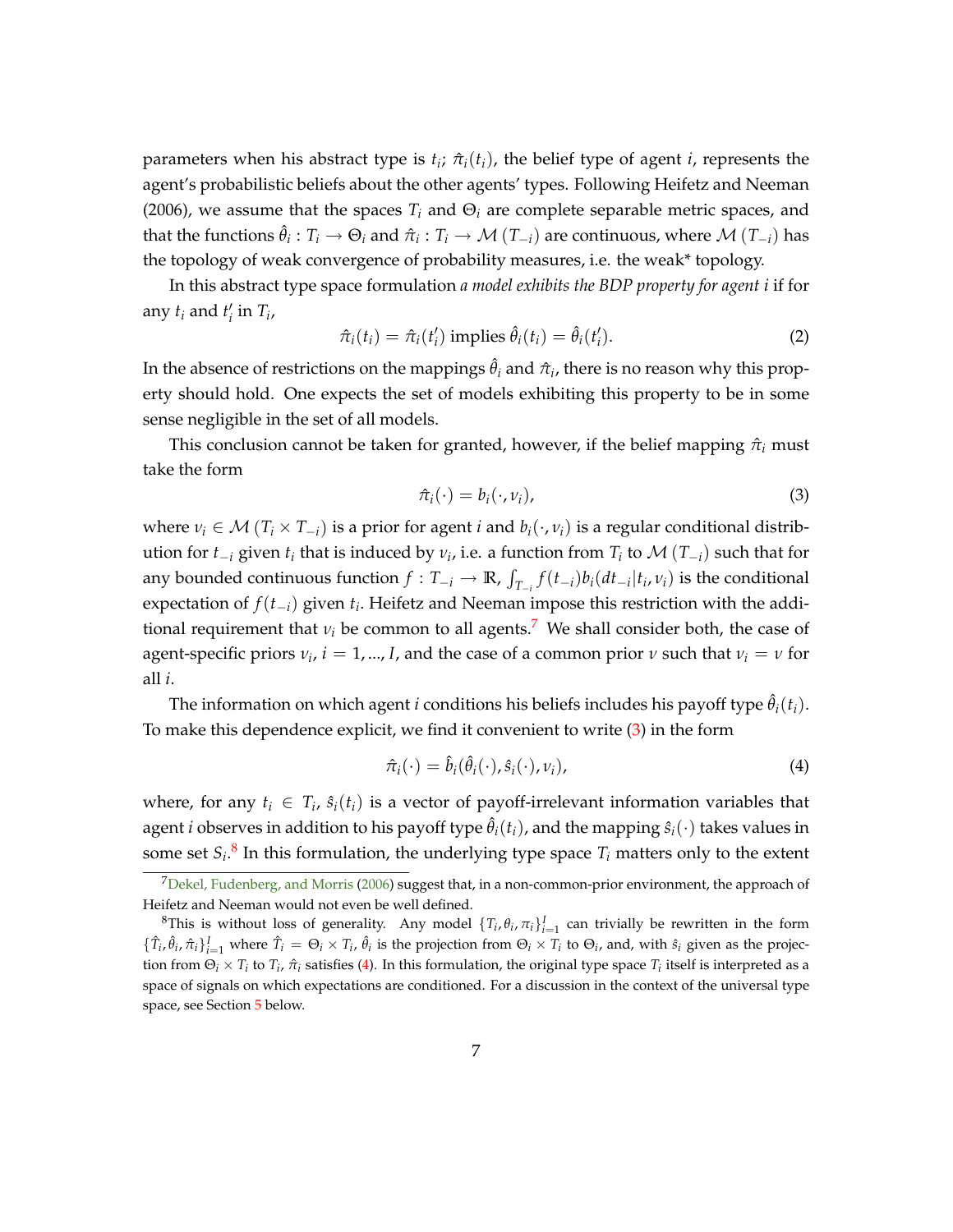<span id="page-9-1"></span>that  $t_i$  affects the payoff type  $\hat{\theta}_i(t_i)$  and the information vector  $\hat{s}_i(t_i)$ . Therefore there is no loss of generality in identifying abstract types with pairs of payoff and signal vectors and writing

$$
T_i = \Theta_i \times S_i,\tag{5}
$$

with the understanding that, for any  $t_i \in T_i$ ,

$$
t_i = (\theta_i, s_i) \text{ implies } \hat{\theta}_i(t_i) = \theta_i \text{ and } \hat{s}_i(t_i) = s_i,
$$
\n
$$
(6)
$$

i.e., the maps  $\hat{\theta}_i(\cdot)$  and  $\hat{s}_i(\cdot)$  are the projections from  $T_i$  to  $\Theta_i$  and  $S_i$ . The representation [\(1\)](#page-7-2) of the incomplete-information model then takes the form

$$
\hat{\mathcal{T}} = \{T_i, \hat{\pi}_i\}_{i=1}^I = \{\Theta_i \times S_i, \hat{\pi}_i\}_{i=1}^I,
$$
\n(7)

with the understanding that payoff and information mappings are the projections and that belief mappings satisfy  $(4)$  for some prior  $v_i$ . In this formulation, the beliefs

$$
\hat{\pi}_i(t_i) = \hat{b}_i(\hat{\theta}_i(t_i), \hat{s}_i(t_i), \nu_i) = b_i(t_i, \nu_i)
$$
\n(8)

of agent *i* concern the pairs  $t_i = (\hat{\theta}_i(t_i), \hat{s}_i(t_i))$ ,  $j \neq i$ , of the other agents' payoff and information vectors.<sup>[9](#page-9-0)</sup>

As is standard for abstract type space formulations and is proved in the Appendix to [Heifetz and Neeman](#page-42-0) [\(2006\)](#page-42-0), the mapping  $\hat{\pi}_i(\cdot) = b_i(\cdot, v_i)$  can be used to build an infinite hierarchy of beliefs of *i* about the distribution of  $\theta_{-i}$ , the joint distribution of  $\theta_{-i}$  and the other agents' beliefs about preferences, etc. The abstract type space can thus be mapped into the Θ-based universal type space of [Mertens and Zamir](#page-43-2) [\(1985\)](#page-43-2). If there is a common prior, i.e., if the priors  $v_i$  are all the same, the universal type space image of the abstract type space model must have the prior assign all probability mass to a belief-closed subset of the universal type space with the additional property that the belief of any type must correspond to the value of a regular conditional distribution given the information that this type has.

<span id="page-9-0"></span><sup>&</sup>lt;sup>9</sup>A formulation with conditioning on other information variables, in addition to payoff parameters, was previously proposed by [Compte and Jehiel](#page-42-3) [\(2009\)](#page-42-3), p. 188.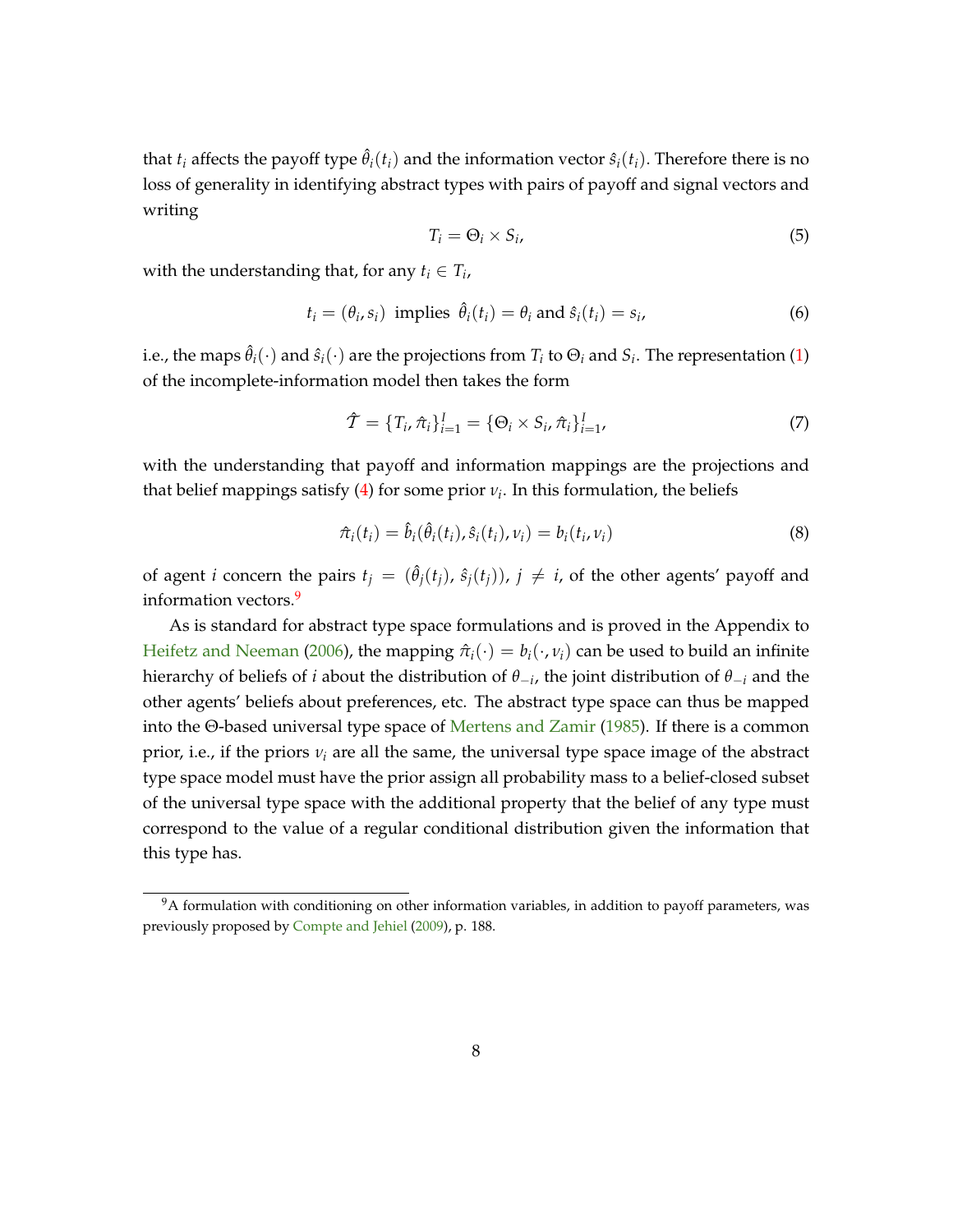## <span id="page-10-3"></span><span id="page-10-0"></span>**3 The BDP Property**

#### <span id="page-10-2"></span>**3.1 Definition**

[Heifetz and Neeman](#page-42-0) [\(2006\)](#page-42-0) study the question what can be said about the set of models having the BDP property as a question about agents' priors. We shall do the same but we shall use a slightly different formulation.

Given a prior *ν* on the set *T* := *I* ∏ *j*=1 *Tj* , we say that the marginal distribution for the type *t<sup>i</sup>* of agent *i* has *full support* if the support of this marginal distribution is *T<sup>i</sup>* .

<span id="page-10-1"></span>DEFINITION 3.1 *For any i, let ν be a prior on T such that the marginal distribution for t<sup>i</sup> has*  $f$ ull support and, moreover, there exists a continuous regular conditional distribution  $\hat{\pi}_i$  for  $t_{-i}$ given  $t_i$ . The prior  $v$  has the BDP property for agent  $i$  if, for any  $t_i=(\theta_i,s_i)$  and  $t'_i=(\theta'_i,s'_i)$  in  $T_i = \Theta_i \times S_i$ ,  $\hat{\pi}_i(t_i) = \hat{\pi}_i(t_i')$  implies  $\hat{\theta}_i(t_i) = \hat{\theta}_i(t_i')$ .

DEFINITION 3.2 *Let ν be a common prior on T such that, for each i*, *the marginal distribution for t<sup>i</sup> has full support and, moreover, there is a continuous regular conditional distribution π*ˆ*<sup>i</sup> for t<sup>i</sup> given t<sup>i</sup> .The common prior ν has the BDP property if it has the BDP property for each agent*  $i = 1, ..., n$ .

In contrast to our approach, [Heifetz and Neeman](#page-42-0) [\(2006\)](#page-42-0) do not require marginal type distributions to have full support. Instead they use a definition of the BDP property which neglects null sets. In their analysis, a prior on the underlying type space satisfies the BDP property for agent *i* if there exists a subset  $\hat{T}_i$  of the type space for agent *i* such that the prior assigns probability one to  $\hat{T}_i$  and, moreover, the BDP condition [\(2\)](#page-8-4) holds for all  $t_i$ and  $t'_i$  in  $\hat{T}_i$ .

To see why we use a slightly different formulation, with a more restricted set of distributions and a stronger version of the BDP property, consider the following example: For given *i*, let  $\Theta_i = [0,1]$ ,  $S_i = [0,1]$ , hence  $T_i = [0,1]^2$ , and let  $\hat{\pi}_i$  be a continuous function from  $[0,1]^2$  into  $\mathcal{M}(T_{-i})$  that satisfies the BDP condition [\(2](#page-8-4)) for all  $t_i$  and  $t'_i$  in  $T_i$ . Let  $\nu_i \in \mathcal{M}(T_i)$  be such that  $\nu_i(\Theta_i \times \{s_i > 0\}) = 0$ , and let  $\nu \in \mathcal{M}(T)$  be given by the composition of  $v_i$  and  $\hat{\pi}_i$ . By construction, then,  $\hat{\pi}_i(\cdot)$  is a regular conditional distribution for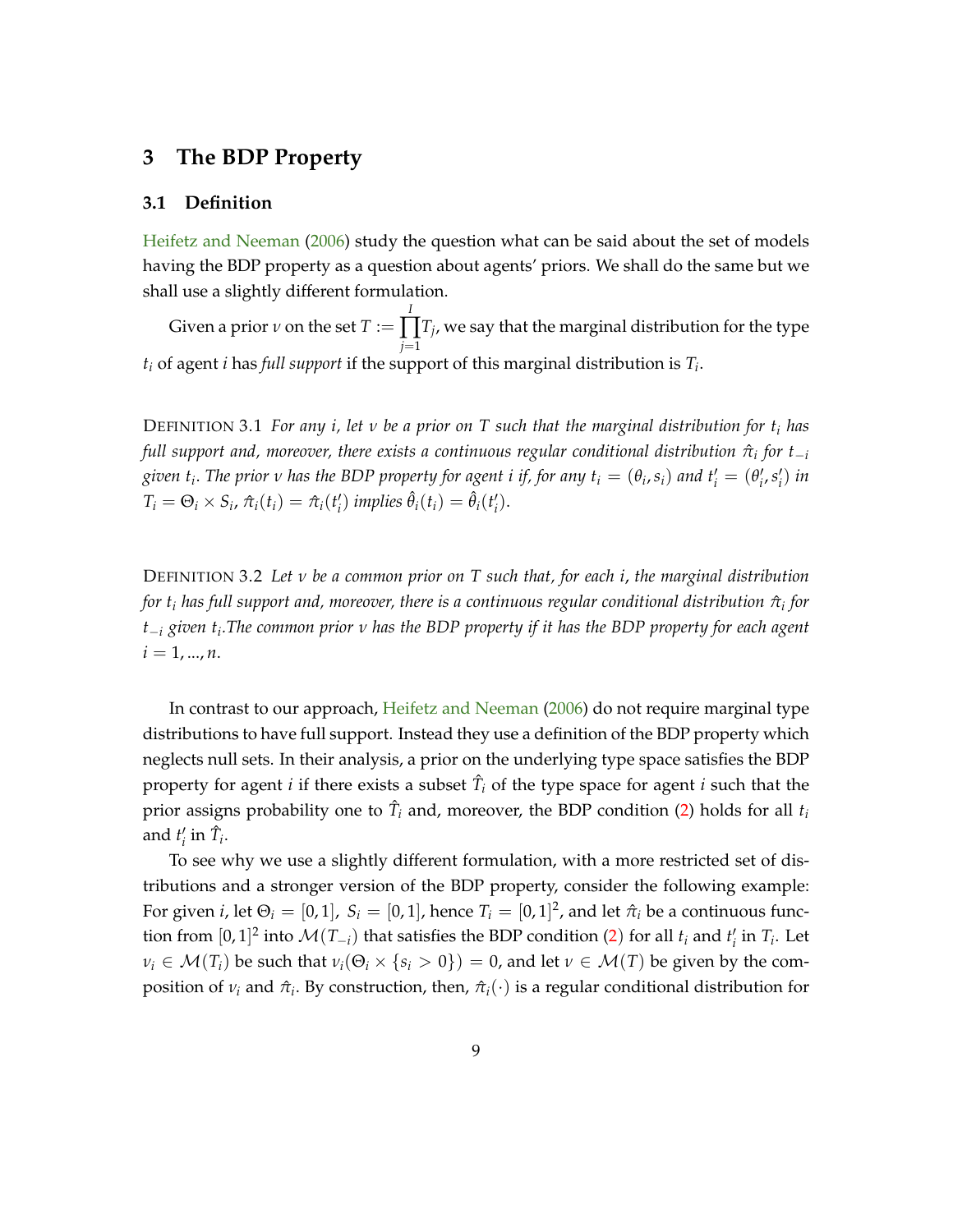*t*<sub>*i*</sub> given *t*<sub>*i*</sub> under the measure *ν*. Define a new function  $\bar{\pi}_i(\cdot)$  from  $[0, 1]^2$  into  $\mathcal{M}(T_{-i})$  by setting

$$
\bar{\pi}_i(\cdot|\theta_i,s_i) \equiv \pi_i(\cdot|(1-s_i)\theta_i,0). \tag{9}
$$

for all  $(\theta_i, s_i) \in [0, 1]^2$ . Because  $\bar{\pi}_i(\cdot | \theta_i, s_i) \equiv \pi_i(\cdot | (1 - s_i) \theta_i, 0)$  whenever  $s_i = 0$  and, more- $\text{over}$ ,  $\nu((\Theta_i \times \{s_i > 0\}) \times T_{-i}) = 0$ , the function  $\bar{\pi}_i(\cdot)$  is also a regular conditional distribution for  $t_{-i}$  given  $t_i$  under the measure  $\nu$ .

The measure *v* and the belief function  $\bar{\pi}_i(\cdot)$  satisfy the BDP property for agent *i* in the sense of Heifetz and Neeman but *not* in the sense of Definition [3.1.](#page-10-1) If we set  $\hat{T}_i$  =  $[0, 1] \times \{0\}$ , then, for the given prior *ν*, we have  $\nu(\hat{T}_i \times T_{-i}) = 1$  and  $\bar{\pi}_i(\cdot | \theta_i, s_i) \equiv \pi_i(\cdot | \theta_i, s_i)$ for  $(\theta_i, s_i) \in \hat{T}_i$ . Because  $\pi_i(\cdot)$  satisfies the BDP condition [\(2](#page-8-4)) for all  $t_i$  and  $t'_i$  in  $T_i$ , it follows that  $\bar{\pi}_i(\cdot)$  satisfies the BDP condition [\(2\)](#page-8-4) for all  $t_i$  and  $t'_i$  in  $\hat{T}_i$ , as required for the Heifetz-Neeman definition of the BDP property. However, for every type vector  $(\theta_i, s_i) \in [0, 1]^2$ , we have  $\bar{\pi}_i(\theta_i,s_i)=\bar{\pi}_i(\theta'_i,s'_i)$  for all  $(\theta'_i,s'_i)$  for which  $(1-s'_i)\theta'_i=(1-s_i)\theta_i$ ; For every type  $(\theta_i, s_i) \in T_i$ , there exist types  $(\theta'_i, s'_i) \in T_i$  such that Condition [\(2\)](#page-8-4) is violated by  $(\theta_i, s_i)$  and  $(\theta'_i, s'_i)$ .

From a mechanism design perspective, the neglect of null sets in the Heifetz-Neeman definition of the BDP property is unsatisfactory. A mechanism designer is constrained by the condition that, for any  $t_i = (\theta_i, s_i)$  in  $T_i$  and any  $t'_i = (\theta'_i, s'_i) \in T_i$ , there should be no incentive for agent *i* with type  $t_i$  to dissemble and act as if the type was  $t'_i$ . If the set  $T_i \backslash \hat{T}_i$  has probability zero under the given prior, the mechanism designer need not much care about this incentive compatibility condition for  $t_i \in T_i \backslash \hat{T}_i$ . However, he must care about the fact that the presence of types in  $T_i \backslash \hat{T}_i$  affects incentive compatibility conditions for all types in  $\hat{T}_i$ . In the example, *all* types in  $\hat{T}_i$  can actually mimic types in  $T_i \backslash \hat{T}_i$  that have the same beliefs and different payoffs. In particular, for any type  $t_i = (\theta_i, s_i)$  with  $\theta_i > 0$ , there is another type  $t'_i = (\theta'_i, s'_i)$  with  $\theta'_i$  arbitrarily close to zero so that the belief function  $\bar{\pi}_i$  assigns the same beliefs to both  $t_i$  and  $t'_i$ . Whereas the set of mimicked types has prior measure zero, the set of types that can mimic has full measure. If the mechanism designer respects incentive compatibility only for  $t_i \in \hat{T}_i$  and  $t'_i \in \hat{T}_i$ , he may end up with a mechanism that satisfies incentive compatibility for  $t_i$  and  $t'_i$  in  $\hat{T}_i$  but violates incentive compatibility for  $t_i \in \hat{T}_i$  and  $t'_i \in T_i \backslash \hat{T}_i$ , i.e. it may violate incentive compatibility for a full set of types.

Underlying this discussion, there is a deeper problem: The incomplete-information model [\(1\)](#page-7-2) takes the belief function  $\hat{\pi}_i$  as a primitive, and we initially defined the BDP property for belief functions. In focussing on priors rather than belief functions, one must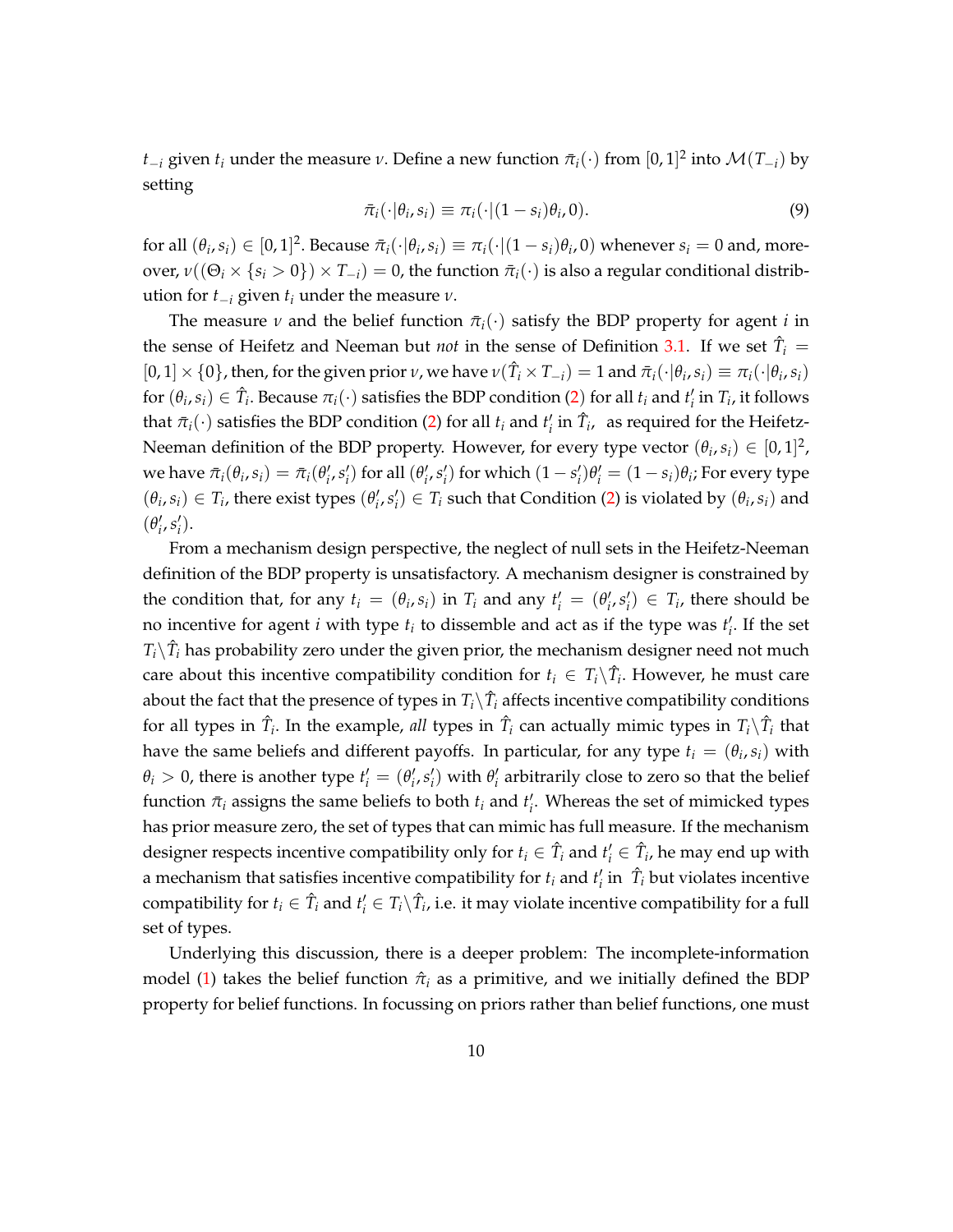come to terms with the fact that a given prior is usually compatible with many belief function. Specifically, if  $\hat{\pi}_i(\cdot) = b_i(\cdot|\nu)$  is a regular conditional distribution for  $t_{-i}$  given  $t_i$ under the prior *ν*, then any function  $\bar{\pi}_i(\cdot)$  such that  $\bar{\pi}_i(t_i) = \hat{\pi}_i(t_i)$  for *ν*-almost all  $t_i \in T_i$ is also a regular conditional distribution for  $t_{-i}$  given  $t_i$  under the prior  $\nu$ . Our example shows that it is quite possible for Definition [3.1](#page-10-1) to be satisfied when the belief function is taken to be  $\hat{\pi}_i(\cdot)$  but *not* when it is  $\bar{\pi}_i(\cdot)$ .

The Heifetz-Neeman definition of the BDP property for priors deals with this problem by eliminating a null set of types from the analysis. This implies that, if the BDP property in their definition holds for one regular conditional distribution, then it must hold for all regular conditional distributions under the given prior.

Definition [3.1](#page-10-1) deals with the problem by restricting the analysis to priors under which the marginal type distributions have full support. The following lemma shows that, for such priors, the requirement that belief functions must be continuous eliminates the mul-tiplicity of belief functions that are compatible with a given prior.<sup>[10](#page-12-0)</sup>

<span id="page-12-1"></span>LEMMA 3.3 *For*  $j = 1, ..., I$ *, let*  $T_j$  *be a complete separable metric space, and let T := I* ∏ *Ti . For i*=1  $a$ ny *i*, let  $\hat{\pi}_i: T_i \to \mathcal{M}(T_{-i})$  be a continuous function and let  $v_i \in \mathcal{M}(T)$  be such that [\(3\)](#page-8-1) holds, *i.e., ν<sup>i</sup> is a prior for π*ˆ*<sup>i</sup>* . *If the support of the marginal distribution on agent i*0 *s types that is induced* by F<sub>i</sub> is equal to T<sub>i</sub>, then  $\hat{\pi}_i$  is the unique continuous regular conditional distribution for t $_{-i}$  given *ti that is induced by T<sup>i</sup>* .

**Proof.** If the lemma is false, there exists a prior  $v_i \in \mathcal{M}(T)$  such that the support of the marginal distribution on agent  $i'$ s types is equal to  $T_i$  and there exist two belief functions

$$
\hat{b}_i(\cdot|\theta_i,s_i,\nu_i)=b_i(\cdot|\theta_i,s_i,\nu_i) \quad \text{if } \theta_i\in(0,1], s_i\in[0,1]
$$

and

$$
\hat{b}_i(\cdot|\theta_i,s_i,\nu_i)=b_i(\cdot|\psi(s_i),\nu_i)\quad\text{if }\theta_i=0,\ s_i\in[0,1],
$$

where  $\psi : [0,1] \to [0,1]^2$  is Peano's space-filling function. If  $\nu_i$  assigns measure zero to the event  $\theta_i = 0$ , we have  $\hat{b}_i(t_i,\nu)=b_i(t_i,\nu)$  for  $\nu_i$ -almost all  $(\theta_i,s_i)$ , implying that  $\hat{b}_i(\cdot,\nu_i)$  is indeed another regular conditional probability distribution for  $t_{-i}$  given  $t_i$  under  $v_i$ . However, for every type vector  $(\theta_i, s_i) \in (0, 1] \times [0, 1]$  for agent *i*, there is  $s'_i \in [0, 1]$  such that  $\hat{b}_i(\theta_i, s_i, v_i) = \hat{b}_i(0, s'_i, v_i)$ .

<span id="page-12-0"></span> $10$ Without continuity, the multiplicity of regular conditional distributions for a given prior is even more vexing. For an example, suppose again that  $\Theta_i = [0,1]$ ,  $S_i = [0,1]$ , hence  $T_i = [0,1]^2$ . For a given prior *v*<sub>*i*</sub>, let *b*<sub>*i*</sub>(·|·,*v*<sub>*i*</sub>) be a regular conditional distribution for  $t_{-i}$  given  $t_i = (\theta_i, s_i)$  such that the BDP property in the sense of Definition [3.1](#page-10-1) is satisfied. Construct another regular conditional distribution for  $t_i$  given  $t_i$  by setting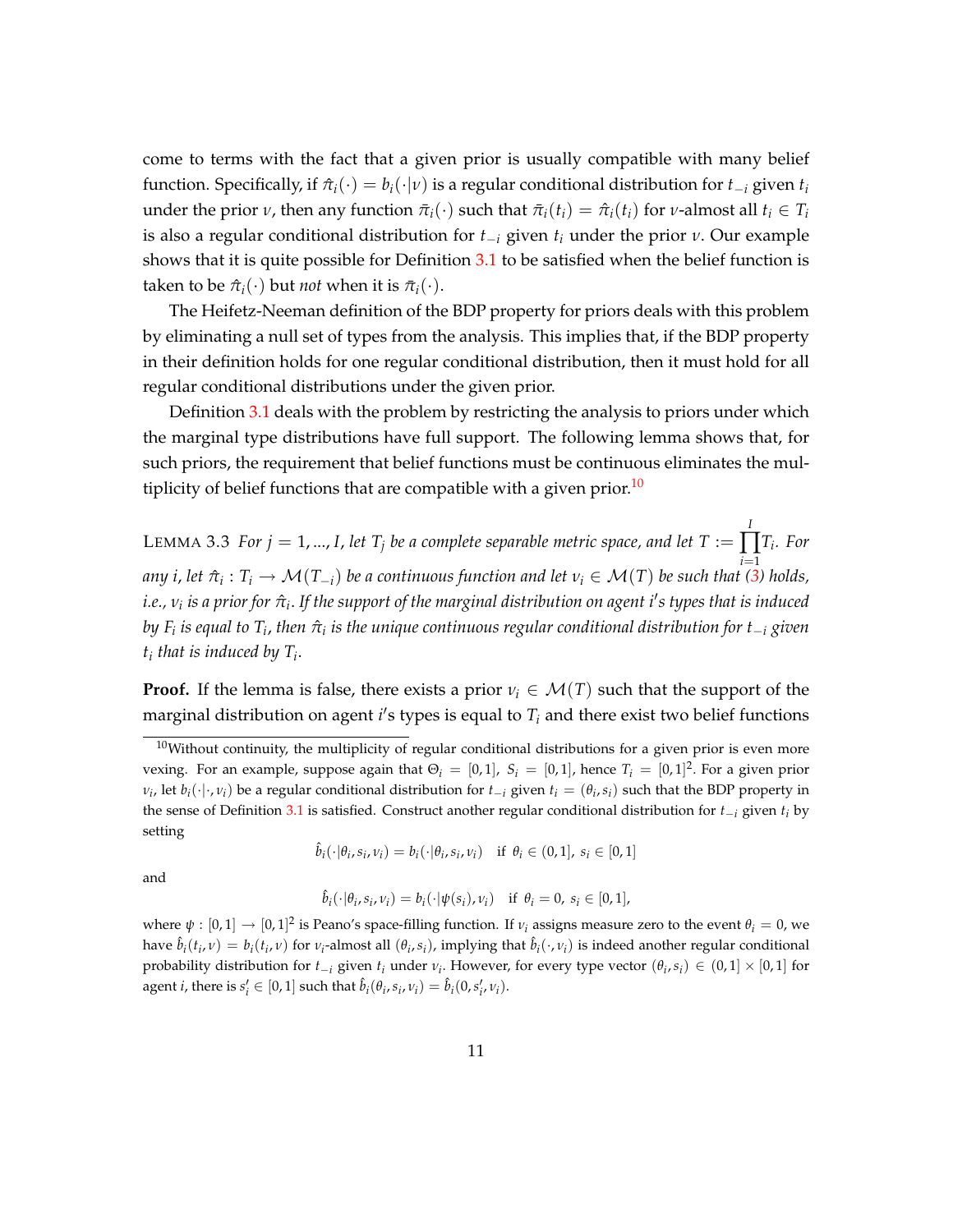$b_i^1(\cdot, v_i)$ , $b_i^2(\cdot, v_i)$  be such that  $b_i^1(\cdot, v_i)$  and  $b_i^2(\cdot, v_i)$  are both continuous and both regular conditional distributions for  $t_{-i}$  given  $t_i$  under  $v_i$ . If  $b_i^1(\cdot,v_i) \neq b_i^2(\cdot,v_i)$ , there exists  $t_i \in T_i$ such that  $b_i^1(t_i,v_i) \neq b_i^2(t_i,v_i)$ . Because  $b_i^1(\cdot,v_i)$  and  $b_i^2(\cdot,v_i)$  are both regular conditional distributions for  $t_{-i}$  given  $t_i$  under  $v_i$ , it must be the case that  $v_i(\lbrace t_i \rbrace \times T_{-i}) = 0$ . Because the support of the marginal distribution on agent  $i$ 's types is equal to  $T_i$ , it must be the case that, for any  $\varepsilon > 0$ ,  $\nu_i(B_\varepsilon(t_i) \times T_{-i}) > 0$ , where  $B_\varepsilon(t_i)$  is an  $\varepsilon$ -neighbourhood of  $t_i$ . However, because  $b_i^1(\cdot,v_i)$  and  $b_i^2(\cdot,v_i)$  are both continuous,  $b_i^1(t_i,v_i) \neq b_i^2(t_i,v_i)$  implies  $b_i^1(t'_i,v_i) \neq b_i^2(t'_i,v_i)$  for all  $t'_i \in B_\varepsilon(t_i)$  if  $\varepsilon > 0$  is sufficiently small. But then,  $b_i^1(t'_i,v_i) \neq$  $b_i^2(t'_i,v_i)$  for all  $t'_i$  in a set that has positive measure under  $v_i(\cdot \times T_{-i})$ . This is incompatible with the assumption that  $b_i^1(\cdot, v_i)$  and  $b_i^2(\cdot, v_i)$  are both regular conditional distributions for  $t_{-i}$  given  $t_i$  under  $v_i$ .

On the domain of Definitions [3.1](#page-10-1) there is a one-to-one relationship between priors and belief functions. Moreover, a prior has the BDP property for agent *i* in the sense of definition [3.1](#page-10-1) if and only if the belief function has the BDP property in the sense of the original definition.

#### **3.2 Examples**

<span id="page-13-0"></span>We illustrate the BDP property by several examples.

EXAMPLE 3.4 Let  $I = 2$ ,  $\Theta_1 = S_2 = \mathbb{R}$ ,  $\Theta_2 = S_1 = \{0\}$ , and suppose that  $v_1$  is a multivariate *normal distribution. Then agent* 1*'s conditional expectations satisfy*

$$
E_1[s_2|\theta_1, s_1] = \frac{cov(s_2, \theta_1)}{var\theta_1}(\theta_1 - E_1\theta_1) + E_1s_2.
$$
 (10)

*If*  $cov(s_2, \theta_1) \neq 0$ , *i.e., if the signal*  $s_2$  *contains any information about*  $\theta_1$ , *one can infer*  $\theta_1$  *from the belief variable*  $E_1[s_2|\theta_1, s_1]$  *and the parameters*  $E_1\theta_1, E_1s_2$ ,  $cov(s_2, \theta_1)$ ,  $var\theta_1$  *of the prior*  $v_1$ . *Thus, the BDP property holds for agent 1 unless the signal*  $s_2$  *is uncorrelated with the payoff type*  $\theta_1$ *. Within the set of models covered by Example [3.4,](#page-13-0) BDP is generic.*

In this example, agent 2 receives a signal about agent 1's payoff type. Knowing this, agent 1 treats his own payoff type as a signal about agent 2's signal. Therefore, his belief about agent 2's signal varies with his payoff type. The relation is monotonic, and his payoff type can be inferred from his belief type.

The following examples concern the possibility that BDP may fail because of the confounding influence of another information variable. In Example [3.5,](#page-14-0) confounding occurs,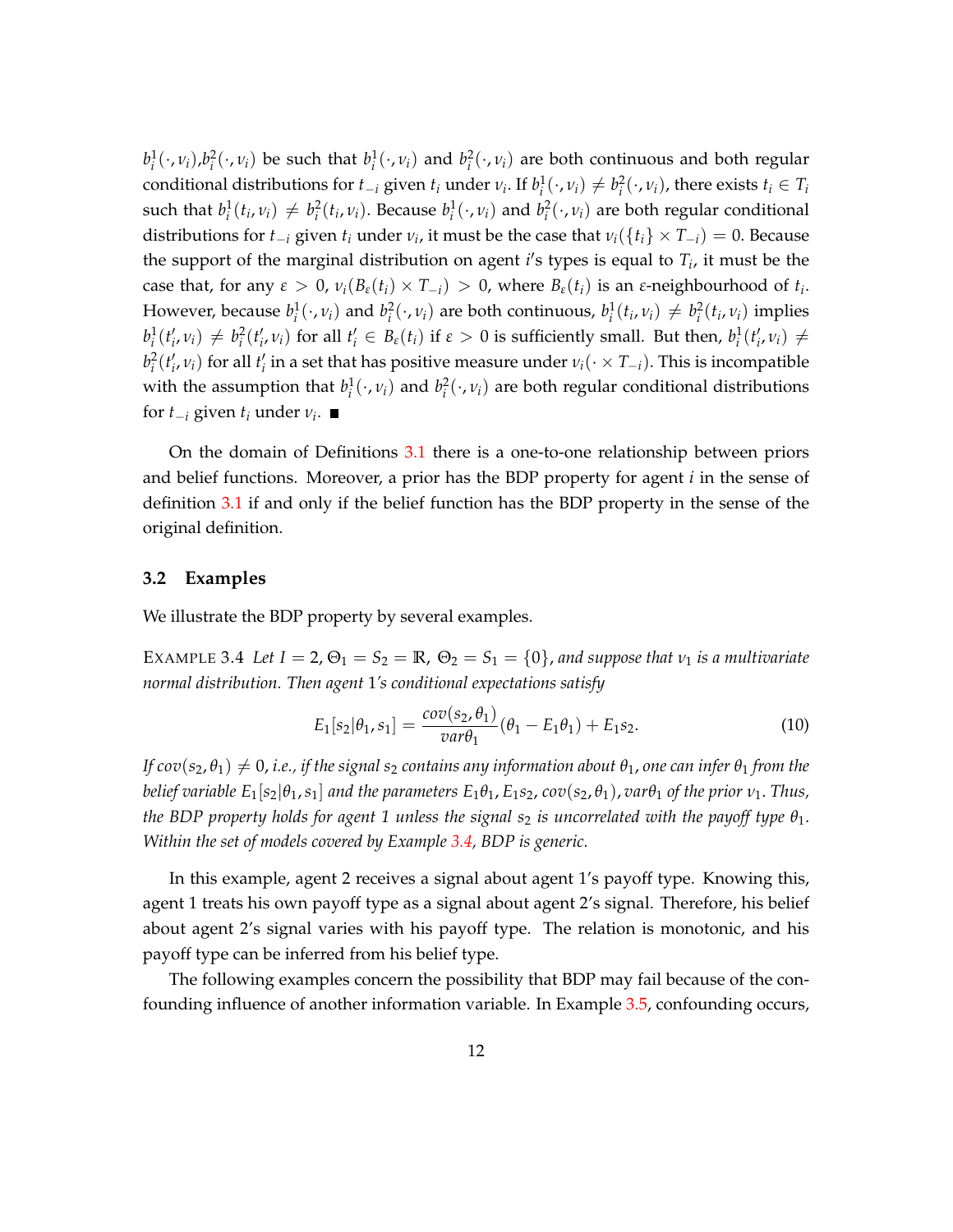in Example [3.6,](#page-14-1) confounding is neutralized by the presence of another dimension of beliefs.

<span id="page-14-0"></span>EXAMPLE 3.5 Let  $I = 2$ ,  $\Theta_1 = S_1 = S_2 = \mathbb{R}$ ,  $\Theta_2 = \{0\}$ , and suppose that  $v_1$  is a multivariate *normal distribution. Then agent* 1*'s conditional expectations satisfy*

$$
E_1[s_2|\theta_1,s_1] = \alpha_\theta(\theta_1 - E_1\theta_1) + \alpha_s(s_1 - E_1s_1) + E_1s_2,
$$
\n(11)

*where*

$$
\left(\begin{array}{cc}\alpha_{\theta} & \alpha_{s}\end{array}\right)=\left(\begin{array}{cc}cov(s_2,\theta_1)&cov(s_2,s_1)\end{array}\right)\left(\begin{array}{cc}var\theta_1&cov(\theta_1,s_1)\\cov(\theta_1,s_1)&vars_1\end{array}\right)^{-1}.\qquad(12)
$$

*In this case, as in Example [3.4,](#page-13-0) agent 1's belief about agent 2's signal is affected by agent 1's payoff type unless cov*( $s_2$ ,  $\theta_1$ ) = 0. However, if agent 1's own signal is also correlated with  $s_2$ , it is not *possible to infer θ*<sup>1</sup> *from the belief variable E*1[*s*2j*θ*1,*s*1] *and the parameters of the prior ν*1. *For such an inference, one would also have to know the realization of agent 1's own signal. In this setting, for any prior on T that is multivariate normal, the BDP property fails to hold for agent 1 except in the negligible case where*  $cov(s_2, s_1) = 0$ *.* 

<span id="page-14-1"></span>EXAMPLE 3.6 Let  $I = 2$ ,  $\Theta_1 = S_1 = \mathbb{R}$ ,  $\Theta_2 = \{0\}$ ,  $S_2 = \mathbb{R}^2$ , and suppose that  $v_1$  is a *multivariate normal distribution. Then agent* 1*'s conditional expectations satisfy*

$$
\begin{pmatrix} E_1[s_2^1|\theta_1, s_1] \\ E_1[s_2^2|\theta_1, s_1] \end{pmatrix} = A \begin{pmatrix} \theta_1 - E_1\theta_1 \\ s_1 - E_1s_1 \end{pmatrix} + \begin{pmatrix} E_1s_2^1 \\ E_1s_2^2 \end{pmatrix},
$$
(13)

where  $A=\Sigma_{21}\Sigma_{11}^{-1}$  , with  $\Sigma_{21}$ ,  $\Sigma_{11}$  as submatrices of the variance-covariance matrix  $\Sigma$  of  $s_2^1$ ,  $s_2^2$ ,  $\theta_1$ ,  $s_1$ , *partitioned so as to reflect the distinction between the variables that agent 1 observes and the variables that he does not observe. In this specification, both θ*<sup>1</sup> *and s*<sup>1</sup> *can be inferred from the conditional expectations*  $E_1[s_2^1 | \theta_1, s_1]$  *and*  $E_1[s_2^2 | \theta_1, s_1]$  *whenever the matrix A is invertible, i.e., whenever the matrix*  $\Sigma_{21}$  *is nonsingular. Because the set of nonsingular two-by-two matrices is open and dense in the set of all two-by-two matrices, the BDP property is generic for agent 1 within the set of models covered by this example.*

Whereas Example [3.5](#page-14-0) involves a failure of BDP due to a confounding of influences of different information variables, the following Example [3.7](#page-15-0) shows that BDP will also fail if, for given parameters of the prior  $v_1$ , the map from payoff types to conditional expectations is not monotonic (not one-to-one). Subsequently, Example [3.8](#page-15-1) will show that this problem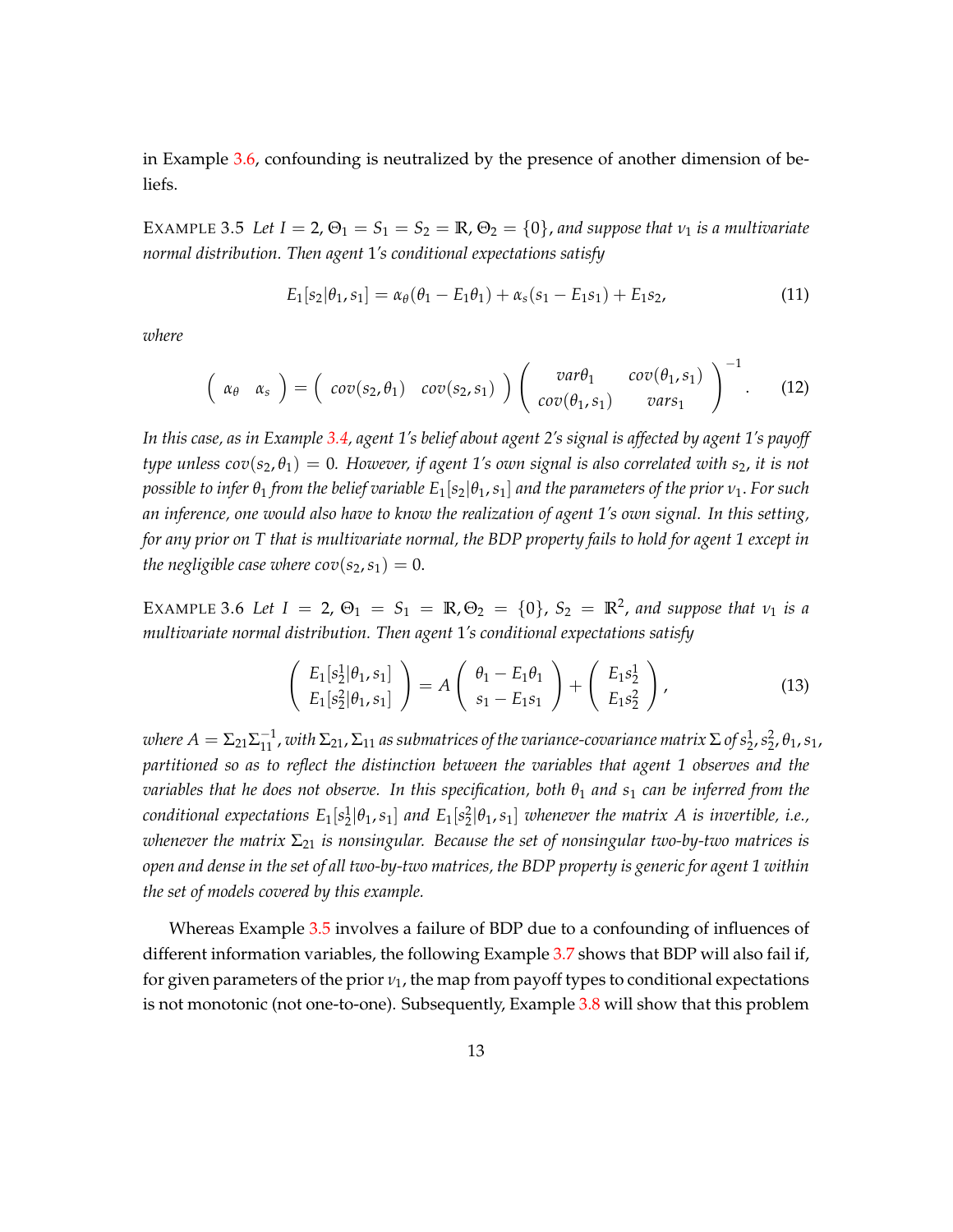is likely to disappear if there are more variables about which to form expectations so that the vector of conditional expectations has a sufficiently high dimension.

<span id="page-15-0"></span>EXAMPLE 3.7 Let  $I = 2$ ,  $\Theta_1 = S_2 = \mathbb{R}$ ,  $\Theta_2 = S_1 = \{0\}$ , and suppose that  $v_1$  is the distribution *that is generated when*

$$
s_2 = \theta_1^2 + \varepsilon,\tag{14}
$$

*where θ*<sup>1</sup> *and ε are independent normal random variables. In this case, agent* 1*'s conditional distribution for s*<sup>2</sup> *given θ*<sup>1</sup> *is normal with mean*

$$
E_1[s_2|\theta_1, s_1] = (\theta_1^2 - E_1\theta_1^2) + E_1s_2 \tag{15}
$$

and variance Var $\epsilon$ . From the belief  $E[s_2|\theta_1,s_1]$ , one can infer  $\theta_1^2$ , but one cannot tell whether it is *the positive or the negative solution of the equation*

$$
\theta_1^2 = E_1[s_2|\theta_1, s_1] - E_1s_2 + E_1\theta_1^2. \tag{16}
$$

*The BDP property fails to hold.*

<span id="page-15-1"></span>EXAMPLE 3.8 Let  $I = 2$ ,  $\Theta_1 = \mathbb{R}$ ,  $\Theta_2 = S_1 = \{0\}$ ,  $S_2 = \mathbb{R}^2$ , and suppose that  $v_1$  is the *distribution that is generated when*

$$
s_2^1 = \theta_1^2 + \varepsilon,\tag{17}
$$

$$
s_2^2 = A\theta_1 + B\theta_1^2 + \eta \tag{18}
$$

*where θ*1*,ε, and η are independent normal random variables and A and B are constants. In this case, agent* 1*'s conditional distribution for s*<sup>1</sup> 2 *and s*<sup>2</sup> 2 *given θ*<sup>1</sup> *is normal with means*

<span id="page-15-2"></span>
$$
E_1[s_2^1|\theta_1, s_1] = (\theta_1^2 - E_1\theta_1^2) + E_1s_2^1,
$$
\n(19)

<span id="page-15-3"></span>
$$
E_1[s_2^2|\theta_1, s_1] = A(\theta_1 - E_1\theta_1) + B(\theta_1^2 - E_1\theta_1^2) + E_1s_2^2
$$
 (20)

and variance-covariance matrix  $\begin{pmatrix} Var\epsilon & 0 \\ 0 & 0 \end{pmatrix}$ 0 *Varη* !  $I f A \neq 0$ , then from [\(19\)](#page-15-2) and [\(20\)](#page-15-3), one obtains

$$
\theta_1 = E_1 \theta_1 + \frac{1}{A} \left[ E_1[s_2^2 | \theta_1, s_1] - E_1 s_2^2 - B(E_1[s_2^1 | \theta_1, s_1] - E_1 s_2^1 \right], \tag{21}
$$

 $i$  *which shows that*  $\theta_1$  *can be inferred by looking at*  $E_1[s^1_2|\theta_1,s_1]$  *and*  $E_1[s^2_2|\theta_1,s_1]$  *jointly. By looking at the two belief variables together, one overcomes the difficulty that neither belief variable alone is injective in*  $\theta_1$ . The BDP property holds for agent 1 except in the negligible case  $A = 0$ .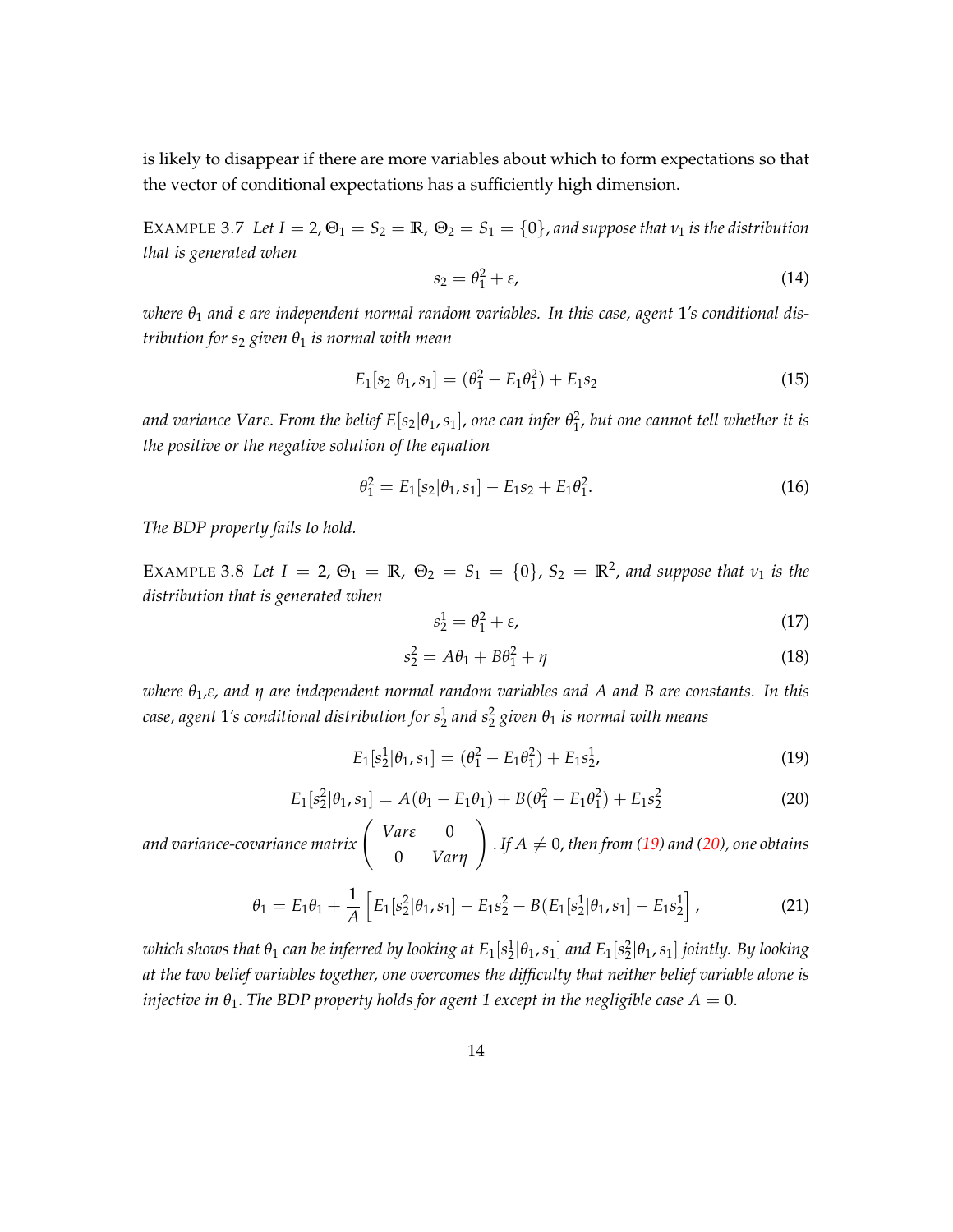## <span id="page-16-0"></span>**4 Genericity Results**

#### <span id="page-16-1"></span>**4.1 The BDP Property with Finite Type Sets**

Turning from these examples to a more general analysis, we first consider the case where the type sets  $T_i$  are finite. If each type set  $T_i$  is finite, with  $n_i$  elements, the space space *T* := *I* ∏ *i*=1  $T_i$  is also finite, with  $N =$ *I* ∏ *i*=1 *n<sup>i</sup>* elements, and the prior *F* is represented by a vector  $\Pi \in \mathbb{R}^N$ , such that  $\sum_{k=1}^N \Pi_k = 1$ . The set of such vectors is endowed with the usual (Euclidean) topology.

<span id="page-16-4"></span>PROPOSITION 4.1 *Assume that, for each i*, *T<sup>i</sup> is a finite set with n<sup>i</sup> distinct elements. For any i*, *let*

$$
N_{-i} := \prod_{\substack{j=1 \ j \neq i}}^{I} n_j \tag{22}
$$

be the cardinality of the set  $T_{-i}$ . If  $n_i\leq N_{-i}$  for all i, then, for each i, the set  $P_i$  of priors that exhibit *the BDP property for agent i is open and dense in the set of all priors on T*.

**Proof.** Fixing *i*, we note that any *N* vector  $\Pi^N$  of probabilities on *T* can be written in matrix form as  $\Pi(i) = (\pi_{t_i t_{-i}})$  where the different rows refer to different types  $t_i$  of agent *i* and different columns refer to the different elements  $t_{-i}$  of  $T_{-i}$ . The belief  $b_i(\cdot|t_i)$  of agent  $i$ , conditional on  $t_i$ , about the other agents' types is represented by a vector of conditional probabilities on  $T_{-i}$ . Bayes' Law implies that, under the prior  $\Pi$ , this vector is proportional to the vector  $(\pi_{t_it_{-i}})$ ; one can write:

<span id="page-16-2"></span>
$$
b_i(t_{-i}|t_i) = \lambda(t_i) \times \pi_{t_i t_{-i}} \tag{23}
$$

for all  $t_{-i} \in T_{-i}$ , where

<span id="page-16-3"></span>
$$
\lambda(t_i) = \frac{1}{\sum_{t_{-i} \in T_{-i}} \pi_{t_i t_{-i}}} \tag{24}
$$

is chosen to ensure that the entries in [\(23\)](#page-16-2) sum to one. Equations [\(23\)](#page-16-2) and [\(24\)](#page-16-3) imply that, if the rows of the matrix  $\Pi(i)$  are linearly independent, as well as strictly positive, then so are the belief vectors  $b_i(\cdot|t_i)$ ,  $t_i \in T_i$ . This implies, in particular, that the belief vectors  $b_i(\cdot|t_i)$ ,  $t_i \in T_i$ , are all distinct and the function  $t_i \to b_i(\cdot|t_i)$  is invertible, i.e. one can infer the type  $t_i$  of agent *i* from his belief vector. Given that  $t_i = (\theta_i, s_i)$ , this means, in particular, that one can infer  $\theta_i$  from  $b_i(\cdot|t_i)$ . The proposition follows because, by standard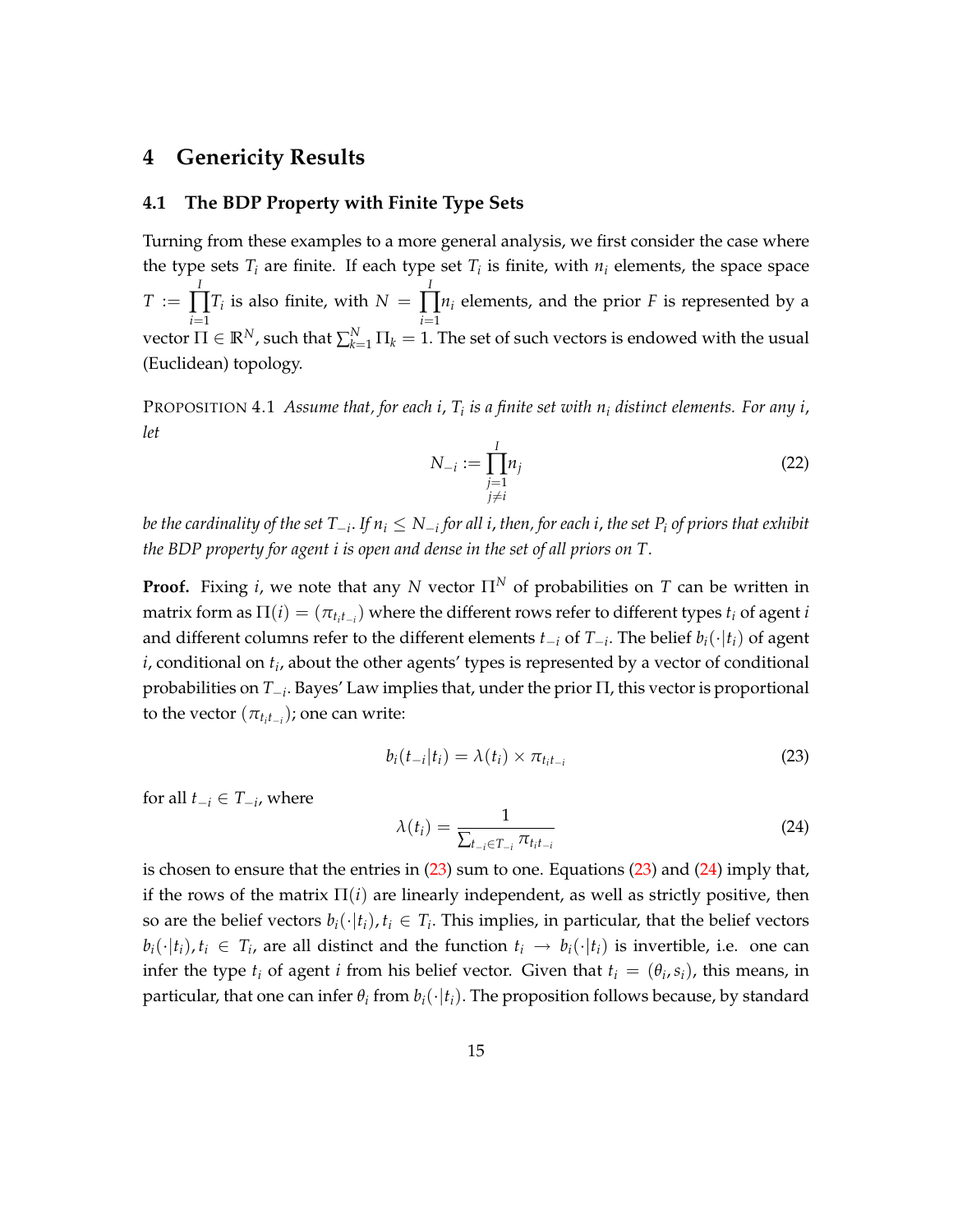<span id="page-17-2"></span>arguments, for  $n_i \leq N_{-i}$ , the set of  $n_i \times N_{-i}$  matrices with linearly independent rows is an open and dense subset  $P_i$  of  $\mathbb{R}^{n_i} \times \mathbb{R}^{N_{-i}} = \mathbb{R}^N$ .

## COROLLARY 4.2 *Under the assumptions of Proposition [4.1,](#page-16-4) the set of common priors exhibiting the BDP property is open and dense in the set of all priors on T*.

**Proof.** Proposition [4.1](#page-16-4) implies that, for each  $i$ , the set  $P_i$  of priors that satisfy BDP for agent *i* is open and dense in the set of all priors on *T*. Because *I* is finite, the intersection  $P = \bigcap_{i=1}^{I} P_i$  of these open and dense sets for the different agents *i* is still open and dense. The corollary follows by observing that a common prior satisfies BDP for all agents *i* if and only if it belongs to *P*.

The assumption that  $n_i \leq N_{-i}$  ensures that the set of things about which agent *i* forms his beliefs is larger than the set of things on which he conditions. When both sets are finite, it follows that, generically, the map from types to beliefs is one-to-one. Indeed, the belief vectors of different types are linearly independent, generically. This latter property is sufficient for surplus extraction.<sup>[11](#page-17-1)</sup>

#### <span id="page-17-0"></span>**4.2 The BDP Property for Agent** *i* **With a Continuum of Types**

We next allow for a continuum of types of each agent. We assume that, for each *i*, there is a positive integer  $n_i$  such that the type set  $T_i$  of agent *i* is a subset of  $\mathbb{R}^{n_i}$ . The space  $T :=$ *I*  $\prod T_i$  of vectors of all agents' types is a subset of  $\mathbb{R}^N$ , where  $N:=\sum_{j=1}^I n_j.$  The space *i*=1  $T_{-i}$  of vectors of types of agents other than *i* is a subset of  $\mathbb{R}^{N_{-i}}$ , where  $N_{-i} = N - n_i$ . The sets  $T_i$ ,  $i = 1, ..., I$ , and therefore also  $T$  and  $T_{-i}$ ,  $i = 1, ..., I$ , are assumed to be compact.

In this setting, a prior is a probability measure on *T*. Given a prior  $\nu \in \mathcal{M}(T)$ , we write  $\bar{v}_i(\nu)$  for the marginal distribution on  $T_i$  that is induced by  $\nu$ . A regular conditional distribution for  $t_{-i}$  given  $t_i$ , is a function from  $T_i$  into  $\mathcal{M}(T_{-i})$ . We endow the range of this function with the topology of weak convergence of probability measures, i.e. the weak\* topology.

For reasons discussed in Section [3.1,](#page-10-2) we restrict our attention to the subset  $\mathcal{N}_i^c(T)$  of priors on *T* such that, for  $\nu \in \mathcal{N}_i^c(T)$ , the support of the marginal distribution  $\bar{v}_i(\nu)$  is  $T_i$ and, moreover, there exists a continuous function  $b_i(\cdot, \nu)$  from  $T_i$  into  $\mathcal{M}(T_{-i})$  that is a

<span id="page-17-1"></span><sup>&</sup>lt;sup>11</sup>For a discussion of the role of linear independence, see [Crémer and McLean](#page-42-1) [\(1988\)](#page-42-1), [McAfee and Reny](#page-43-1) [\(1992\)](#page-43-1).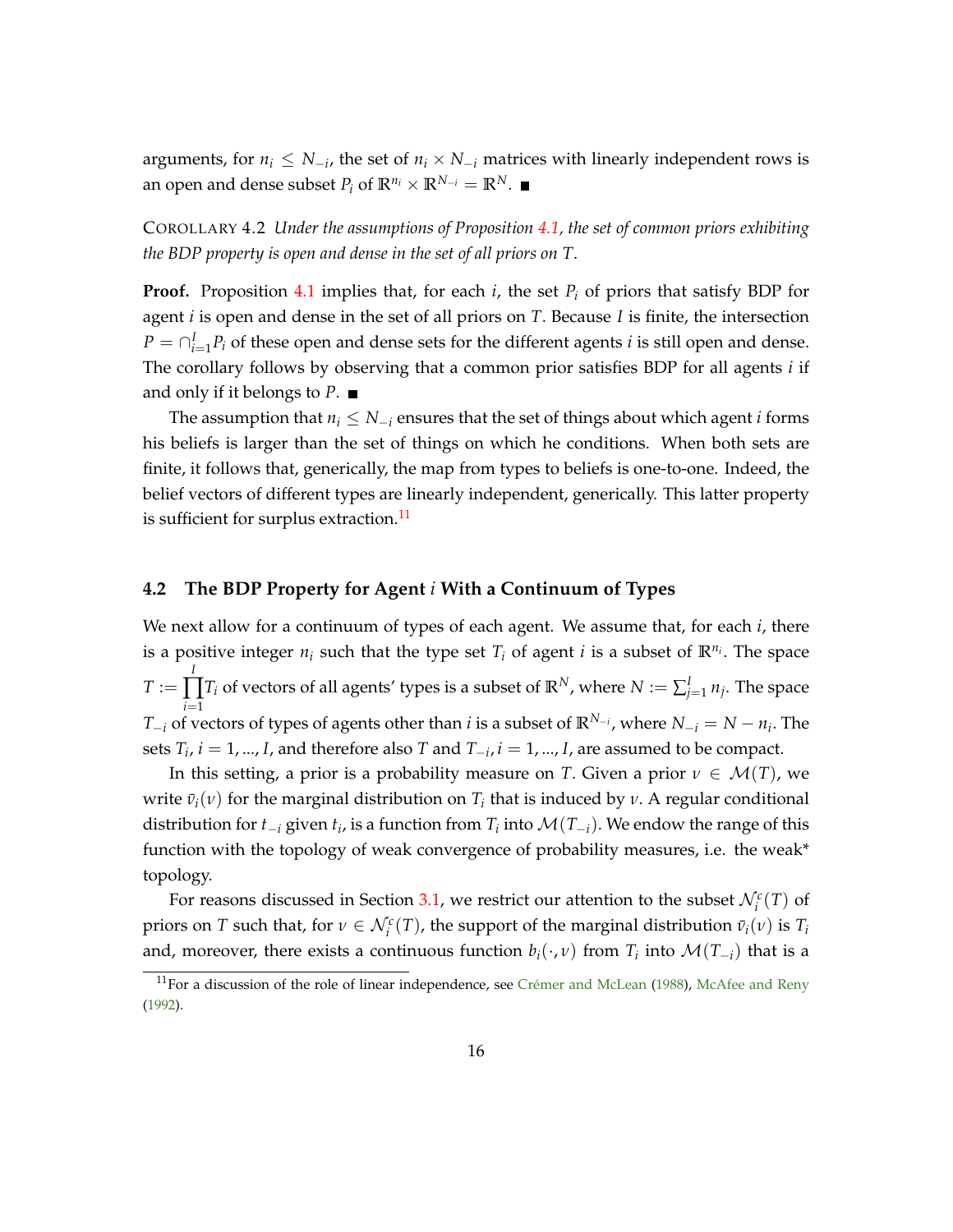<span id="page-18-2"></span>regular conditional distribution for *t<sup>i</sup>* given *t<sup>i</sup>* . By Lemma [3.3,](#page-12-1) this restriction eliminates the indeterminacy in the relation between priors and belief functions that is due to the fact that regular conditional distributions can be arbitrarily modified on null sets. For  $\nu \in \mathcal{N}_i^c(T)$ , there is therefore no ambiguity in Definition [3.1](#page-10-1) saying that *ν* has the BDP property for agent *i* if and only if the associated continuous belief function  $b_i(\cdot, v)$  has the BDP property.

The assessment of genericity, robustness, or negligibility of the BDP property in the space  $\mathcal{N}_i^c(T)$  depends on the topology that is imposed on this space. Because we are interested in the behaviour of conditional distributions, it would be inappropriate to simply specify the space of priors as a subspace of  $\mathcal{M}(\mathbb{R}^N)$  endowed with the topology of weak convergence of probability measures**,** i.e. the weak\* topology. The topology of weak convergence fails to control for the behaviour of conditional distributions. If a sequence of measures  $ν^k$  converges weakly to a limit  $ν$ , the regular conditional distributions can ex-hibit a discontinuity in the limit.<sup>[12](#page-18-0)</sup> Such a discontinuity in the information that is available to the agent is likely to induce a discontinuity in his behaviour.

To avoid such discontinuities, we want to specify the topology on  $\mathcal{N}_i^c(T)$  so that the map from priors to joint distributions of types and beliefs is continuous.<sup>[13](#page-18-1)</sup> If payoff functions are also continuous, this condition ensures that behaviour correspondences are upper hemi-continuous in types. Continuity of the map from priors to joint distributions of types and beliefs ensures that, if payoff functions are continuous, then the map from priors to joint distributions of types and actions is upper hemi-continuous.

Because belief functions are continuous, continuity of the map from priors to joint distributions of types and beliefs is obtained if the maps  $v \rightarrow \bar{v}_i(v)$  and  $v \rightarrow b_i(\cdot, v)$  from priors to type distributions and from priors to belief functions are continuous. For any  $\nu \in \mathcal{N}_i^c(T)$ , the marginal distribution  $\bar{\nu}_i(\nu)$  is an element of the space  $\mathcal{M}(T_i)$  of probability measures on  $T_i$  and the induced belief function  $b_i(\cdot, \nu)$  is an element of the space  $C(T_i, \mathcal{M}(T_{-i}))$  of continuous functions from  $T_i$  into  $\mathcal{M}(T_{-i})$ . Endowing  $\mathcal{M}(T_i)$  with the

<span id="page-18-0"></span><sup>&</sup>lt;sup>12</sup>Examples are given by [Jordan](#page-43-3) [\(1977\)](#page-43-3) and [Hellwig](#page-42-11) [\(1996\)](#page-42-11). In the present setting, let  $I = 2$ ,  $n_1 = n_2 = 1$ . For  $k = 1, 2, ...$ , let  $v^k$  be such that  $t_1$  is uniformly distributed on  $[0, 1]$  and  $t_2 = \frac{1}{2}[1 + \sin(kt_1)]$ . The sequence  $\{v^k\}$  converges weakly to the uniform distribution on  $[0, 1]^2$ . For any *k*, agent 1 is able to perfectly infer the type of agent 2 from his own type, but, in the limit, observation of his own type provides him with no information at all about the type of agent 2.

<span id="page-18-1"></span><sup>&</sup>lt;sup>13</sup>This is the continuity property required in [Jordan](#page-43-3) [\(1977\)](#page-43-3). As mentioned above, with continuous payoff functions, this continuity property implies that the map from priors to joint distributions of types and actions is upper hemi-continuous. For details, see [Jordan](#page-43-3) [\(1977\)](#page-43-3), [Hellwig](#page-42-11) [\(1996\)](#page-42-11).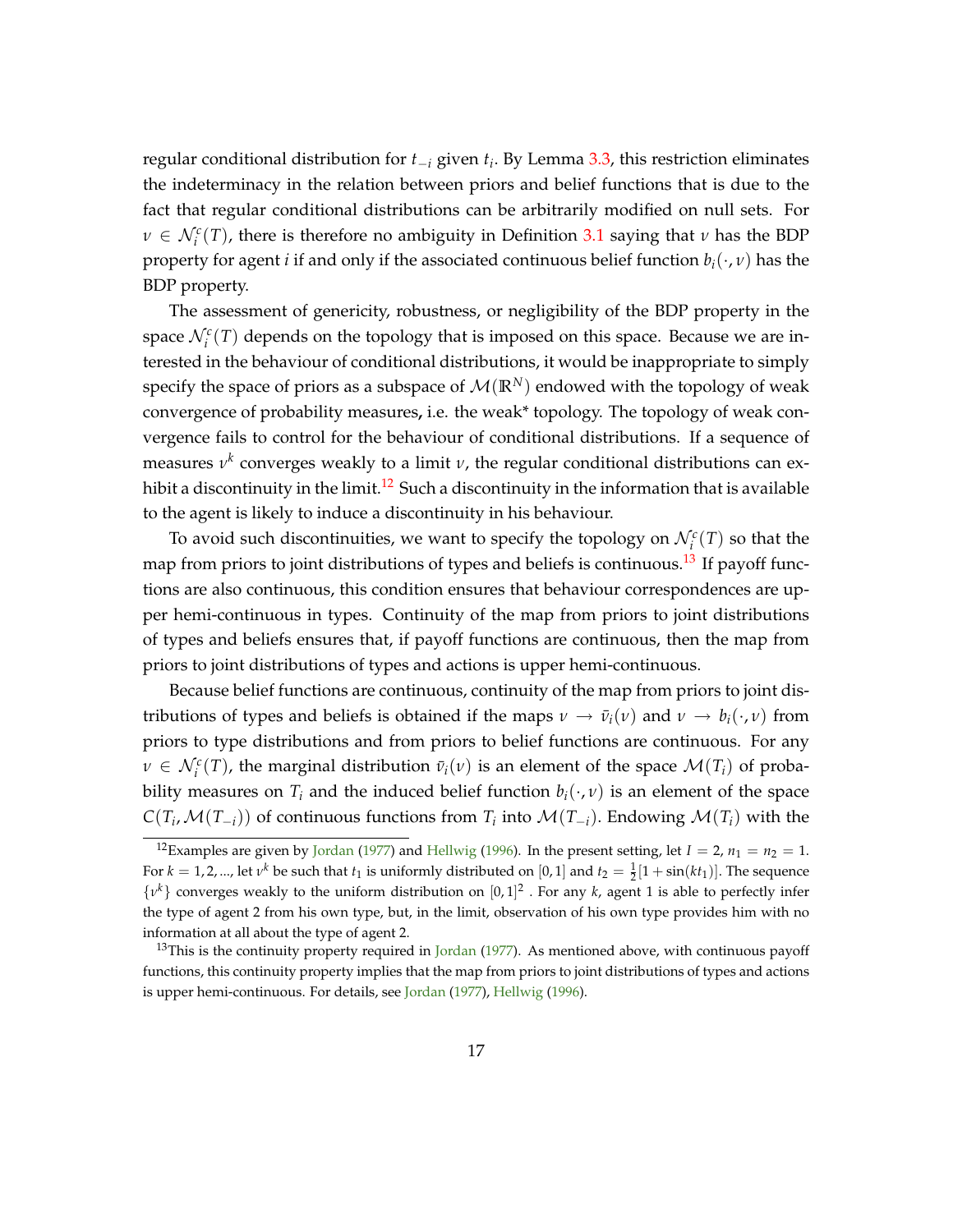topology of weak convergence and  $C(T_i, \mathcal{M}(T_{-i}))$  with the topology of uniform convergence, we specify the topology on  $\mathcal{N}_i^c(T)$  to be the coarsest topology under which the mapping  $\varphi_i$  from  $\mathcal{N}_i^c(T)$  to  $\mathcal{M}(T_i) \times C(T_i, \mathcal{M}(T_{-i}))$  that is defined by the formula

$$
\varphi_i(\nu) = (\bar{v}_i(\nu), b_i(\cdot, \nu)) \tag{25}
$$

is continuous.

Given this topology, the following results establish the residualness of the BDP property in  $\mathcal{N}_i^c(T)$ . The first result is an extension of the standard embedding theorem for continuous functions to the case where the range of the functions is a space of measure.

<span id="page-19-0"></span>PROPOSITION 4.3 Let  $T_i$ ,  $T_{-i}$  be compact subsets of  $\mathbb{R}^{n_i}$  and  $\mathbb{R}^{N_{-i}}$ . If  $T_{-i}$  has infinitely many  $e$ lements, the set  $\mathcal{E}(T_i,\mathcal{M}(T_{-i}))$  of embeddings of  $T_i$  in  $\mathcal{M}(T_{-i})$  is a countable intersection of *open and dense subsets of*  $C(T_i, \mathcal{M}(T_{-i}))$ *.* 

Proposition [4.3](#page-19-0) contains the main insight of our analysis: If  $T_{-i}$  has infinitely many elements, the space M(*Ti*) of agent *i*'s beliefs is an infinite-dimensional space. If agent *i*'s type set is finite-dimensional, the set of belief functions that are embeddings is a residual set. Because embeddings are injective, any belief function that is an embedding necessarily has the BDP property: for any such function  $b_i(\cdot, v)$  and any  $\bar{b}_i \in \mathcal{M}(T_{-i})$  there is at most one  $t_i = (\theta_i, s_i)$  such that  $b_i(t_i, v) = \bar{b}_i$ . For the proof of Proposition [4.3,](#page-19-0) the reader is referred to Appendix [A.1](#page-30-0)

<span id="page-19-1"></span>PROPOSITION 4.4 Let  $T_i$ ,  $T_{-i}$  be compact subsets of  $\mathbb{R}^{n_i}$  and  $\mathbb{R}^{N_{-i}}$  and let  $T := T_i \times T_{-i}$ . Let  $\mathcal{N}_i^c(T)$  be endowed with the coarsest topology under which the mapping  $v \to \varphi_i(v) =$  $(\bar{v}_i(v), b_i(\cdot, v))$  is continuous. If  $T_{-i} \subset \mathbb{R}^{N_{-i}}$  has infinitely many elements, then the set  $\mathcal{N}_i^*(T)$  of *priors in*  $\mathcal{N}_i^c(T)$  *that have the BDP property for agent*  $i$  *is a residual subset, i.e.,*  $\mathcal{N}_i^*(T)$  *contains a* countable intersection of open and dense subsets of  $\mathcal{N}_i^c(T)$ .

**Proof.** Let  $\mathcal{E}(T_i, \mathcal{M}(T_{-i}))$  be the set of embeddings of  $T_i$  in  $\mathcal{M}(T_{-i})$  and note that any measure *ν* with  $b_i(\cdot, v) \in \mathcal{E}(T_i, \mathcal{M}(T_{-i}))$  has the BDP property. It therefore suffices to show that the set  $\varphi_i^{-1}(\mathcal{M}(T_i) \times \mathcal{E}(T_i, \mathcal{M}(T_{-i})))$  is a residual subset of  $\mathcal{N}_i^c(T)$ .

By Proposition [4.3,](#page-19-0)  $\mathcal{E}(T_i,\mathcal{M}(T_{-i}))$  is a residual subset of  $C(T_i,\mathcal{M}(T_{-i}))$ . Trivially then,  $\mathcal{M}(T_i) \times \mathcal{E}(T_i, \mathcal{M}(T_{-i}))$  is a residual subset of the space  $\mathcal{M}(T_i) \times C(T_i, \mathcal{M}(T_{-i}))$ . By Lemma [A.2](#page-30-1) in the Appendix, residualness of  $\varphi_i^{-1}(\mathcal{M}(T_i) \times \mathcal{E}(T_i, \mathcal{M}(T_{-i})))$  in  $\mathcal{N}_i^c(T)$  follows if the mapping  $\varphi_i$  is open as well as continuous.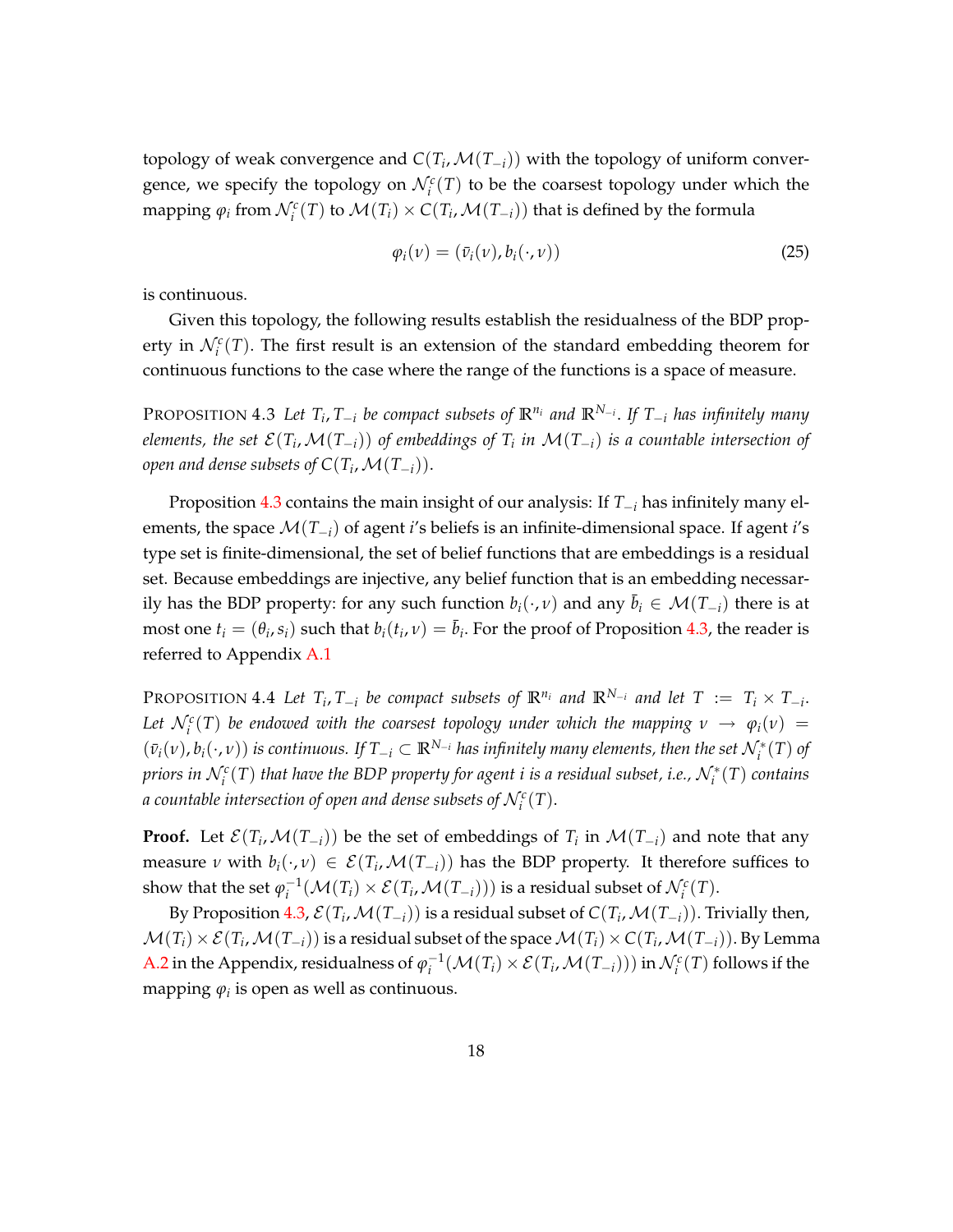Because the topology on  $\mathcal{N}_i^c(T)$  is the coarsest topology under which  $\varphi_i$  is continuous, the open sets in  $\mathcal{N}_i^c(T)$  all take the form  $V = \varphi_i^{-1}(U)$  where *U* is an open subset of  $\mathcal{M}(T_i) \times C(T_i, \mathcal{M}(T_{-i}))$ . For any open set  $V \subset \mathcal{N}_i^c(T)$ , therefore, the set  $\varphi_i(V)$  is open, i.e., *ϕ<sup>i</sup>* maps open sets into open sets. Thus, *ϕ<sup>i</sup>* is open as well as continuous. By Proposi-tion [4.3](#page-19-0) and by Lemma [A.2](#page-30-1) in the Appendix, therefore,  $\varphi_i^{-1}(\mathcal{M}(T_i) \times \mathcal{E}(T_i, \mathcal{M}(T_{-i})))$  is a residual subset of  $\mathcal{N}_i^c(T)$ .

## <span id="page-20-0"></span>**4.3 The BDP Property for a Common Prior With a Continuum of Types**

With finite type sets, the genericity of the BDP property for common priors was a simple corollary of the genericity of the BDP property for any single agent. With a continuum of types, the matter is slightly more complicated. The reason is that we now require continuity of belief functions for all agents, so the relevant set of measures is the set  $\mathcal{N}^c(T) := \cap_{k=1}^I \mathcal{N}_k^c(T)$  of priors on  $T$  that admit continuous regular conditional distributions for  $t_{-i}$  given  $t_i$  for *all* agents *i*. An assessment of the set of priors on  $T$  that have the BDP property for all agents simultaneously requires a consideration of the intersections  $\bigcap_{i=1}^{I} \mathcal{N}_i^*(T)$ , as a subset of  $\mathcal{N}^c(T)$ . Proposition [4.4](#page-19-1) establishes residualness of the set  $\mathcal{N}_i^*(T)$  of priors having the BDP property for agent *i* in the set  $\mathcal{N}_i^c(T)$  of priors on  $T$  that admit continuous regular conditional distributions for  $t_{-i}$  given  $t_i$ . This does not, however, permit any inference about the relation between  $\mathcal{N}_i^*(T)$  and the intersection  $\mathcal{N}_i^c(T) = \cap_{k=1}^I \mathcal{N}_k^c(T)$ . There is no guarantee that the perturbations of belief functions that serve to establish denseness of  $\mathcal{N}_i^*(T)$  in  $\mathcal{N}_i^c(T)$  can be chosen to lie in the intersection  $\cap_{k=1}^I\mathcal{N}_k^c(T)$ , as would be required to establish denseness of  $\mathcal{N}_i^*(T)$  in  $\cap_{k=1}^I\mathcal{N}_k^c(T)$ .

To avoid this difficulty, we go back to the residualness of BDP belief functions that was established in Proposition [4.3.](#page-19-0) From this result, we derive the residualness of common priors with the BDP property in  $\mathcal{N}^c(T)$  by the same argument that we used in the proof of Proposition [4.4.](#page-19-1) In the following proposition, as before, the spaces  $\mathcal{M}(T_i)$  and  $\mathcal{M}(T_{-i})$ ) have the topology of weak convergence, and  $C(T_i, \mathcal{M}(T_{-i}))$  has the topology of uniform convergence.

<span id="page-20-1"></span>PROPOSITION  $4.5$  *For*  $i = 1,..., I$ *, let*  $T_i$  *be a compact subset of*  $\mathbb{R}^{n_i}$ *, and assume that*  $\mathcal{N}^c(T) :=$  $\bigcap_{k=1}^{I} \mathcal{N}^c_k(T)$  *is nonempty, where, as before, T* = *I* ∏ *j*=1  $T_j$ *. Let*  $\mathcal{N}^c(T)$  *be endowed with the coarsest*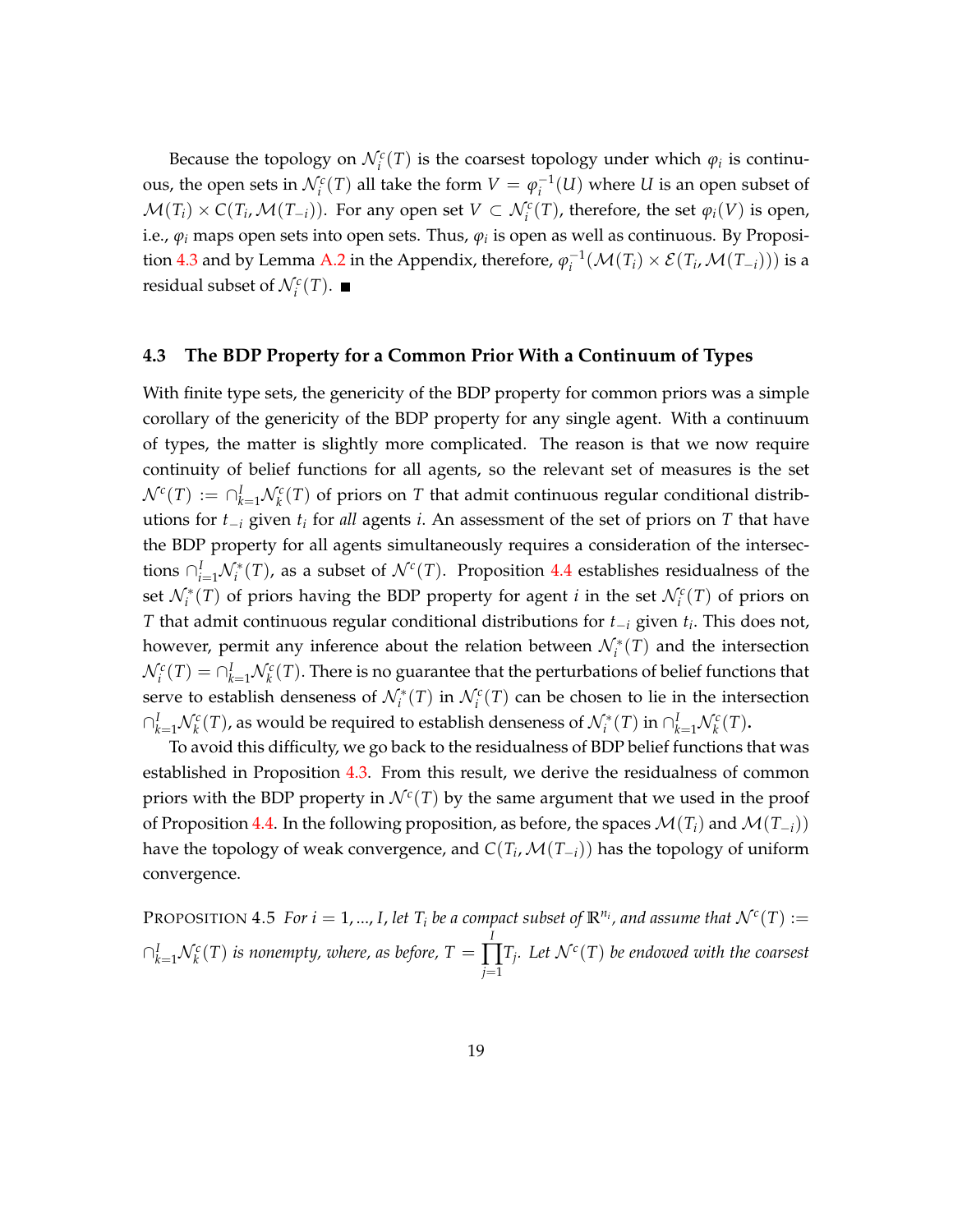*topology under which the mapping*

$$
\nu \to \varphi(\nu) := (\varphi_1(\nu), ..., \varphi_I(\nu)), \tag{26}
$$

 $\omega$ *ith*  $\varphi_i(\nu) = (\bar{\nu}_i(\nu), \bar{b}_i(\cdot, \nu))$ ,  $i = 1, ..., I$ , from  $\mathcal{N}^c(T)$  to *I*  $\prod [\mathcal{M}(T_i) \times C(T_i, \mathcal{M}(T_{-i}))]$  is con*i*=1 *tinuous.* If the sets  $T_i$ ,  $i = 1,...I$ , have infinitely many elements, then the set  $\mathcal{N}^*(T)$  of elements *of*  $\mathcal{N}^c(T)$  *that have the BDP property for all agents is a residual subset, i.e.,*  $\mathcal{N}^*(T)$  *<i>contains a countable intersection of open and dense subsets of*  $\mathcal{N}^c(T)$ *.* 

**Proof.** Because the set  $\mathcal{N}^*(T)$  of priors in  $\mathcal{N}^c(T)$  that have the BDP property for all agents is equal to the intersection  $\cap_{i=1}^I \mathcal{N}_i^*(T)$  of the sets  $\mathcal{N}_i^*(T)$  of priors in  $\mathcal{N}^c(T)$  that have the BDP property for agents  $i = 1, ..., I$ , it suffices to show that each of the sets  $N_i^*(T)$  contains a countable intersection of open and dense subsets of  $\mathcal{N}^c(T)$ .

The proof of this latter claim is similar to the proof of Proposition [4.4.](#page-19-1) Because any measure *ν* with  $b_i(\cdot|\cdot, v) \in \mathcal{E}(T_i, \mathcal{M}(T_{-i}))$  has the BDP property, it suffices to show that the set  $\varphi_i^{-1}(\mathcal{M}(T_i) \times \mathcal{E}(T_i, \mathcal{M}(T_{-i})))$  is a residual subset of  $\mathcal{N}^c(T)$ . By Proposition [4.3,](#page-19-0)  $\mathcal{E}(T_i,\mathcal{M}(T_{-i}))$  is a residual subset of  $C(T_i,\mathcal{M}(T_{-i}))$ . Therefore,  $\mathcal{M}(T_i)\times\mathcal{E}(T_i,\mathcal{M}(T_{-i}))$  is a residual subset of  $\mathcal{M}(T_i) \times C(T_i, \mathcal{M}(T_{-i}))$ . Residualness of  $\varphi_i^{-1}(\mathcal{M}(T_i) \times \mathcal{E}(T_i, \mathcal{M}(T_{-i})))$ in  $\mathcal{N}^c(T)$  follows if the mapping  $\varphi_i$  is open as well as continuous.

By the same argument that was given for the mapping *ϕ<sup>i</sup>* in the proof of Proposi-tion [4.4,](#page-19-1) the mapping  $\varphi = (\varphi_1, ..., \varphi_I)$  is a continuous and open mapping from  $\mathcal{N}^c(T)$ to *I*  $\prod [\mathcal{M}(T_i) \times C(T_i, \mathcal{M}(T_{-i}))]$ . Because the projection is also continuous and open, it *i*=1 follows that  $\varphi_i$  is also open and continuous. Residualness of  $\mathcal{N}_i^*(T)$  in  $\mathcal{N}^c(T)$  follows immediately.

#### <span id="page-21-0"></span>**4.4 The BDP Property for Common Priors with Continuous Densities**

In the formulation of Proposition [4.5,](#page-20-1) it is somewhat unsatisfactory that nonemptyness of  $\mathcal{N}^c(T)$  is assumed and that the topology on  $\mathcal{N}^c(T)$  is not specified explicitly. Both these weaknesses are eliminated if the analysis is restricted to probability measures with continuous, bounded densities. We now assume that, for each *i*, the type set *T<sup>i</sup>* for agent *i* is compact and is the closure of an open set  $\mathring{T}_i$ . As before, we assume that  $T_i$  is a subset of  $\mathbb{R}^{n_i}$ , and we write *T* and *T*<sub>*i*</sub> for the products *I* ∏ *j*=1 *T<sup>j</sup>* and *I* ∏ *j*=1  $i \neq i$ *Tj* . Given the set *T*, we consider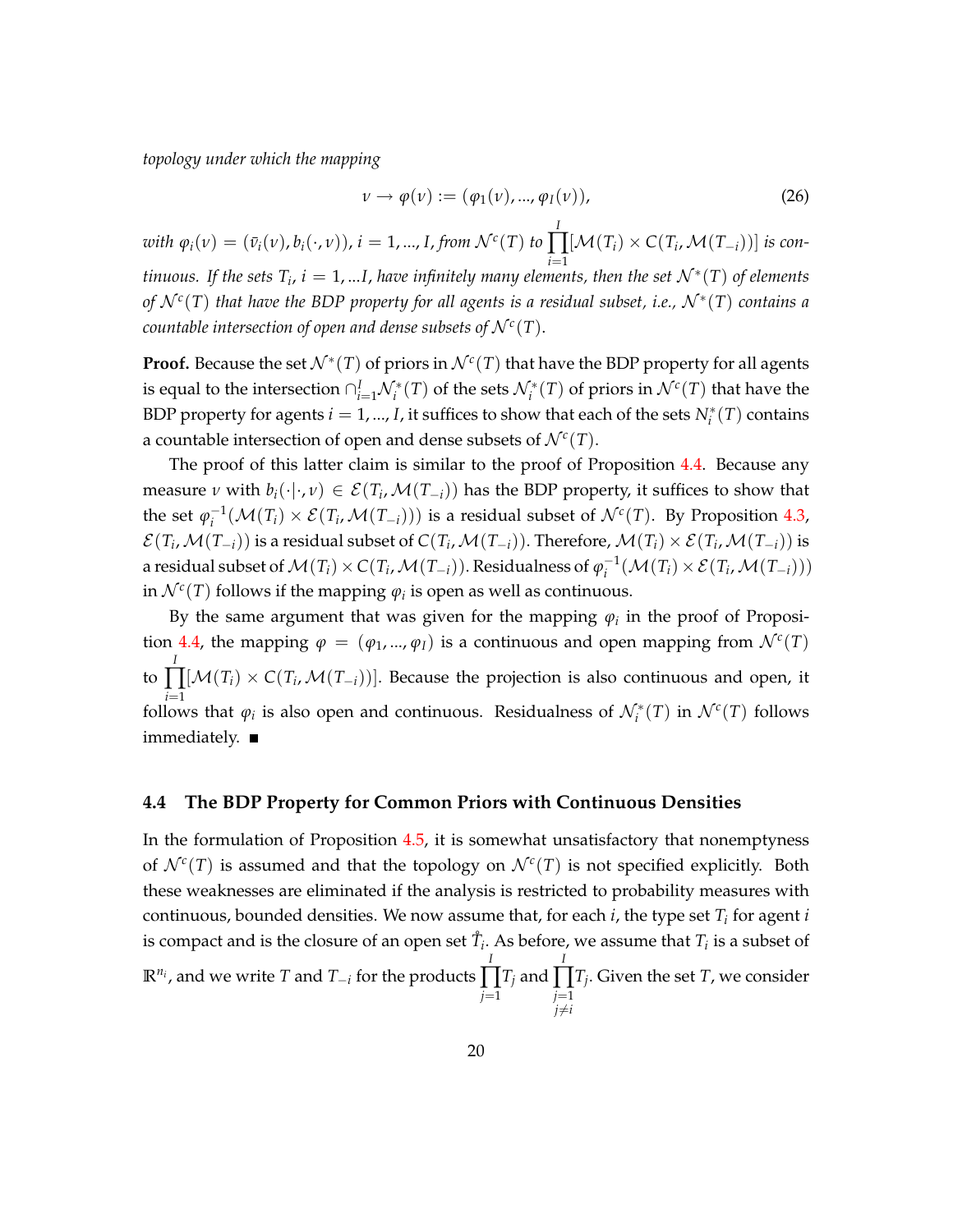the set  $\mathcal{M}^d(T)$  of measures *ν* such that, for some continuous and bounded function  $f^v$ :  $T \rightarrow \mathbb{R}_+$ , we have

$$
\nu(B) = \int_{B \cap T} f^{\nu}(t) dt
$$
\n(27)

for any measurable  $B \subset T$ . For any  $v \in \mathcal{M}^d(T)$  and any  $t_i \in T_i$ , set

<span id="page-22-0"></span>
$$
\bar{f}_i^{\nu}(t_i) = \int_{T_{-i}} f^{\nu}(t_i, t_{-i}) dt_{-i}.
$$
\n(28)

Because  $f^{\nu}$  is continuous and bounded on *T* and because the set  $T_{-i}$  is bounded, the integral in [\(28\)](#page-22-0) is well defined for all  $t_i \in T_i$ . Moreover,  $\bar{f}_i^{\nu}(t_i)$  depends continuously on *t*<sub>*i*</sub>. The function  $\bar{f}^{\nu}_{i}(\cdot)$  from  $T_{i}$  to  $\mathbb{R}_{+}$  that is defined by [\(28\)](#page-22-0) is the density function of the *marginal* distribution  $\bar{v}_i(v)$  that is induced by  $v$ . We write  $\mathcal{M}^d_+(T)$  for the set of measures  $\nu \in \mathcal{M}^d(T)$  such that  $\bar{f}_i^{\nu}(t_i) > 0$  for all *i* and all  $t_i \in T_i$ .

For  $\nu \in M^d_+(T)$  and  $t_i \in T_i$ , we can then define a density function  $\beta_i(\cdot|t_i,\nu)$  on  $T_{-i}$  by setting

<span id="page-22-1"></span>
$$
\beta_i(t_{-i}|t_i,\nu) := \frac{f^{\nu}(t_i,t_{-i})}{\bar{f}_i^{\nu}(t_i)}
$$
\n(29)

for  $t_{-i} \in T_{-i}$ . With this density function, we associate the probability distribution  $b_i(\cdot|t_i, v)$ such that

<span id="page-22-2"></span>
$$
b_i(B_{-i}|t_i, \nu) := \int_{B_{-i} \cap \hat{T}_{-i}} \beta_i(t_{-i}|t_i, \nu) dt_{-i} \tag{30}
$$

for any measurable set  $B_{-i} \subset \mathbb{R}^{N_{-i}}$ . The function  $b_i(\cdot|\cdot,v)$  is obviously a regular conditional probability distribution for *t<sup>i</sup>* given *t<sup>i</sup>* .

By inspection of [\(29\)](#page-22-1), the density  $\beta_i(t_{-i}|t_i,v)$  depends continuously on  $t_i \in T_i$  and  $t_{-i} \in$ *T<sup>i</sup>* . By standard arguments, again using Lebesgue's bounded-convergence theorem, it follows that the function  $t_i \rightarrow b_i(\cdot|t_i, v)$  that is given by [\(30\)](#page-22-2) maps the domain  $T_i$  of the marginal density  $\bar{f}_i^{\nu}$  continuously into  $\mathcal{M}(T_{-i})$ . By the same argument as in Lemma [3.3,](#page-12-1) this is the *only* regular conditional distribution for  $t_{-i}$  given  $t_i$  that maps  $T_i$  continuously into  $\mathcal{M}(T_{-i})$ .

By construction, we have  $\mathcal{M}^d_+(T) \subset \mathcal{N}^c(T)$ . The continuity property of the regular conditional distribution here is actually stronger than in the preceding analysis. For  $\nu \in$  $\mathcal{M}^d_+(T)$ , the belief function  $b_i(\cdot|\cdot,\nu)$  actually takes values in the subspace  $\mathcal{M}^d(T_{-i})$  of  $\mathcal{M}(T_{-i})$  consisting of those measures that have densities that are continuous on  $T_{-i}$ . If we endow  $\mathcal{M}^d(T_{-i})$  with the topology that is induced by the uniform topology for density functions, we find that the function  $b_i(\cdot|\cdot, v)$  maps the set  $T_i$  continuously into  $\mathcal{M}^d(T_{-i})$ ,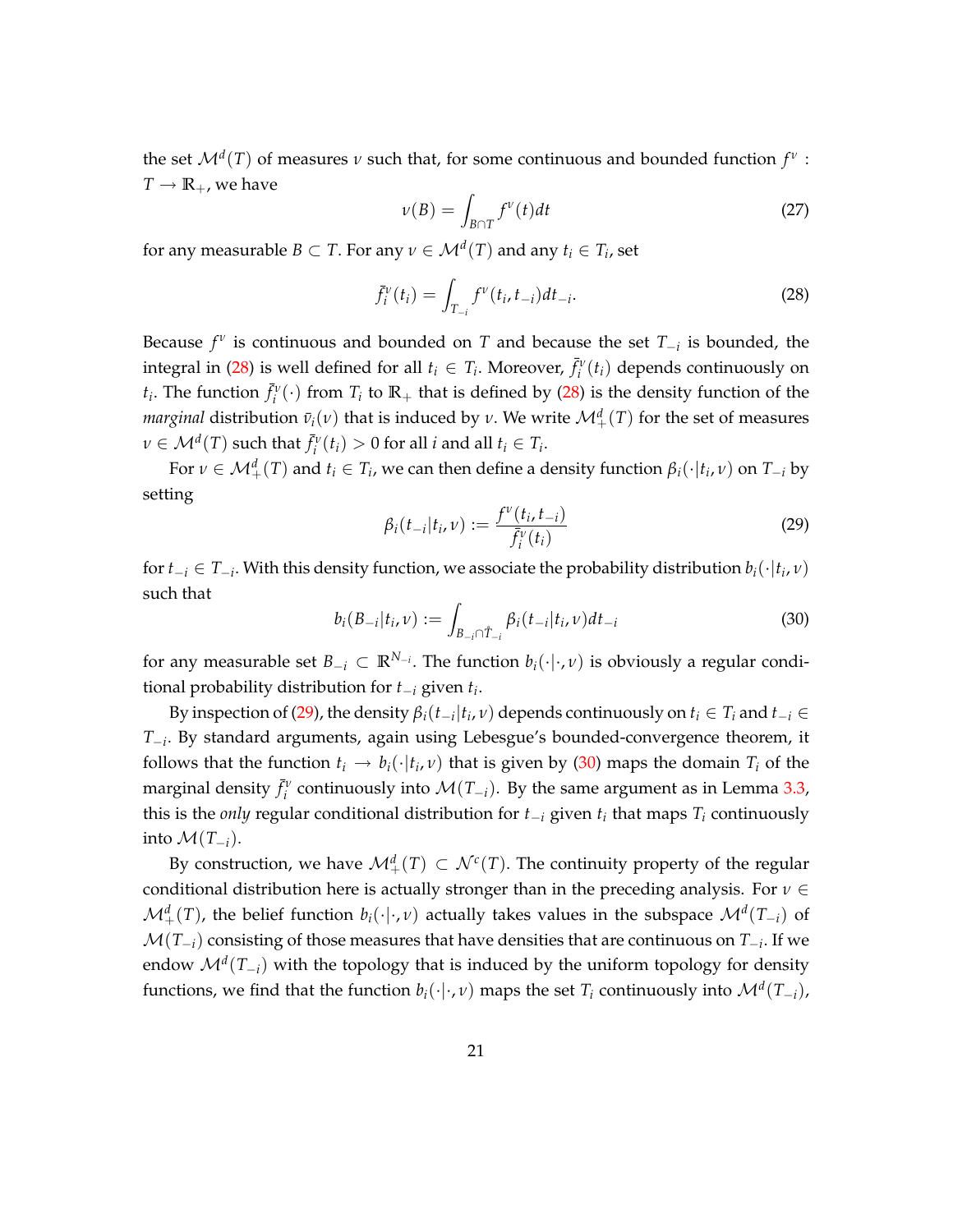i.e., that  $b_i(\cdot|\cdot,v)$  is an element of the space  $C(T_i,\mathcal{M}^d(T_{-i}))$  of continuous functions from *T*<sub>*i*</sub> into  $\mathcal{M}^d(T_{-i})$ . If we endow  $C(T_i, \mathcal{M}^d(T_{-i}))$  with the uniform topology, we obtain the following analogue of Proposition [4.3.](#page-19-0)

<span id="page-23-0"></span>PROPOSITION 4.6 For  $i = 1, ..., I$ , let  $T_i$  be a compact subset of  $\mathbb{R}^{n_i}$  and let  $T_{-i} :=$ *I* ∏ *j*=1  $j \neq i$  $T_j$  and T  $=$ 

*I* ∏ *j*=1  $T_j$ . Assume that the sets  $T_i$  have nonempty interiors  $\mathring{T}_i$ . Then for any  $i$ , the set  $\mathcal{E}(T_i,\mathcal{M}^d(T_{-i}))$ *of embeddings of*  $T_i$  *in*  $\mathcal{M}^d(T_{-i})$  *is a residual subset, i.e., it contains a countable intersection of open and dense subsets of*  $C(T_i, \mathcal{M}^d(T_{-i})).$ 

For a proof of Proposition [4.6,](#page-23-0) the reader is referred to Appendix [A.2.](#page-34-0)

To translate this result into a proposition about priors, we endow the space  $\mathcal{M}^d_+(T)$ with the coarsest topology under which the maps

$$
\nu \to \psi_i(\nu) = (\bar{v}_i(\nu), b_i(\cdot, \nu)), \tag{31}
$$

from distributions on *T* into marginal distributions and belief functions, are continuous. In this context, the range  $\mathcal{M}^d_+(T_i)$  of the function  $\nu \to \bar{v}_i(\nu)$  is taken to have the topology that is induced by the uniform topology for density functions, the range  $C(T_i, \mathcal{M}^d(T_{-i}))$ of the function  $v \rightarrow b_i(\cdot, v)$  the topology of uniform convergence.

<span id="page-23-1"></span>PROPOSITION 4.7 *For i* = 1, ..., *I*, *let*  $T_i$  *be a compact subset of*  $\mathbb{R}^{n_i}$  *and let*  $T_{-i}$  := *I* ∏ *j*=1  $j \neq i$ *T<sup>j</sup> and*

 $T =$ *I* ∏ *j*=1  $T_j$ . Assume that the sets  $T_i$  have nonempty interiors  $\mathring{T}_i$ . Let  $\mathcal{M}^d_+(\mathit{T})$  is endowed with the *coarsest topology under which the mapping*

$$
\nu \to \psi(\nu) := (\psi_1(\nu), ..., \psi_I(\nu)), \tag{32}
$$

 $\omega$ *ith*  $\psi_i(\nu) = (\bar{v}_i(\nu), b_i(\cdot, \nu))$ , from  $\mathcal{M}^d_+(T)$  to *I* ∏  $\prod_{i=1} [\mathcal{M}_{+}^{d}(T_{i}) \times C(T_{i}, \mathcal{M}^{d}(T_{-i}))]$  *is continuous. Then the set*  $\mathcal{N}^{**}(T)$  *of priors in*  $\mathcal{M}^d_+(T)$  *that have the BDP property for all agents is a residual subset of*  $\mathcal{M}^d_+(T)$ .

<span id="page-23-2"></span>Proposition [4.7](#page-23-1) follows from Proposition [4.6](#page-23-0) by the same argument by which Proposition [4.5](#page-20-1) was derived from Proposition [4.3.](#page-19-0) The details are left to the reader.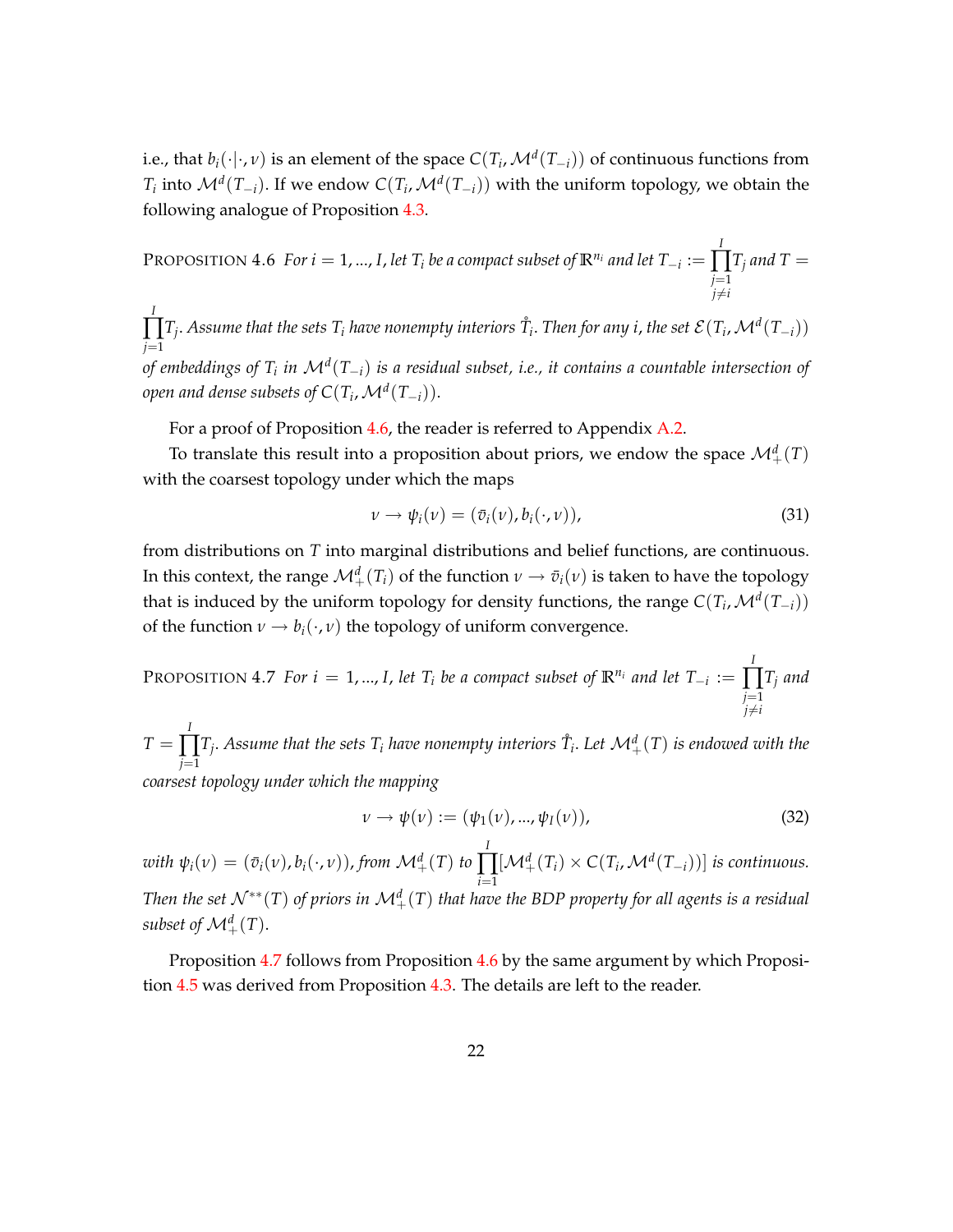<span id="page-24-2"></span> $\text{COROLLARY 4.8 For } i = 1, ..., I,$  let  $T_i$  be a compact subset of  $\mathbb{R}^{n_i}$  and let  $T = \int_0^T d\mathbf{r}$ ∏ *Tj* . *Assume j*=1 that the sets  $T_i$  have nonempty interiors  $\mathring{T}_i$ . If  $\mathcal{M}^d_+(T)$  is endowed with the topology that is induced *by the uniform topology for density functions, then the set*  $\mathcal{N}^{**}(T)$  *of priors on* T that have the *BDP property for all agents is a residual subset of*  $\mathcal{M}_{+}^{d}(T)$ *.* 

Corollary [4.8](#page-23-2) follows immediately from Proposition [4.7](#page-23-1) and the following lemma, the proof of which is given in Appendix [A.3.](#page-40-0)

<span id="page-24-1"></span>LEMMA 4.9 *The topology that is induced by the topology of uniform convergence of density functions is the coarsest topology under which the mapping*  $\nu \rightarrow \psi(\nu)$  *in Proposition* [4.7](#page-23-1) *is continuous.* 

## <span id="page-24-0"></span>**5 Relation to the Literature**

The thrust of our results runs counter to that of [Heifetz and Neeman](#page-42-0) [\(2006\)](#page-42-0) and [Barelli](#page-42-7) [\(2009\)](#page-42-7), and parallels [Chen and Xiong](#page-42-8) [\(2011\)](#page-42-8). It is therefore appropriate to discuss the relation of our analysis to theirs. [Heifetz and Neeman](#page-42-0) [\(2006\)](#page-42-0) consider families  $\{\mathcal{T}^k\}_{k\in\mathbb{K}}$ of incomplete-information models of the form

$$
\mathcal{T}^k = \{T_i^k, \hat{\theta}_i^k, \hat{\pi}_i^k\}_{i=1}^I
$$
\n(33)

where, for any *k* in some index set *K*, for any *i*,  $T_i^k$  is a set of abstract "types" for agent *i*,  $\hat{\theta}^k_i$  is a mapping from  $T^k_i$  into a set  $\Theta^k_i$  of payoff parameter vectors for agent *i*, and  $\hat{\pi}^k_i$  is a continuous mapping from  $T_i^k$  into the set  $\mathcal{M}$   $(T_{-i}^k)$ ) of probability distributions on the space  $T_{-i}^k$  of the other agents' abstract types. They restrict their attention to incompleteinformation models that are consistent with common priors and study the genericity of the BDP property in the set

$$
\mathcal{P} \subset \mathcal{M}\left(\prod_{i=1}^{I} \bigcup_{k \in K} T_i^k\right) \tag{34}
$$

such that  $F \in \mathcal{P}$  if and only if *F* is a common prior for one model  $T^k$  in the family that is being considered. Under the assumption that the family  $\{T^k\}_{k\in K}$  is "closed under finite unions", they show that the set  $P$  is convex: If  $F^{k^1}$  and  $F^{k^2}$  are common priors for the incomplete-information models  $T^{k^1}, T^{k^2}$ , then, for any  $\alpha \in [0, 1]$ , the measure

$$
\alpha F^{k^1} + (1 - \alpha) F^{k^2} \in \mathcal{M}\left(\prod_{i=1}^I (T_i^{k^1} \cup T_i^{k^2})\right)
$$
 (35)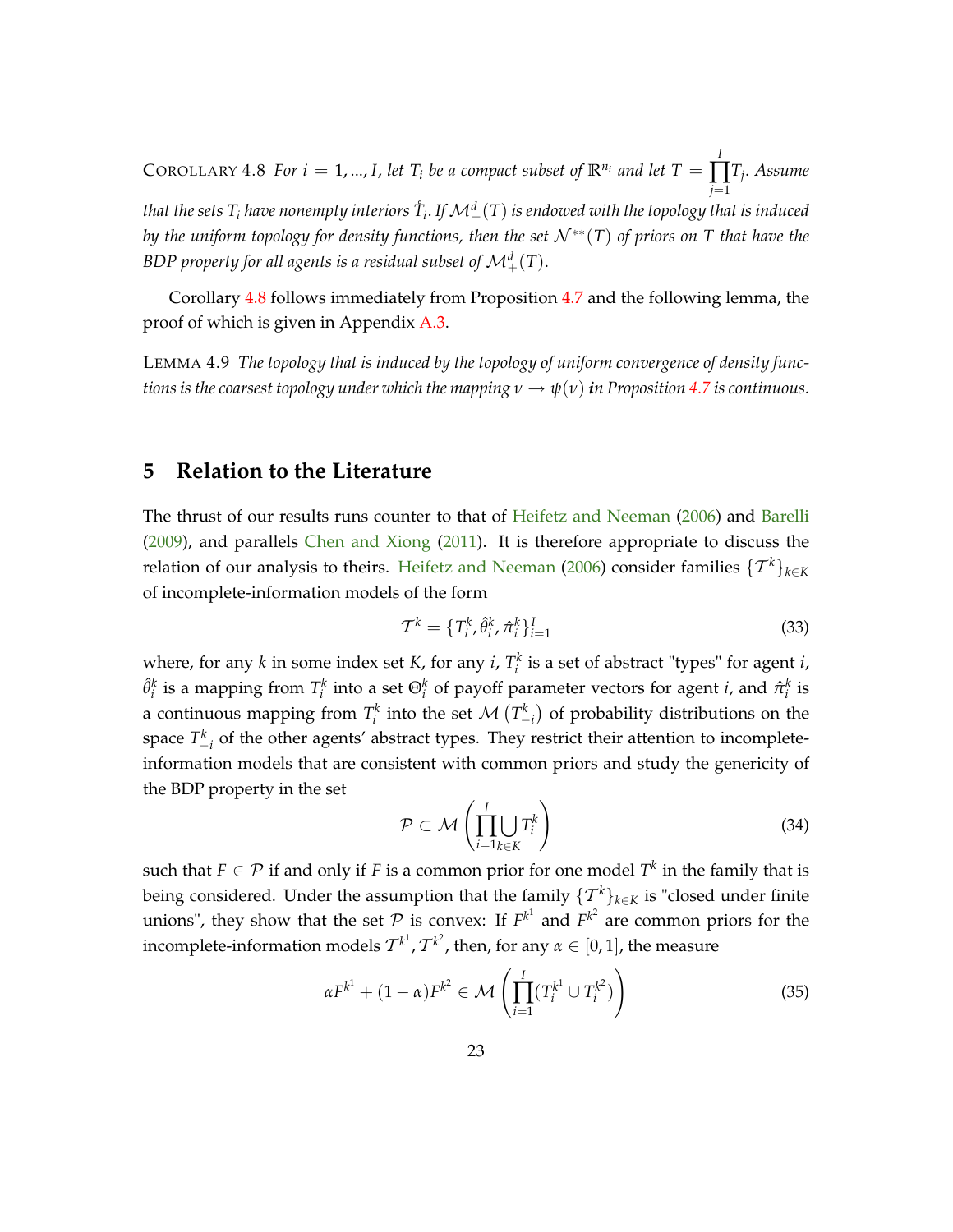<span id="page-25-0"></span>is a common prior for the model  $\mathcal{T}^{\hat{k}} = \{(\mathcal{T}^{k^1}_i \cup \mathcal{T}^{k^2}_i) \}$  $\hat{T}^{k^2}_{i}$ ),  $\hat{\theta}^{\hat{k}}_{i}$ ,  $\hat{\pi}^{\hat{k}}_{i}\}_{i=1}^I$ , where  $\mathcal{T}^{\hat{k}}$  is the model that corresponds to the "union" of  $T^{k^1}$  and  $T^{k^2}$ , with  $\hat{\theta}_i^{\hat{k}}, \hat{\pi}_i^{\hat{k}}$  specified so that

$$
(\hat{\theta}_i^{\hat{k}}(t_i), \hat{\pi}_i^{\hat{k}}(t_i)) = (\hat{\theta}_i^{k^1}(t_i), \hat{\pi}_i^{k^1}(t_i)) \text{ if } t_i \in T_i^{k^1}
$$
 (36)

and

$$
(\hat{\theta}_i^{\hat{k}}(t_i), \hat{\pi}_i^{\hat{k}}(t_i)) = (\hat{\theta}_i^{k^2}(t_i), \hat{\pi}_i^{k^2}(t_i)) \text{ if } t_i \in T_i^{k^2}.
$$
 (37)

Given this finding, they go on to show that any prior  $F^{\hat{k}} \in \mathcal{P}$  that can be represented in the form

$$
F^{\hat{k}} = \sum_{j=1}^{J} \alpha_j F^{k^j}, \qquad (38)
$$

with  $\alpha_i > 0$  for all *j*, has the BDP property *if and only if* every one of the distributions  $F^{k^j}$  has the BDP property. This leads them to conclude that, unless the incompleteinformation models  $\mathcal{T}^k$ ,  $k \in K$ , admit *only* BDP priors, the set of non-BDP priors will be geometrically and measure-theoretically generic in  $P$ . Specifically, if the incompleteinformation models  $T^k$ ,  $k \in K$ , admit one or more non-BDP priors, the set of BDP priors will be a proper face of the convex set  $P$ . Moreover, under certain additional regularity conditions, the set of BDP priors will be finitely shy in  $P$ .

[Chen and Xiong](#page-42-8) [\(2011\)](#page-42-8) contrast the geometric and measure theoretic approaches of [Heifetz and Neeman](#page-42-0) [\(2006\)](#page-42-0) with their own topological approach, which yields genericity of the BDP property in a universal type space setting. Our approach is also topological. From our perspective, however, with finite-dimensional type spaces, the difference between our results and those of [Heifetz and Neeman](#page-42-0) [\(2006\)](#page-42-0) is not one of topological versus geometric or measure-theoretic genericity but one of genericity in the full space versus genericity in a specially chosen subspace. [Heifetz and Neeman](#page-42-0) [\(2006\)](#page-42-0) are concerned with the genericity of non-BDP priors relative to the set of priors that is associated with a given family  $\{T^k\}_{k\in K}$  of incomplete-information models that is closed under finite unions. If the family  $\{T^k\}_{k\in K}$  is the set of common-prior models in the universal type space, this approach involves no loss of generality. With finite-dimensional abstract type spaces, however, the requirement that the family  $\{\mathcal{T}^k\}_{k\in K}$  be closed under finite unions is quite restrictive. In a companion paper, [Gizatulina and Hellwig](#page-42-6) [\(2011\)](#page-42-6), we show that, if the priors have continuous densities, then a family that satisfies this requirement is at most countable; more precisely, such a family consists of unions of members of a countable family of models with type sets that do not intersect each other. As an implication of Proposition [4.7,](#page-23-1) we then find that the set of such families for which all models satisfy the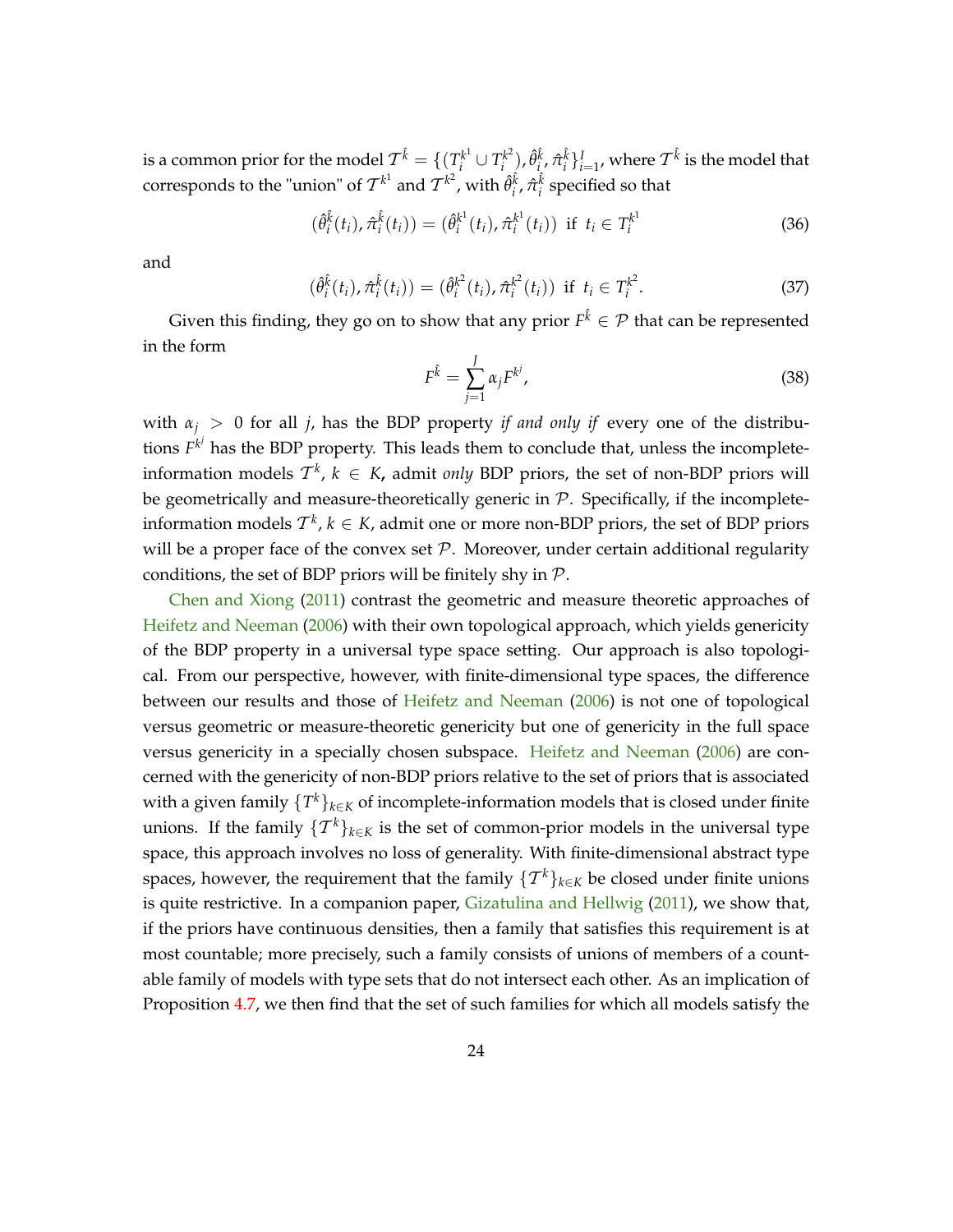<span id="page-26-2"></span>BDP property contains a residual set. The set of families of models for which [Heifetz and](#page-42-0) [Neeman](#page-42-0) [\(2006\)](#page-42-0) obtain geometric and measure-theoretic genericity on non-BDP priors is itself a sparse set.

Topological genericity of the BDP property is also discussed by [Barelli](#page-42-7) [\(2009\)](#page-42-7) and [Chen](#page-42-8) [and Xiong](#page-42-8) [\(2011\)](#page-42-8). Barelli suggests that the measure-theoretic approach of [Heifetz and](#page-42-0) [Neeman](#page-42-0) [\(2006\)](#page-42-0) is problematic and states a topological genericity result for non-BDP priors. [Chen and Xiong](#page-42-8) [\(2011\)](#page-42-8) point to an error in Barelli's argument and prove a topological genericity result for BDP priors.

In contrast to this paper, [Barelli](#page-42-7) [\(2009\)](#page-42-7) and [Chen and Xiong](#page-42-8) [\(2011\)](#page-42-8) specify the type space *T* = *I* ∏ *i*=1 *T<sup>i</sup>* as the Θ-based universal type space, i.e., the space of payoff parameters and belief hierarchies that is generated by the payoff type space  $\Theta=$ *I*  $\prod \Theta_i$ .<sup>[14](#page-26-0)</sup> Chen and *i*=1 Xiong rely on the fact that, if the space of common priors on this space is endowed with the topology of weak convergence of probability measures, i.e., the weak\* topology, the set of common priors with finite supports is dense and the set of BDP priors is generic in the set of finite priors.

Because Chen and Xiong work with the universal type space and with finite approximations and we work with finite-dimensional abstract type spaces and embedding theorems, their results and ours reflect different aspects of the underlying structure. In a universal type space setting, one can rely on the weak\* topology because there is no need to worry about informational discontinuities. The dependence of beliefs on information plays no role because agents' beliefs themselves are encoded in their types.

To understand this point, go back to Example [3.7,](#page-15-0) where agent 2 has a noisy signal  $s_2=(\theta_1)^2+\varepsilon$  and agent 1's belief about the signal  $s_2$  reveals  $(\theta_1)^2$  but not  $\theta_1.$  If the support of agent 1's type distribution was the finite set

<span id="page-26-1"></span>
$$
\{-\frac{2n}{\sqrt{n}}, -\frac{2(n-1)}{\sqrt{n}}, \dots, -\frac{2}{\sqrt{n}}, 0, \frac{1}{\sqrt{n}}, \frac{1+2}{\sqrt{n}}, \dots, \frac{1+2(n-1)}{\sqrt{n}}, \frac{1+2n}{\sqrt{n}}\}
$$
(39)

and the support of the noise term  $\varepsilon$  contains only even multiples of  $\frac{1}{\sqrt{2}}$  $\frac{1}{n}$ , the signal  $s_2$  would

<span id="page-26-0"></span> $14$ [Barelli](#page-42-7) [\(2009\)](#page-42-7) presents his analysis as if he was considering arbitrary type spaces. However, like [Heifetz](#page-42-0) [and Neeman](#page-42-0) [\(2006\)](#page-42-0), he works with fixed belief functions. By the arguments in [Gizatulina and Hellwig](#page-42-6) [\(2011\)](#page-42-6), this implies that distinct indecomposable type sets cannot intersect. As he goes on to talk about convergence of sequences of models in terms of Hausdorff convergence of the corresponding sequences of type sets, he cannot be working with abstract finite-dimensional type spaces but must implicitly be working with the universal type space.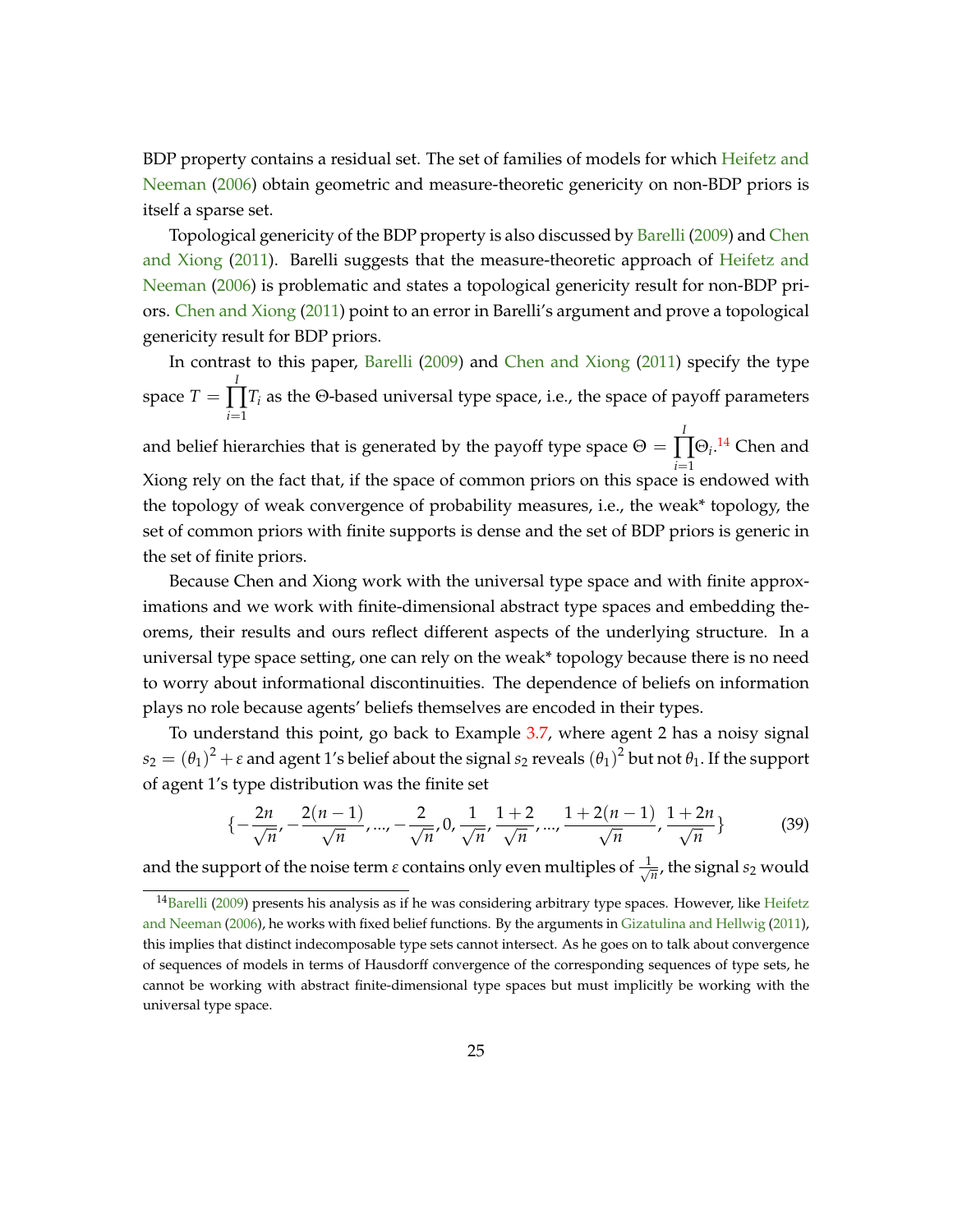actually reveal  $\theta_1$  and so would agent 1's belief about  $s_2$ . In this case, if  $s_2$  is an even multiple of  $\frac{1}{\sqrt{2}}$  $\frac{1}{n}$ , agent 2 will know that  $\theta_1$  is negative; if  $s_2$  is an odd multiple of  $\frac{1}{\sqrt{2}}$  $\frac{1}{n}$ , agent 2 will know that  $\theta_1$  is positive. If we consider a sequence of type distributions with supports [\(39\)](#page-26-1) approximating the continuous type distribution, there is an informational discontinuity because, in the continuous limit, agent 2 cannot distinguish whether *θ*<sup>1</sup> is negative or positive. This informational discontinuity, however, appears only in the abstract type space approach of Example [3.7.](#page-15-0) In a universal type space approach, the informational discontinuity is avoided. With beliefs defined by types, weak convergence of type distributions implies that the equations  $E_2[\theta_1|s_2] = \theta_1$  and  $E_1[s_2|\theta_1] = \theta_1$  holds in the limit as well as along the sequence.

The universal type space approach is not well suited to dealing with the endogeneity of beliefs. When, in Section [2](#page-7-0) above, we introduced the role of beliefs as conditional distributions given the information that is available to agents, we argued that, without loss of generality, any incomplete-information model  $\mathcal{T} = \{T_i, \hat{\theta}_i, \hat{\pi}_i\}_{i=1}^I$  could be rewritten in the form

<span id="page-27-0"></span>
$$
\hat{\mathcal{T}} = \{ \Theta_i \times S_i, \hat{\pi}_i \}_{i=1}^I \tag{40}
$$

with the understanding that, for any  $t_i = (\theta_i, s_i) \in \Theta_i \times S_i$ ,  $\hat{\theta}_i(t_i) = \theta_i$  is the payoff type of agent *i* and  $\hat{s}_i(t_i) = s_i$  is an additional signal observed by agent *i*. In principle, this reformulation is also available when  $T =$ *I*  $\prod T_i$  is the universal type space. In this case, *i*=1 however, the type of any agent *i* is a pair  $t_i = (\theta_i, h_i)$  where  $\theta_i$  is the agent's payoff type and *h<sup>i</sup>* indicates the hierarchy of the agent's beliefs about the other agents' payoffs, the other agents payoffs and first-order beliefs, etc. Reformulating a universal type space model in the form  $(40)$  is trivial, but requires that the space  $S_i$  of signals available to agent *i* be identified with the space *H<sup>i</sup>* of belief hierarchies for this agent. The question what information can be inferred from the observation of the type  $t_i = (\theta_i, s_i) = (\theta_i, h_i)$  is moot because, for each belief hierarchy  $h_i \in H_i$ , there is a unique measure  $\hat{\pi}_i(h_i)$  on  $T_{-i}$ that is compatible with the belief hierarchy *h<sup>i</sup>* . By construction, all relevant information is encoded in the belief hierarchy  $s_i = h_i$ , and any other information, e.g., about payoff types, is redundant.

In the universal type space approach, the question whether beliefs properly reflect the information that is available to agents becomes a question about type sets and priors. For a single agent *i*, the belief function  $\hat{\pi}_i$  must satisfy the equation  $\hat{\pi}_i(h_i) \equiv b_i(\theta_i, h_i | v_i)$  for some measure  $v_i$  and for all  $(\theta_i, h_i)$  in the support of the measure  $v_i$ . This is possible *only*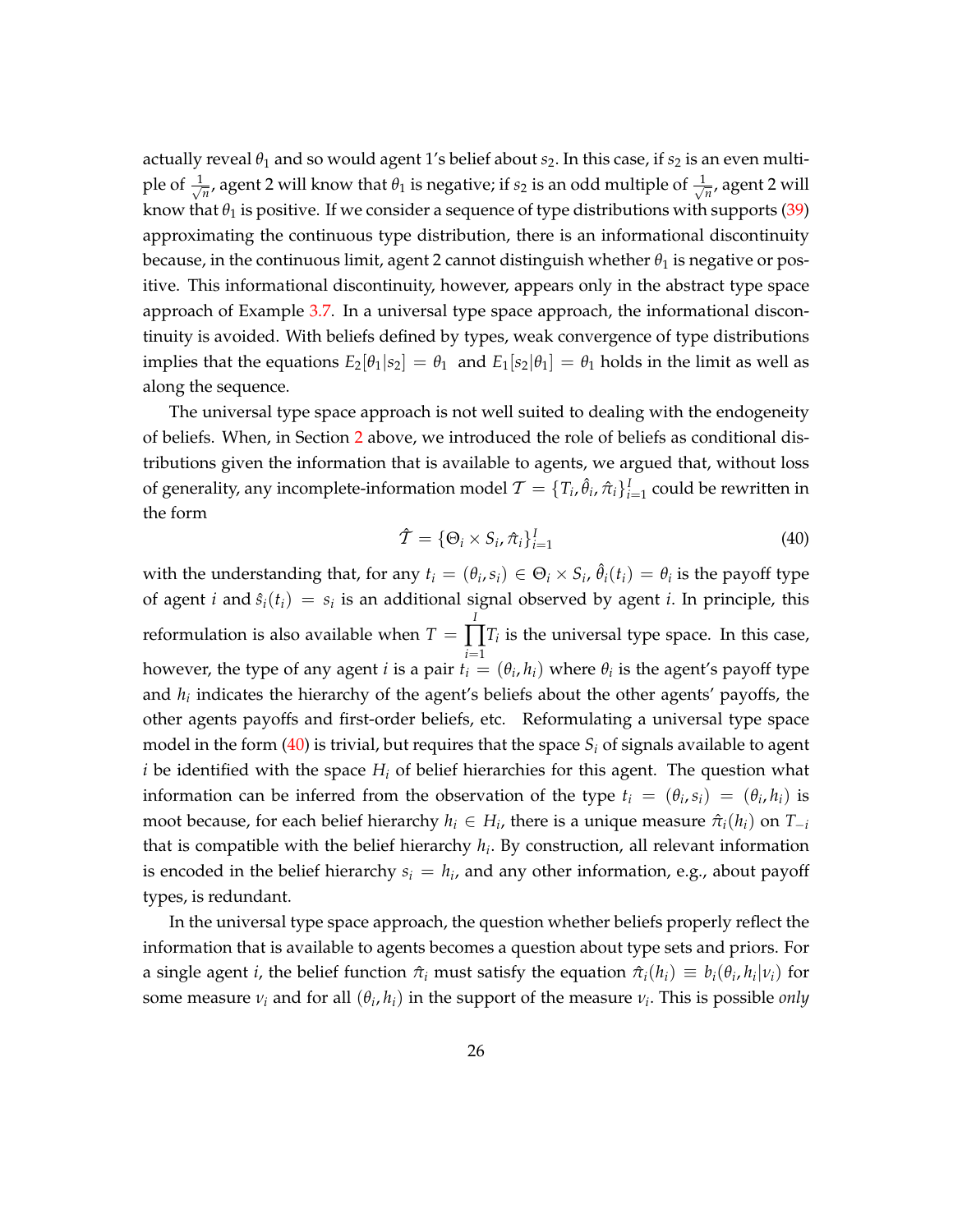<span id="page-28-0"></span>if if the BDP property holds so that all information about  $\theta_i$  is already encoded in  $h_i$  or if  $\theta_i$  is to some extent independent of the other agents' types so that beliefs about the other agents' types do not depend on *θ<sup>i</sup>* . The latter alternative is very special. The analysis of [Chen and Xiong](#page-42-8) [\(2011\)](#page-42-8) exploits this structure of the universal type space without paying attention to the fact that beliefs should be treated as the result of conditioning on available information.

## **6 Concluding Remarks**

We conclude this paper with several additional remarks. First, the genericity properties established in Propositions [4.6](#page-23-0) and [4.7](#page-23-1) are still obtained if we replace the space  $\mathcal{M}^d_+(T)$ by the space  $\mathcal{M}^d_+(\mathring{T})$  of measures with densities that are defined on the interior of *T* and if we endow the spaces  $\mathcal{M}^d_+(\mathring{T}_i)$  and  $\mathcal{M}^d(\mathring{T}_{-i})$  of marginal distributions on the interiors of the type spaces of agent *i* and agent other than *i* with the topologies that is induced by the compact open topologies, rather than the uniform topologies for the associated density functions. In this case, however, an analogue of Corollary [4.8](#page-23-2) is only obtained if an additional condition of uniform boundedness is imposed on the density functions of the priors under consideration.

Second, in [Gizatulina and Hellwig](#page-42-6) [\(2011\)](#page-42-6), we show that the genericity properties established in Propositions [4.6](#page-23-0) and [4.7](#page-23-1) hold also for an infinite-dimensional type space of the form  $T~=~\cup_{\ell=1}^{\infty} T^{\ell}$ , where, for each  $\ell,~T^{\ell}~=~\prod_{\ell=1}^{N}$ ∏ *i*=1  $T_i^{\ell}$  is a finite-dimensional set. This corresponds to a specification with *ex ante* uncertainty about the incomplete-information model that is going to be relevant. If the set of such models is countable and each model has a finite-dimensional type space, the BDP property is still generic.

Third, the assumption that the type sets  $T_i$  in Proposition [4.7](#page-23-1) are taken as fixed and given is not essential. In principle, the set *T* in Proposition [4.7](#page-23-1) could be any compact subset of  $\mathbb{R}^N$  that has a nonempty interior  $\mathring{T}$ . Given a measure  $\nu$  with a density that is continuous on  $\mathring{T}$ , the belief function  $b_i(\cdot|\cdot,v)$  is defined on the set  $D_i^v$  of types of agent *i* for which the marginal density  $\bar{f}_i^v(t_i)$  is strictly positive.  $D_i^v$  is an element of the set  $D_i^o$  of open subsets of  $\mathbb{R}^{n_i}$  that have compact closures. Thus  $b_i(\cdot|\cdot,v)$  can be treated as an element of the space  $\cup_{D \in \mathcal{D}^o_i} C(D, \mathcal{M}^d(T_i))$ . If the topology on  $\cup_{D \in \mathcal{D}^o} C(D, \mathcal{M}^d(T_{-i}))$ is specified so that a sequence  $\{b_i^k\}$  of functions in  $\cup_{D\in \mathcal{D}^o} C(D,\mathcal{M}^d(T_{-i}))$  converges to a limit  $b_i \in \cup_{D \in \mathcal{D}^o} C(D, \mathcal{M}^d(T_{-i}))$  if and only if, every compact subset *K* of the domain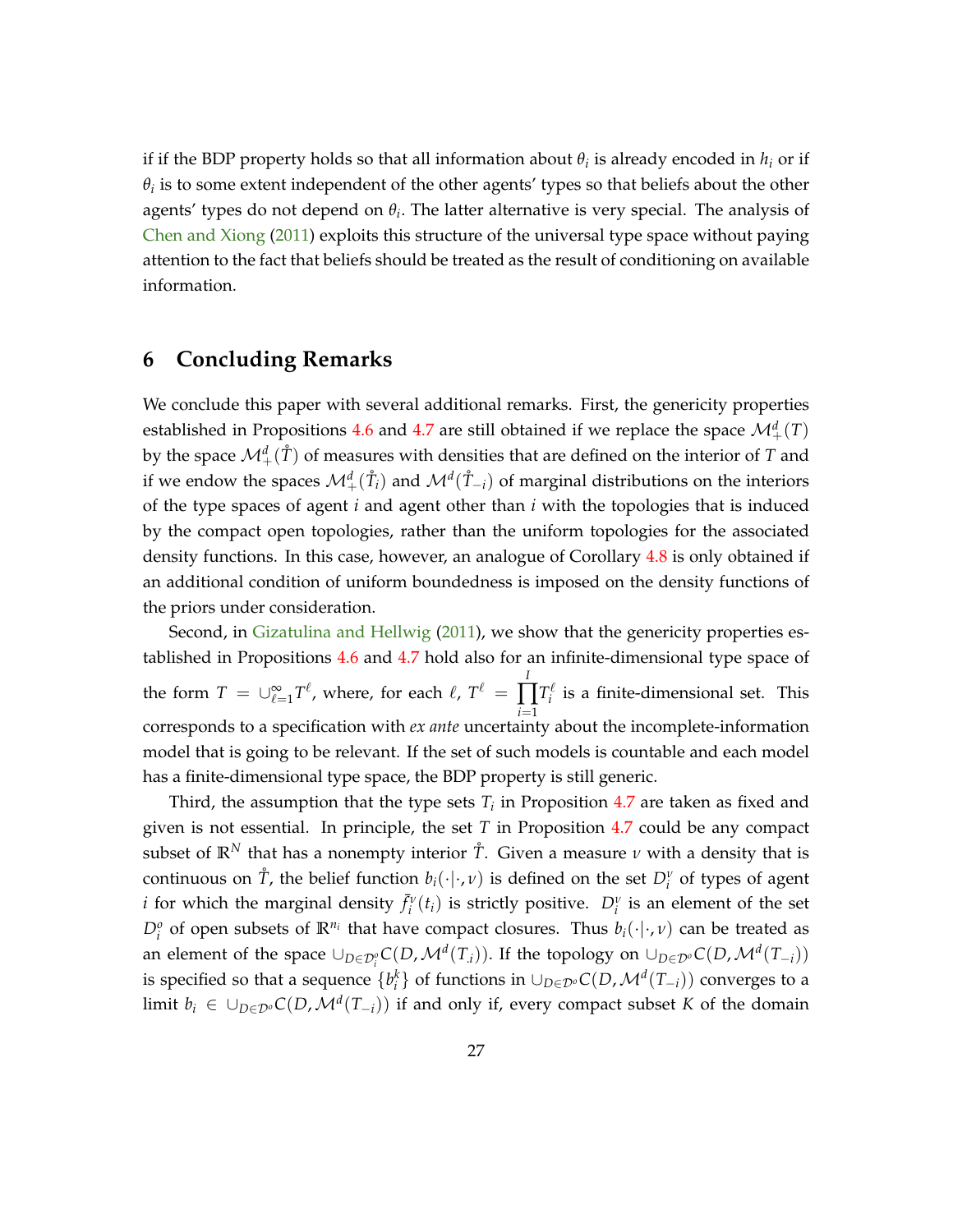<span id="page-29-0"></span> $D_{b_i}$  of  $b_i$  is also a subset of the domains  $D_{b_i^k}$  of the functions  $b_i^k$  for any sufficiently large *i*</sup> *k*, and, moreover,  $\lim_{k\to\infty} b_i^k(t_i) = b_i(t_i)$ , uniformly on *K*, an extension of the argument given to prove Proposition [4.6](#page-23-0) can be used to show that the set  $\cup_{D\in\mathcal{D}^o}\mathcal{E}(D,\mathcal{M}^d(T_{-i}))$ of embeddings is a residual subset of  $\cup_{D \in \mathcal{D}^o} C(D, \mathcal{M}^d(T_{-i}))$ . A similar generalization of Proposition [4.3](#page-19-0) is also available.

Forth, in a previous version of this paper, we had applied the Embedding Theorem to the conditional-expectations functions  $\bar{t}^{\nu}_{-i}(\cdot)$ , which are given by the formula

$$
\bar{t}_{-i}^{\nu}(t_i) := \int_{T_{-i}^{\nu}} t_{-i} \beta_i(t_{-i}|t_i, \nu) dt_{-i} = \frac{\int_{T_{-i}^{\nu}} t_{-i} f^{\nu}(t_i, t_{-i}) dt_{-i}}{\bar{f}_i^{\nu}(t_i)}.
$$

Under the dimensionality assumption that  $2n_i + 1 \leq N_{-i}$ , the Embedding Theorem for continuous functions implies that, for any  $\varepsilon > 0$  there exists an embedding  $t_i \to \hat{t}_{-i}^{\varepsilon}(t_i)$ such that  $||\hat{t}^{\varepsilon}_{-i}(t_i) - \bar{t}^{\nu}_{-i}(t_i)|| < \varepsilon$  for all  $t_i \in D^{\nu}_i$ . Given this embedding, approximating densities can be defined by writing

$$
f^{\nu^{\varepsilon}}(t_i, t_{-i}) = \beta(t_{-i} + \hat{t}_{-i}^{\varepsilon}(t_i) - \bar{t}_{-i}^{\nu}(t_i)|t_i) \bar{f}_i^{\nu}(t_i) \text{ if } t_i \in D_i^{\nu},
$$
\n(41)

$$
f^{\nu^{\varepsilon}}(t_i, t_{-i}) = 0 \text{ if } t_i \notin D_i^{\nu}.
$$
 (42)

The BDP property of approximating priors is then directly embodied in the conditional expectations, and there is no need to appeal to the fact that probability distributions themselves are infinite-dimensional objects.

Finally, if we strengthen the assumptions on the set of priors under consideration so that we can use a differentiable approach, then, under the dimensionality assumption that  $2n_i + 1 \leq N_{-i}$ , we can strengthen the claim that BDP priors are generic from residual to open and dense. Specifically, if  $\bar{N}^{cd}$  is a subset of  $\bar{N}^c$  so that, for any  $\nu \in \bar{N}^{cd}$ , the support  $T^{\nu}$  of  $\nu$  is a compact manifold and the conditional-expectations functions  $\bar{t}^{\nu}_{-i}$  are continuously differentiable on  $T_i^{\nu}$ , and if the topology on  $\bar{N}^{cd}$  is such that, for all *i*, the map from priors into agent *i*'s conditional-expectations functions is continuous when the range of this map is given the strong C<sup>1</sup> topology, then, under the dimensionality assumption in Proposition [4.7,](#page-23-1) the set of common priors exhibiting the BDP property is open and dense in  $\bar{N}^{cd}$ . The proof is basically the same as the proof of Proposition [4.7,](#page-23-1) except that the Embedding Theorem for continuous functions with compact domains must be replaced by Whitney's Embedding Theorem for *C* 1 functions, see, e.g., [Hirsch](#page-42-5) [\(1994\)](#page-42-5), p. 35.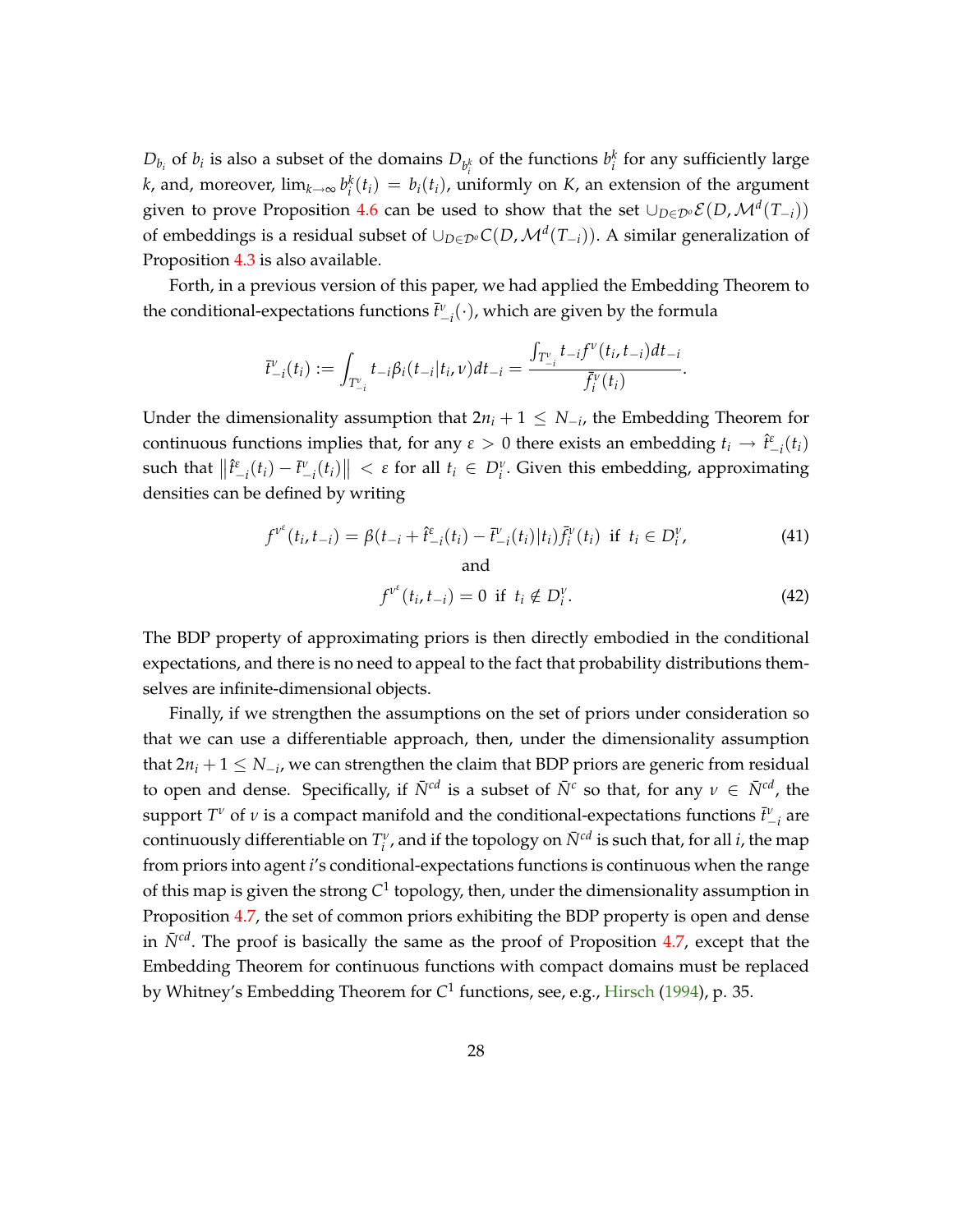## **A Appendix**

In this appendix, we state and prove the embedding theorems that are used in Section [4.](#page-16-0) For any separable metric space *X*, a subset of *X* is said to be *residual* in *X* if it contains a countable intersection of open and dense subsets of *X*. For any two separable metric spaces *X* and *Y*, *C*(*X*,*Y*) will denote the space of continuous functions from *X* to *Y*. The space  $C(X, Y)$  will be endowed with the uniform topology. The set of embeddings of X into *Y* will be denoted as  $\mathcal{E}(X, Y)$ .

#### <span id="page-30-0"></span>**A.1 Proof of Proposition [4.3](#page-19-0)**

<span id="page-30-2"></span>Proposition [4.3](#page-19-0) in the text is an instance of the following result, with  $X = T_i$  and  $Z = T_{-i}$ .

PROPOSITION A.1 Let  $X \subset \mathbb{R}^n$  be compact, and let Z be a compact metric space with infinitely *many elements.* Let  $Y = \mathcal{M}(Z)$  be the space of probability measures on Z, endowed with the *topology of weak convergence of probability measures. Then the set*  $\mathcal{E}(X,Y)$  *of embeddings of* X *in Y is a residual subset of C*(*X*,*Y*).

In proving Proposition [A.1,](#page-30-2) we will repeatedly use the following lemma from topology.

<span id="page-30-1"></span>LEMMA A.2 *Let X*,*Y be any two topological spaces and let g be a continuous and open function from X to Y. Then, for any open and dense set*  $U \subset Y$ *, the inverse image*  $g^{-1}(U)$  *is an open and* dense subset of X. For any residual set  $Y^r \subset Y$ , the inverse image  $g^{-1}(Y^r)$  is a residual subset of *X*.

**Proof.** Continuity of  $g: X \to Y$  implies that  $g^{-1}(U)$  is open in *X* whenever *U* is open in *Y*. Further, openness of *g* implies that *g*(*V*) is open in *Y* whenever *V* is open in *X*. Thus, if *V* is open in *X* and *U* is dense in *Y*, we must have  $g(V) \cap U \neq \emptyset$  and, therefore,  $V \cap g^{-1}(U) = g^{-1}(g(V) \cap U) \neq \emptyset$ . Thus,  $g^{-1}(U)$  is dense in *X* whenever *U* is dense in *Y*. The first statement of the lemma is proved.

To prove the second statement, it suffices to observe that, if  $Y^r \subset Y$  satisfies  $Y^r \supset Y$  $\cap_{k=1}^{\infty} U_k$  for some sequence  $\{U_k\}$  of open and dense subsets of  $Y$ , then

$$
g^{-1}(Y') \supset g^{-1}(\bigcap_{k=1}^{\infty} U_k) = \bigcap_{k=1}^{\infty} g^{-1}(U_k),
$$

and, by the first statement of the lemma, the sets  $g^{-1}(U_k)$ ,  $k=1,2,...$ , are open and dense in  $X$ .  $\blacksquare$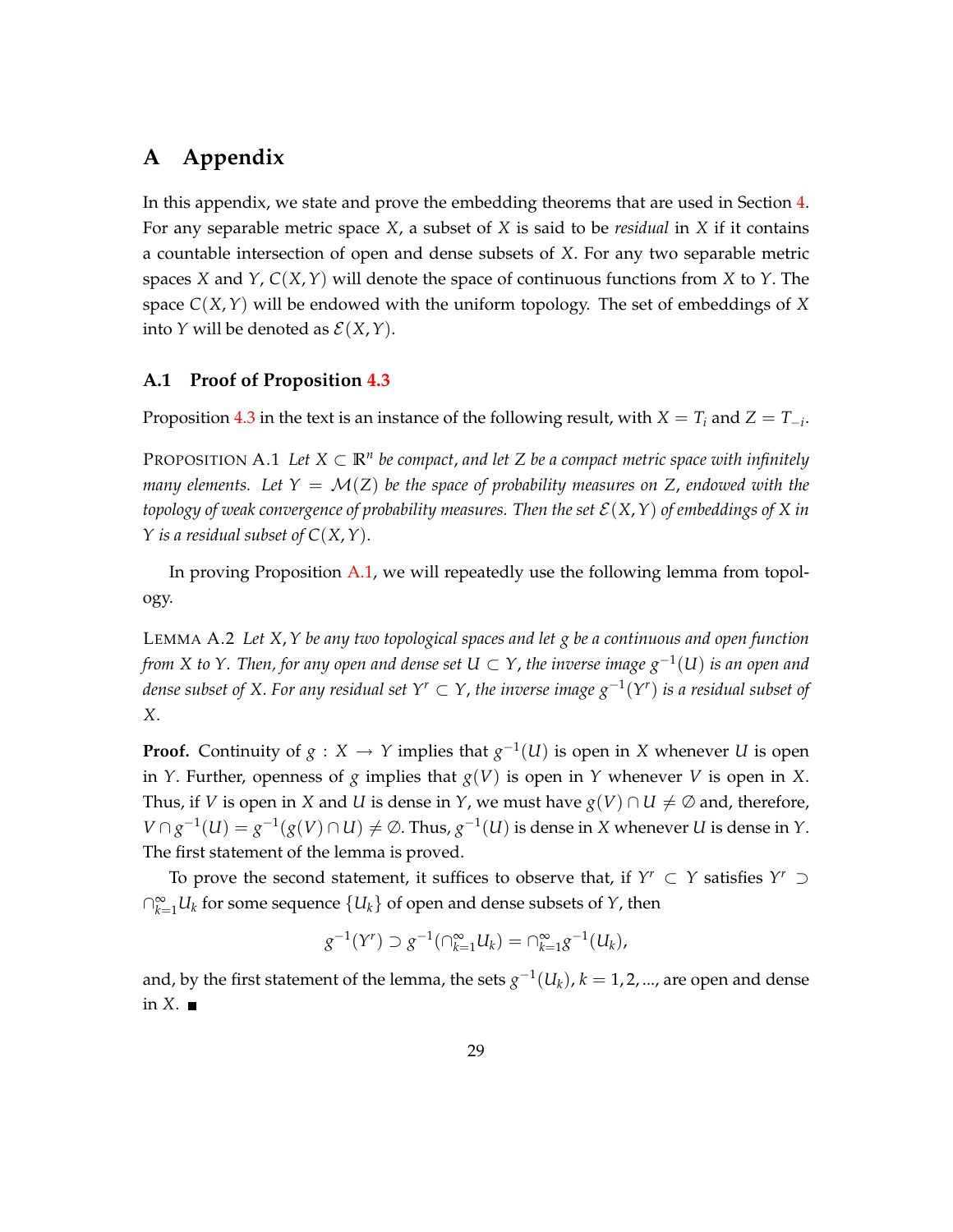<span id="page-31-4"></span><span id="page-31-3"></span>LEMMA A.3 *Let X and Y be as specified in Proposition [A.1.](#page-30-2) If there exists a separable metric space Q that is homeomorphic to*  $[0,1]^{2n+1}$  *and if there exists a mapping*  $\Phi$  *from C*(*X,Y*) *to*  $C(X, Q)$  *that is continuous and open, then the set*  $E(X, Y)$  *of embeddings of* X *in* Y *is a residual subset of C*(*X*,*Y*).

**Proof.** Let *h* be a homeomorphism from  $Q$  to  $[0, 1]^{2n+1}$ . We claim that the formula

$$
H(f) := h \circ f
$$

defines a homeomorphism *H* from  $C(X,Q)$  to  $C(X,[0,1]^{2n+1})$ . To establish this claim, we note that, because *h* is continuous, *H* takes values in *C*(*X*, [0, 1] 2*n*+1 ). Continuity of *h* also implies that *H* is continuous. Because *h* is invertible, the inverse of *H* is well defined, with

$$
H^{-1}(\hat{f}) = h^{-1} \circ \hat{f}
$$

for any  $\hat{f} \in [0, 1]^{2n+1}$ . Continuity of  $h^{-1}$  implies that  $H^{-1}$  takes values in  $C(X, Q)$  and that  $H^{-1}$  is continuous.

By the classical Embedding Theorem,<sup>[15](#page-31-0)</sup> the set  $\mathcal{E}(X, [0, 1]^{2n+1})$  of embeddings of *X* in  $[0, 1]^{2n+1}$  is a residual subset of  $C(X, [0, 1]^{2n+1})$ . By Lemma [A.2](#page-30-1) therefore,  $H^{-1}(\mathcal{E}(X, [0, 1]^{2n+1}))$ is a residual subset of  $C(X, Q)$ . If the mapping  $\Phi$  from  $C(X, Y)$  to  $C(X, Q)$  is continuous and open, then, again by Lemma [A.2,](#page-30-1) it follows that the set  $\Phi^{-1}(H^{-1}(\mathcal{E}(X,[0,1]^{2n+1})))$  is a residual subset of *C*(*X*,*Y*).

To prove the lemma, it therefore suffices to show that

<span id="page-31-1"></span>
$$
\Phi^{-1}(H^{-1}(\mathcal{E}(X,[0,1]^{2n+1})) \subset \mathcal{E}(X,Y). \tag{43}
$$

For this purpose, suppose that  $f \in \Phi^{-1}(H^{-1}(\mathcal{E}(X,[0,1]^{2n+1})) \setminus \mathcal{E}(X,Y)$ . Then there exist  $x_1, x_2 \in X$  such that  $f(x_1) = f(x_2)$  and  $h(\Phi(x_1|f)) \neq h(\Phi((x_2|f))$ . Because *h* is a homeomorphism,  $h(\Phi(x_1|f)) \neq h(\Phi((x_2|f))$  implies  $\Phi(x_1|f) \neq \Phi(x_2|f)$ , which in turn implies  $f(x_1) \neq f(x_2)$ . The assumption that  $\Phi^{-1}(H^{-1}(\mathcal{E}(X,[0,1]^{2n+1}))\setminus \mathcal{E}(X,Y) \neq \emptyset$  thus leads to a contradiction, which proves  $(43)$ . The lemma follows immediately.

To prove Proposition [A.1,](#page-30-2) it thus suffices to show that there exist *Q* and Φ as specified in the lemma. We define  $Q$  as the unit simplex in  $\mathbb{R}^{2n+1}_+$ , i.e.,

<span id="page-31-2"></span>
$$
Q := \left\{ \mathbf{q} \in \mathbb{R}_+^{2n+1} \big| \sum_{i=1}^{2n+1} q_i \le 1 \right\}.
$$
 (44)

<span id="page-31-0"></span><sup>15</sup>See Theorem V.2, p. 56, in [Hurewicz and Wallman](#page-42-4) [\(1941\)](#page-42-4).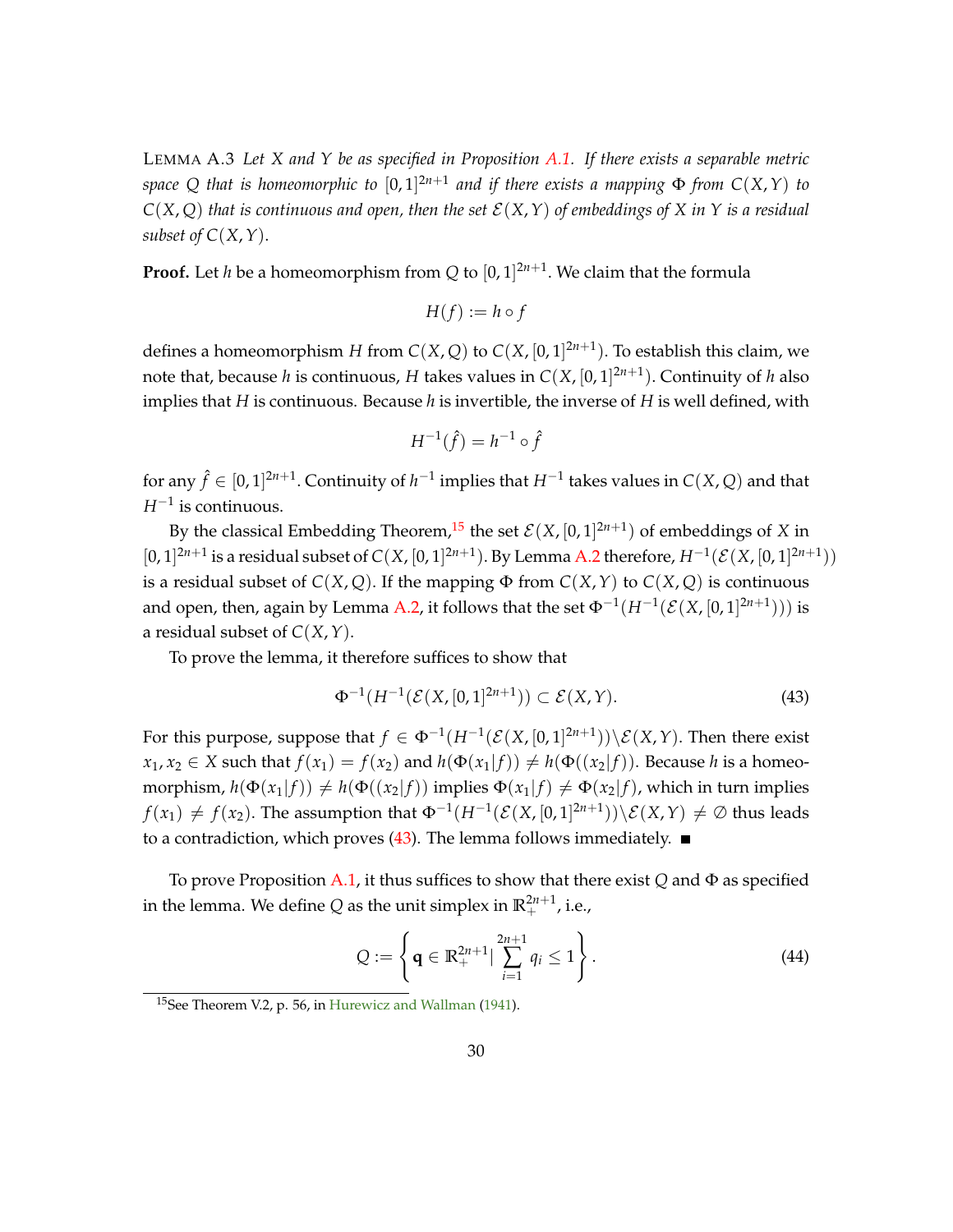<span id="page-32-4"></span>LEMMA A.4 *The set Q that is defined by [\(44\)](#page-31-2) is homeomorphic to*  $[0,1]^{2n+1}$ *.* 

**Proof.** Because both Q and  $[0, 1]^{2n+1}$  are compact convex subset of  $\mathbb{R}^{2n+1}_+$  and have nonempty interiors, they are both homeomorphic to the closed unit ball in  $\mathbb{R}^{2n+1}_+$  and therefore to each other.<sup>[16](#page-32-0)</sup>

To construct the mapping Φ, we proceed as follows: Exploiting the fact that *Z* has infinitely many elements, we fix  $2n + 1$  distinct elements  $z_1$ , ...,  $z_{2n+1}$  of *Z*. For this purpose, we note that, as compact metric space, *Z* is separable. Therefore, there exists some  $\varepsilon > 0$ so that the open *ε*-balls  $B_{\varepsilon}(z_1)$ , ...,  $B_{\varepsilon}(z_{2n+1})$  around  $z_1$ , ...,  $z_{2n+1}$  do not intersect each other, i.e.,  $B_{\varepsilon}(z_i) \cap B_{\varepsilon}(z_j) = \emptyset$  for all *i* and all  $j \neq i$ . Moreover, by Urysohn's lemma, there exist continuous functions  $g_1$ , ... $g_{2n+1}$  from *Z* into [0, 1] such that, for any *i*,  $g_i(z_i) = 1$  and  $g_i(z) = 0$  for  $z \in Z \backslash B_{\varepsilon}(z_i)$ . For any  $z \in Z$ , therefore,  $\sum_{i=1}^{2n+1}$  $g_{i=1}^{2n+1} g_i(z) \in [0,1]$ , and, for any  $\mu \in \mathcal{M}(Z)$ , the vector

<span id="page-32-1"></span>
$$
\varphi(\mu) = \left( \int_{Z} g_1(z) d\mu(z), \dots, \int_{Z} g_{2n+1}(z) d\mu(z) \right) \tag{45}
$$

is an element of the set *Q* that is defined by [\(44\)](#page-31-2). Given the mapping  $\varphi : \mathcal{M}(Z) \to Q$ , the formula

<span id="page-32-3"></span>
$$
\Phi(b) = \varphi \circ b \tag{46}
$$

defines a mapping from  $C(X, \mathcal{M}(Z))$  into the space of functions from X to Q. We need to show that  $\Phi(b) \in C(X, Q)$  for all  $b \in C(X, \mathcal{M}(Z))$  and that the mapping  $\Phi$  is continuous and open. We begin by showing that the mapping  $\varphi$  has these properties.

LEMMA A.5 *The mapping*  $\varphi : \mathcal{M}(Z) \to Q$  that is defined by formula [\(45\)](#page-32-1) is continuous and *open.*

**Proof.** Continuity of  $\varphi$  is immediate from [\(45\)](#page-32-1) and the definition of the topology of weak convergence.

Note that, if *Z* is a compact metric space and if the space  $Y = \mathcal{M}(Z)$  of probability measures on *Z* is endowed with the topology of weak convergence of probability measures, i.e., the weak\* topology, then *Y* is a compact metric space.<sup>[17](#page-32-2)</sup> If  $\{h_1, h_2, ...\}$  is

<span id="page-32-0"></span><sup>&</sup>lt;sup>16</sup>See Proposition 4.26 in [Lee](#page-43-4) [\(2000\)](#page-43-4).

<span id="page-32-2"></span><sup>&</sup>lt;sup>17</sup>See Theorem 6.4, p. 45, in [Parthasarathy](#page-43-5)  $(1967)$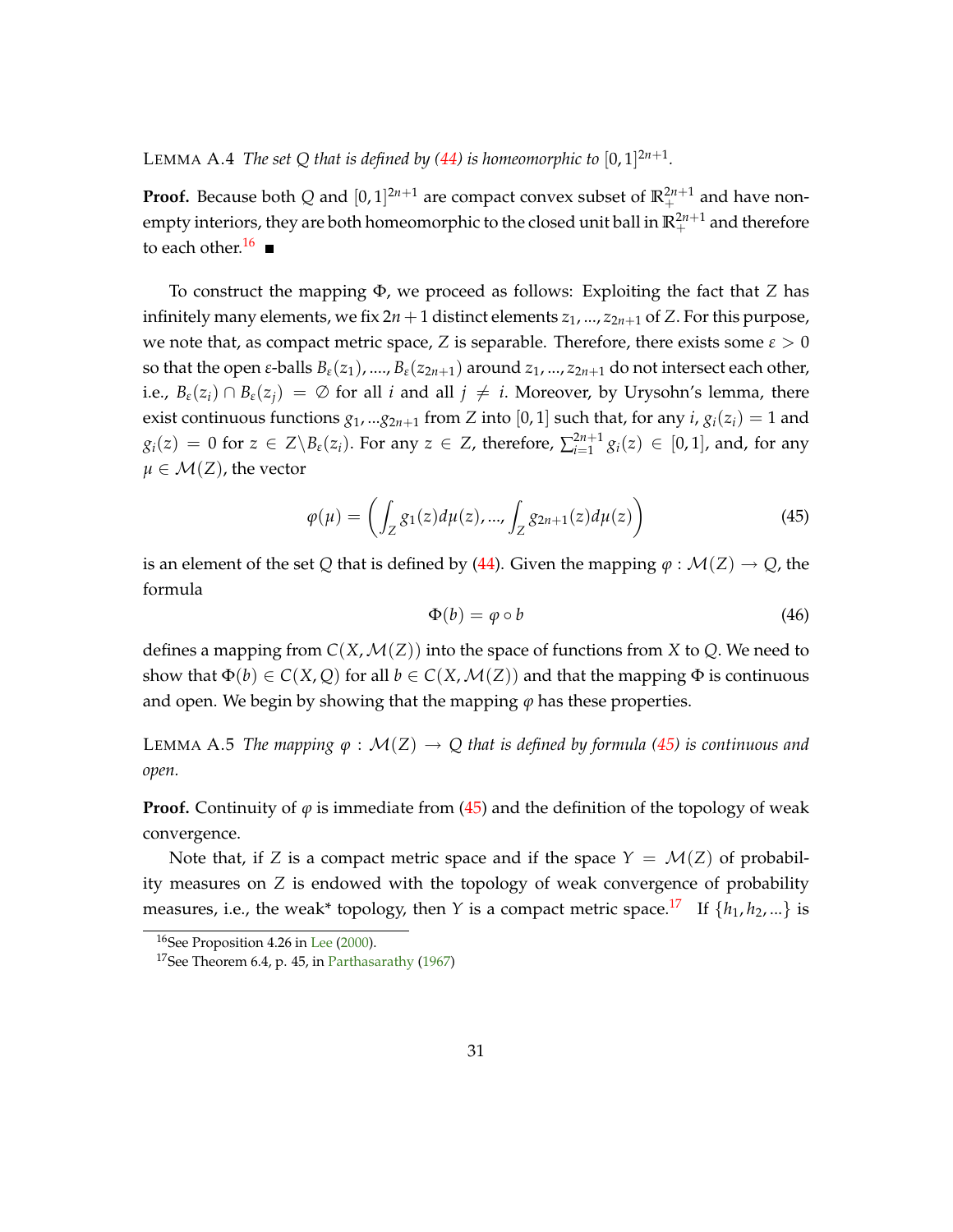<span id="page-33-1"></span>a countable dense set of continuous functions from *Z* into [0, 1], then, by an argument [Parthasarathy](#page-43-5) [\(1967\)](#page-43-5), p. 43, the mapping

$$
\mu \to h(\mu) := \left( \int_Z h_1(z) d\mu(z), \int_Z h_2(z) d\mu(z), \dots \right)
$$

defines a homeomorphism between  $\mathcal{M}(Z)$  and a subspace *S* of the infinite product  $[0,1]^\infty$ . Without loss of generality, we may assume that  $h_i = g_i$  for  $i = 1, ..., 2n + 1$ . Let  $\pi_{2n+1}$ :  $[0,1]$ <sup> $\infty$ </sup>  $\rightarrow$   $[0,1]$ <sup>2*n*+1</sup> be the natural projection from  $[0,1]$ <sup> $\infty$ </sup> to the first 2*n* + 1 factors of the infinite product. Then

$$
\varphi=\pi_{2n+1}\circ h.
$$

Because the homeomorphism  $h : \mathcal{M}(Z) \to S$  is open and the composition of two open mappings is also open, openness of the mapping  $\varphi : \mathcal{M}(Z) \to Q$  will follow if the restriction  $\pi_{2n+1}^S$  of  $\pi_{2n+1}$  to *S* is shown to be an open mapping from *S* to *Q*.

For this purpose, we note that  $\varphi$  maps  $\mathcal{M}(Z)$  *onto*  $Q$ , i.e., that  $\varphi(\mathcal{M}(Z)) = Q$ : For any  ${\bf q} = (q_1, ..., q_{2n+1}) \in Q$ , any  $\mu \in M(Z)$  such that  $\mu({z_i}) = q_i$  for  $i = 1, 2, ...2n + 1$ , and  $\mu(Z \setminus \cup_i B_{\varepsilon}(z_i)) = 1 - \sum_{i=1}^{2n+1}$  $\frac{2n+1}{n+1}$   $q_i$  satisfies  $\varphi(\mu) = \mathbf{q}$ . Thus, we obtain

$$
\pi_{2n+1}(S)=\pi_{2n+1}\circ h(\mathcal{M}(Z))=\varphi(\mathcal{M}(Z))=Q.
$$

Now let *V* be any open subset of *S*. By definition of the subspace topology for *S*, there exists an open set  $U \subset [0, 1]^\infty$  such that  $V = S \cap U$ . Thus,

$$
\pi_{2n+1}^S(V)=\pi_{2n+1}^S(S\cap U)=\pi_{2n+1}(S\cap U)=\pi_{2n+1}(S)\cap \pi_{2n+1}(U)=Q\cap \pi_{2n+1}(U).
$$

Because the projection  $\pi_{2n+1}$  is an open mapping from  $[0,1]^\infty$  to  $[0,1]^{2n+1}$ , the set  $\pi_{2n+1}(U)$ is an open subset of  $[0,1]^{2n+1}$ . Therefore, the set  $\pi_{2n+1}^S(V) = Q \cap \pi_{2n+1}(U)$  is open in the subspace topology for *Q* as a subset of  $[0,1]^{2n+1}$ . Thus,  $\pi_{2n+1}^S$ maps any open subset of  $S = h(\mathcal{M}(Z))$  into an open subset of *Q*. This proves that the mapping  $\pi_{2n+1}^S : S \to Q$  is open. The mapping  $\varphi = \pi_{2n+1}^S \circ h : \mathcal{M}(Z) \to Q$  is therefore also open.

<span id="page-33-0"></span>LEMMA A.6 *The mapping*  $\Phi$  *that is defined by formula* [\(46\)](#page-32-3) *maps*  $C(X, \mathcal{M}(Z))$  *continuously into C*(*X*, *Q*).

**Proof.** Because  $\varphi$  is continuous, obviously,  $\Phi(b) \in C(X, Q)$  if  $b \in C(X, \mathcal{M}(Z))$ . To prove that  $\Phi$  is continuous, we note that, as mentioned above, if *Z* is a compact metric space,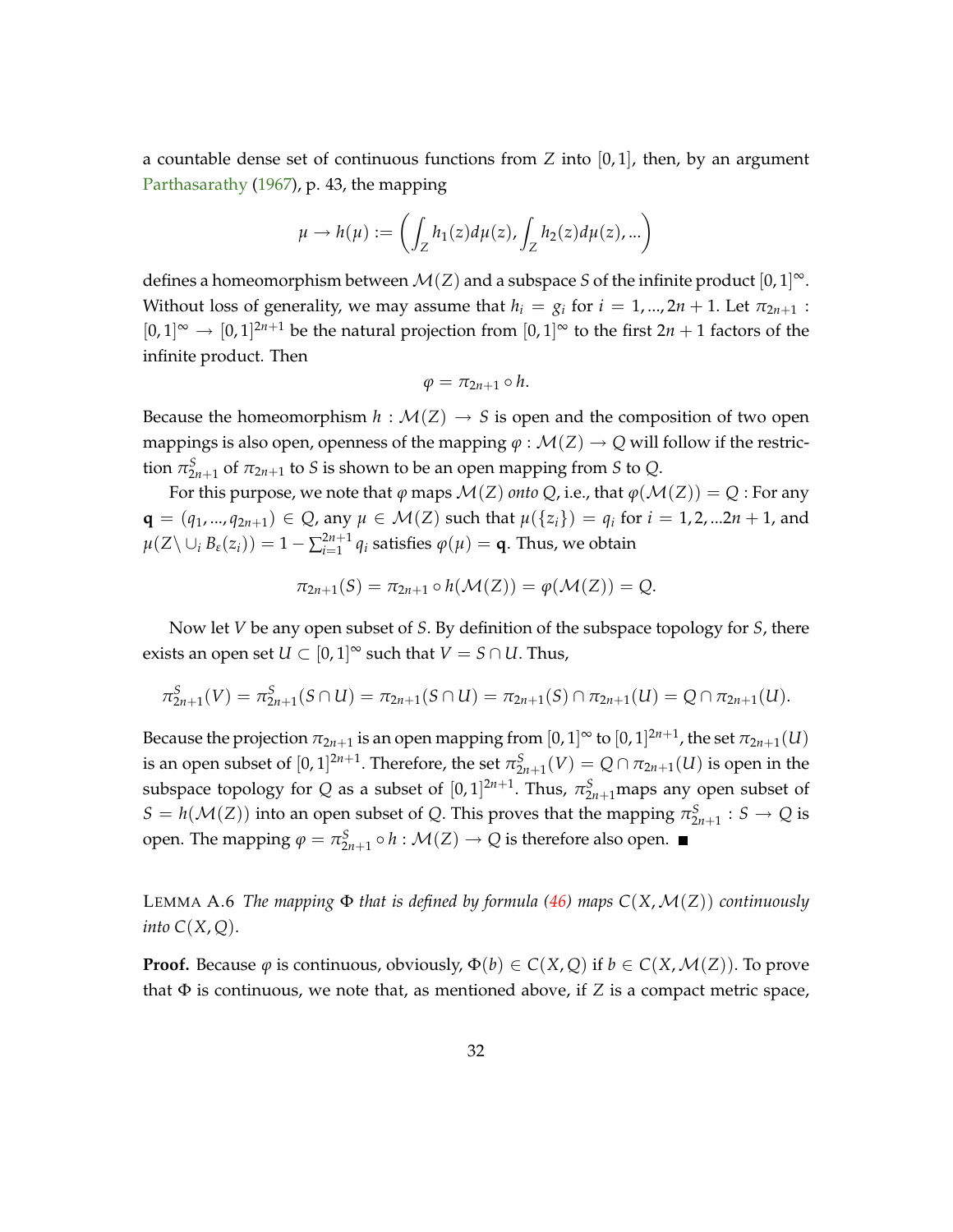<span id="page-34-3"></span>then  $\mathcal{M}(Z)$  is a compact metric space. A metric  $\rho$  for  $\mathcal{M}(Z)$  is given by the formula

$$
\rho(\mu,\nu) = \sup_{k} \left| \int h_k(zy) d\mu(z) - \int h_k(z) d\nu(z) \right|, \tag{47}
$$

where  $\{h_1, h_2, ...\}$  is a countable dense subset of the set of continuous functions from Z into [0, 1]. Again there is no of generality in assuming that  $h_k = g_k$  for  $k = 1, ..., 2n + 1$ .

For any  $\gamma > 0$ , define  $\eta(\gamma) := \frac{\gamma}{2n+1}$ . Then, for any  $\mu$  and  $\nu$  in  $\mathcal{M}(Z)$ ,  $\rho(\mu, \nu) < \eta(\gamma)$ implies

$$
\left|\int h_k(z)d\mu(z)-\int h_k(z)d\nu(z)\right|<\frac{\gamma}{2n+1}
$$

for all *k*. Thus,  $\rho(\mu, \nu) < \eta(\gamma)$  implies  $\|\varphi(\mu) - \varphi(\nu)\| \leq \gamma$ , where  $\|\cdot\|$  is the Euclidean norm on  $\mathbb{R}^{2n+1}$ . If *b* and  $\hat{b}$  in  $C(X, \mathcal{M}(Z))$  are such that

$$
\sup_{x\in X}\rho(b(x),\hat{b}(x))<\eta(\gamma)=\frac{\gamma}{2n+1},
$$

it follows that

$$
\sup_{x\in X} \left\|\varphi(b(x)) - \varphi(\hat{b}(x))\right\| \leq \gamma,
$$

i.e., if  $b$  and  $\hat{b}$  are  $\eta(\gamma)$ -close, then  $\Phi(b)$  and  $\Phi(\hat{b})$  are  $\gamma$ -close. This proves that  $\Phi$  is continuous.

<span id="page-34-1"></span>LEMMA A.7 *The mapping*  $\Phi$  :  $C(X, \mathcal{M}(Z)) \to C(X, Q)$  *that is defined by [\(46\)](#page-32-3) is open.* 

**Proof.** By Proposition 2.2.b, p. 269, in [Clausing](#page-42-12) [\(1978\)](#page-42-12), the lemma follows from the fact that *Y* =  $\mathcal{M}(Z)$  and *Q* are compact convex sets and that the mapping  $\varphi : Y \to Q$  is affine, as well as continuous and open.

Proposition [A.1](#page-30-2) now follows from Lemmas [A.3,](#page-31-3) [A.6,](#page-33-0) and [A.7.](#page-34-1)

#### <span id="page-34-0"></span>**A.2 Proof of Proposition [4.6](#page-23-0)**

<span id="page-34-2"></span>Proposition [4.6](#page-23-0) in the text is an instance of the following result, with  $X = T_i$  and  $Z = T_{-i}$ .

PROPOSITION A.8 Let  $X \subset \mathbb{R}^n$ , and let  $Z \subset \mathbb{R}^{N-n}$  be compact sets with nonempty interiors. *Let Y* <sup>=</sup> <sup>M</sup>*<sup>d</sup>* (*Z*) *be the space of probability measures on Z that have continuous density functions and let the topology on Y be induced by the uniform topology for density functions. Then the set*  $\mathcal{E}(X, Y)$  of embeddings of X in Y is a residual subset of  $C(X, Y)$ .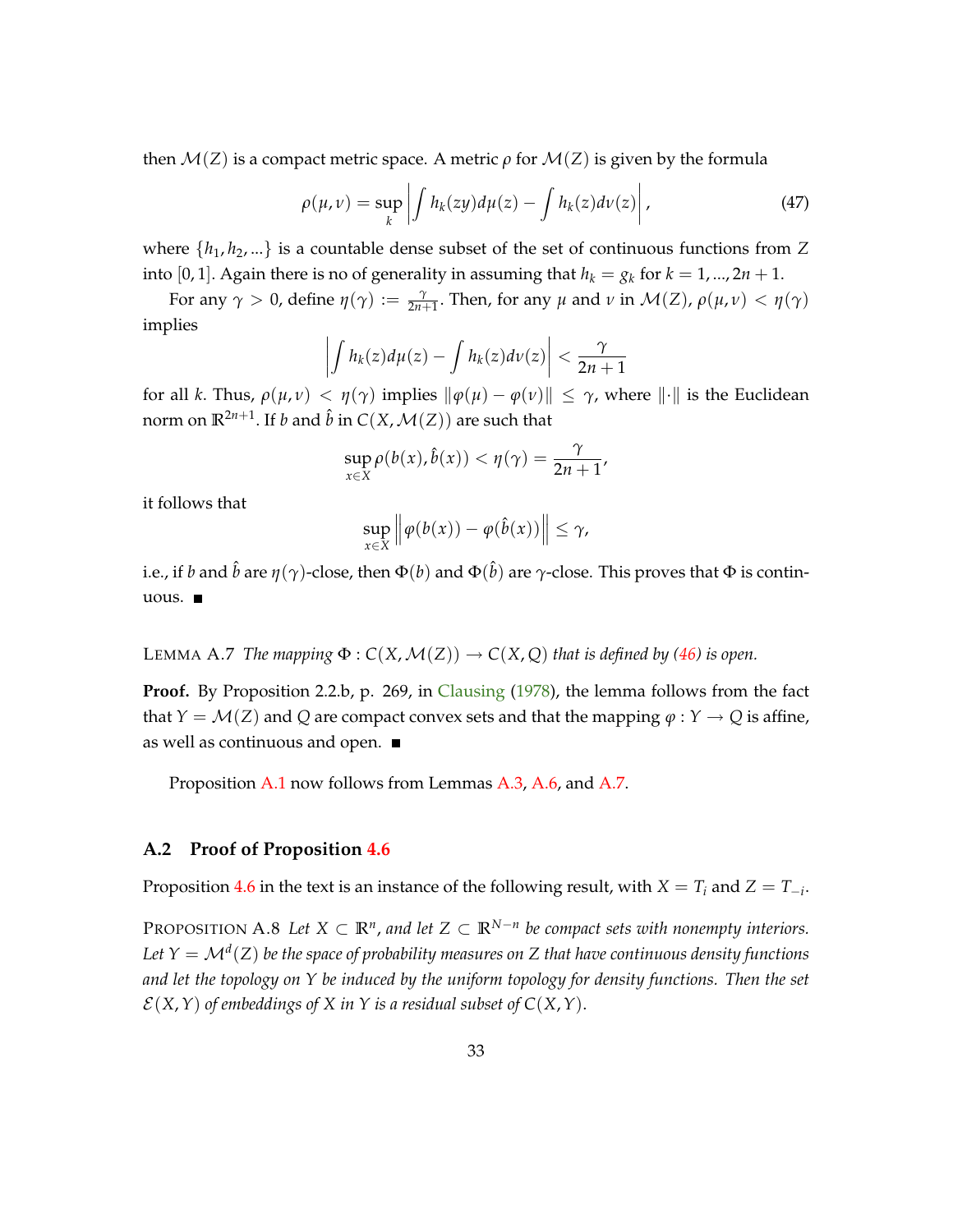The proof proceeds along the same lines as the proof of Proposition [A.1.](#page-30-2) We note that  $\mathcal{M}^d(Z)$  is a separable metric space. A metric  $\rho$  for  $\mathcal{M}^d(Z)$  is given by the formula

$$
\rho(\mu, \nu) = \sup_{z \in Z} |f_{\mu}(z) - f_{\nu}(z)|,
$$
\n(48)

where  $f_\mu$  and  $f_\nu$  are the continuous densities associated with  $\mu$  and  $\nu$ .

The conclusion of Lemma [A.3](#page-31-3) remains valid with  $X \subset \mathbb{R}^n$  and  $Y = \mathcal{M}^d(Z)$  having the topology that is induced by uniform convergence of density functions. To prove Propo-sition [A.8,](#page-34-2) it therefore suffices to specify a mapping  $\hat{\Phi}: C(X, \mathcal{M}^d(Z)) \to C(X, [0, 1]^{2n+1})$ that is continuous and open. We do so by setting

<span id="page-35-1"></span>
$$
\hat{\Phi}(b) = \hat{\varphi} \circ b \tag{49}
$$

for  $b \in C(X, \mathcal{M}^d(Z))$ , where  $\hat{\varphi}: \mathcal{M}^d(Z) \to [0, 1]^{2n+1}$  is given by the formula:

<span id="page-35-0"></span>
$$
\hat{\varphi}(\mu) = \left(\frac{f_{\mu}(z_1)}{1 + f_{\mu}(z_1)}, \dots, \frac{f_{\mu}(z_{2n+1})}{1 + f_{\mu}(z_{2n+1})}\right),\tag{50}
$$

where  $z_1$ , ...,  $z_{2n+1}$  is an arbitrary but fixed collection of distinct elements of the interior of *Z*.

LEMMA A.9 *The mapping*  $\hat{\varphi}: \mathcal{M}^d(Z) \to [0, 1]^{2n+1}$  *is continuous and open.* 

**Proof.** Continuity is immediate from  $(50)$ . Openness follows from observing that  $\hat{\varphi}$  is the composition of the homeomorphism  $\mu \to f_{\mu}$  between  $\mathcal{M}^*(Z)$  and  $C(Z, \mathbb{R}_+)$ , the projection  $f \rightarrow (f(z_1), ... f(z_{2n+1}))$  from  $C(Z, \mathbb{R}_+)$  to  $\mathbb{R}^{2n+1}_+$ , and the homeomorphism

$$
(f_1, ... f_{2n+1}) \rightarrow \left(\frac{f_1}{(1+f_1)}, ..., \frac{f_{2n+1}}{(1+f_{2n+1})}\right)
$$

from  $\mathbb{R}^{2n+1}_+$  to the product  $[0, 1)^{2n+1}$ .

LEMMA  $A.10$  *The function*  $\hat{\Phi}$  *that is defined by [\(49\)](#page-35-1) and [\(50\)](#page-35-0) maps*  $C(X, \mathcal{M}^d(Z))$  *continuously into*  $C(X, [0, 1]^{2n+1})$ .

**Proof.** By routine calculations, [\(50\)](#page-35-0) implies

$$
\|\hat{\varphi}(\mu) - \hat{\varphi}(\bar{\mu})\| \le (2n+1) \max_{i} |f_{\mu}(z_i) - f_{\bar{\mu}}(z_i)|
$$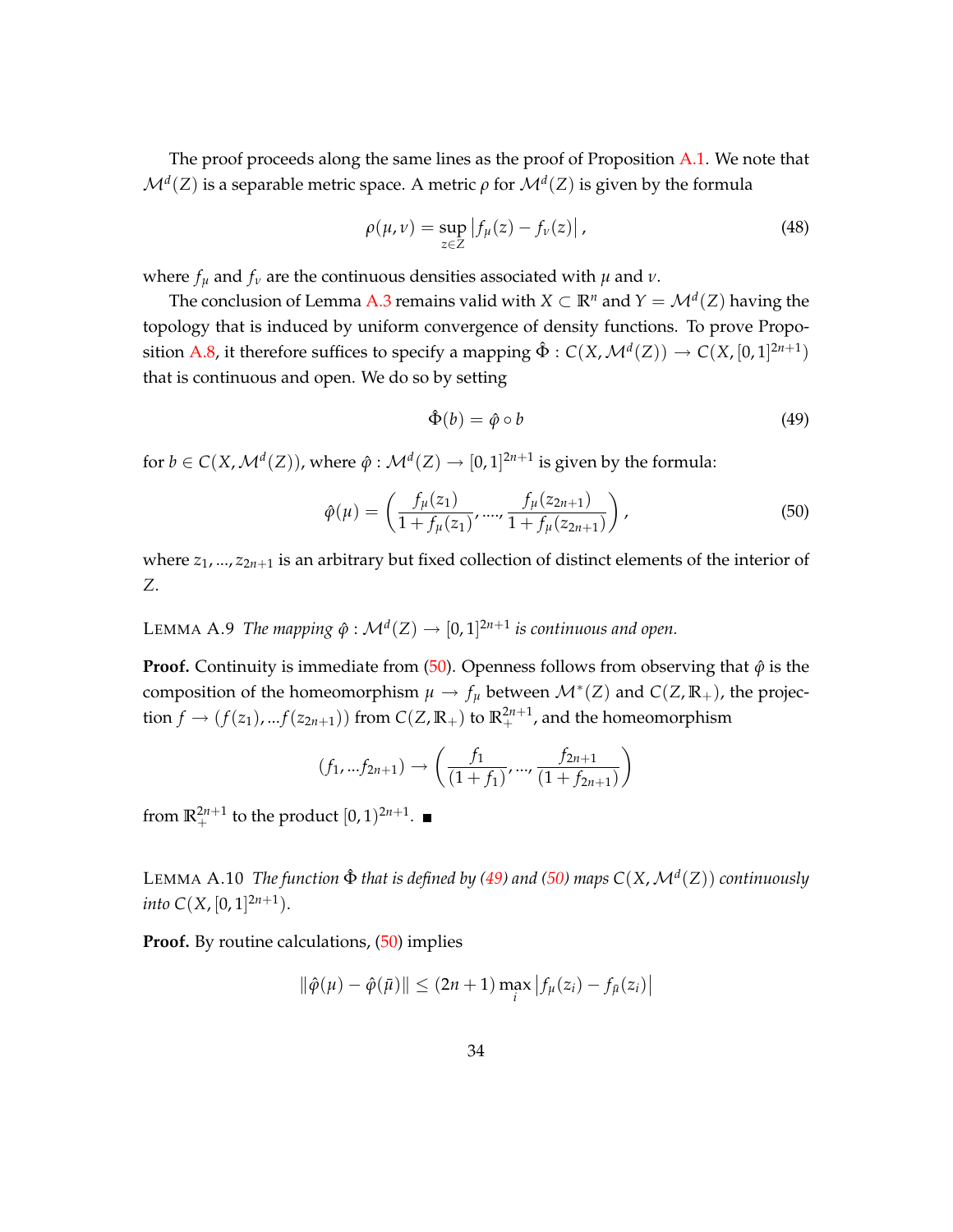<span id="page-36-6"></span>for any  $\mu$  and  $\bar{\mu}$  in  $\mathcal{M}^d(Z)$ , where  $\|\cdot\|$  is again the Euclidean norm on  $\mathbb{R}^{2n+1}$ . For any  $\mu$ and  $\bar{\mu}$  in  $\mathcal{M}^d(Z)$ , therefore,

$$
\|\hat{\varphi}(\mu)-\hat{\varphi}(\bar{\mu})\|\leq (2n+1)\rho(\mu,\bar{\mu}).
$$

The function  $\hat{\varphi}$  thus is uniformly continuous. By the same argument as in the proof of Lemma [A.6,](#page-33-0) it follows that  $\hat{\Phi}$  takes values in  $C(X,[0,1]^{2n+1})$  and that  $\hat{\Phi}$  is continuous.

The proof that  $\hat{\Phi}$  is also open is more involved. The range  $\mathcal{M}^d(Z)$  of belief functions now consists of measures with continuous density functions and is therefore not com-pact.<sup>[18](#page-36-0)</sup> Therefore we cannot rely on the result of [Clausing](#page-42-12) [\(1978\)](#page-42-12) to infer that  $\hat{\Phi}$  is open if  $\hat{\varphi}$  is open. Instead we need a new argument.

<span id="page-36-5"></span>LEMMA A.11 *For any*  $(q, \mu) \in [0, 1)^{2n+1} \times \mathcal{M}^d(Z)$ , the infimum  $\rho^*(q, \mu)$  of the distance  $\rho(\mu, \nu)$  *over the set of measures*  $\nu \in \mathcal{M}^d(Z)$  *that satisfy* 

<span id="page-36-3"></span>
$$
\hat{\varphi}(\nu) = \mathbf{q}.\tag{51}
$$

*is well defined and satisfies*

<span id="page-36-4"></span>
$$
\rho^*(\mathbf{q}, \mu) = \max_i \left| \frac{q_i}{1 - q_i} - f_\mu(z_i) \right|.
$$
\n(52)

**Proof.** Fix  $\mathbf{q} \in [0, 1)^{2n+1}$  and  $\mu \in \mathcal{M}^d(Z)$  and let  $f_\mu$  be the density of  $\mu$ . For any  $\varepsilon > 0$  and any *i*, let  $B_{\varepsilon}(z_i)$  be the open  $\varepsilon$ -ball around  $z_i$  and let  $g_i^{\varepsilon} \in C(Z, [0, 1])$  be such that  $g_i^{\varepsilon}(z_i) = 1$ and  $g_i^{\varepsilon}(z) = 0$  for all  $z \notin B_{\varepsilon}(z_i)$ . For any  $\varepsilon > 0$  and any  $\alpha > 0$ , consider the function  $\hat{f}_{\alpha \varepsilon}$ that is given by the formula

<span id="page-36-2"></span>
$$
\hat{f}_{\alpha\varepsilon}(z) = \max\left[0, \alpha f_{\mu}(z) + \sum_{i=1}^{2n+1} \left(\frac{q_i}{1-q_i} - \alpha f_{\mu}(z_i)\right) g_i^{\varepsilon}(z)\right].
$$
\n(53)

By construction, the function  $\hat{f}_{\alpha\varepsilon}(\cdot)$  from *Z* into  $\mathbb{R}_+$  is continuous. Thus, if  $\varepsilon$  and  $\alpha$  are such that

<span id="page-36-1"></span>
$$
\int_{Z} \hat{f}_{\alpha \varepsilon}(z) dz = 1,\tag{54}
$$

then  $\hat{f}_{\alpha\epsilon}(\cdot)$  is the density of a measure  $\nu_{\alpha\epsilon} \in \mathcal{M}^d(Z)$ .

<span id="page-36-0"></span><sup>&</sup>lt;sup>18</sup>Compactness would require that the density functions belong to an equicontinuous set of functions.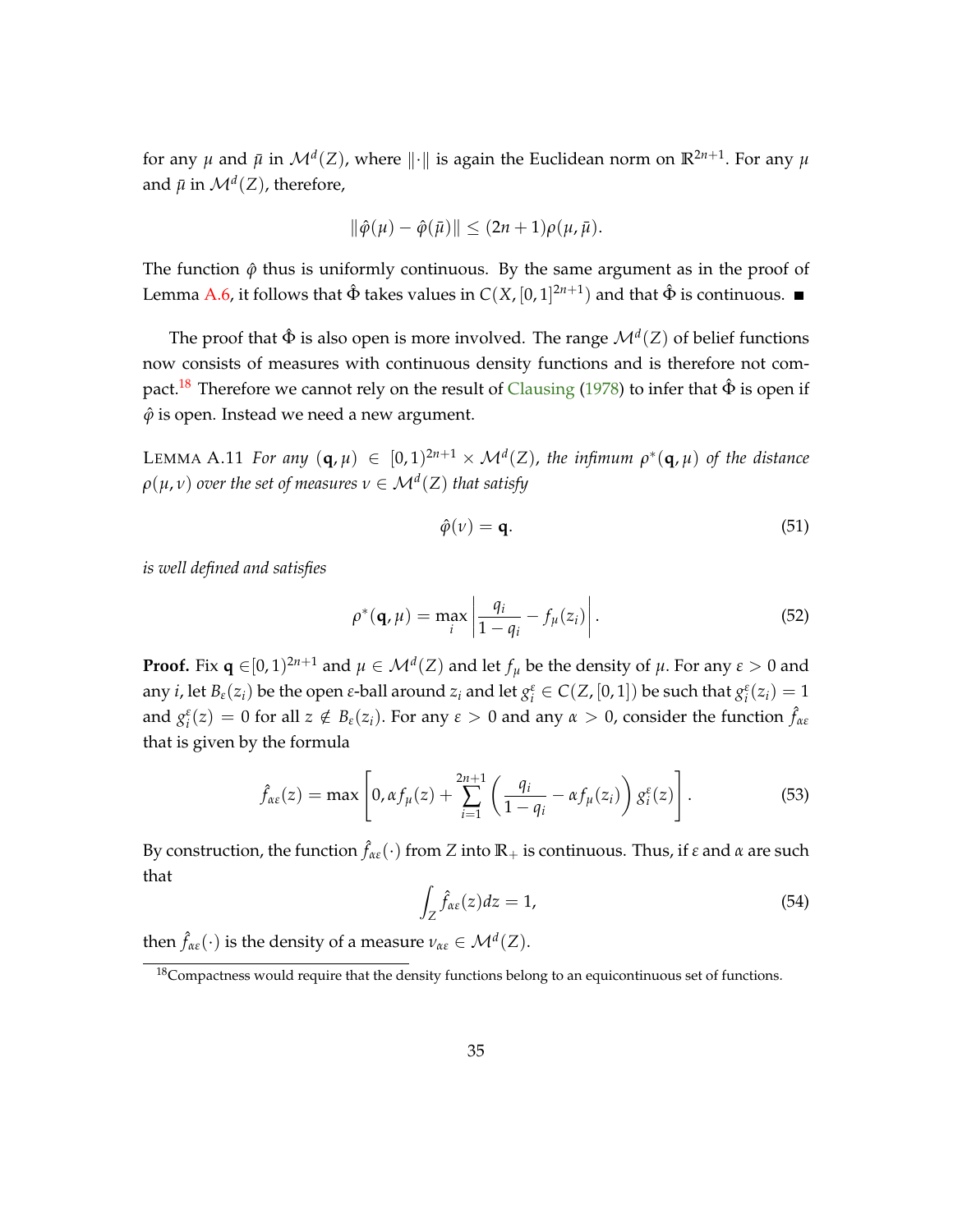We claim that, if  $\varepsilon > 0$  is sufficiently small, there exists  $\alpha(\varepsilon)$  such that equation [\(54\)](#page-36-1) holds for  $\alpha = \alpha(\varepsilon)$  and  $\varepsilon$ . Moreover, if  $\varepsilon$  is close to zero,  $\alpha(\varepsilon)$  is close to one. To prove this claim, we note that, because  $\int_Z f_\mu(z) dz = 1$ , [\(53\)](#page-36-2) implies

<span id="page-37-0"></span>
$$
\int_{Z} \hat{f}_{\alpha\varepsilon}(z)dz \leq \alpha + \sum_{i=1}^{2n+1} \frac{q_i}{1-q_i} \int_{Z} g_i^{\varepsilon}(z)dz \leq \alpha + H(\varepsilon)
$$
\n(55)

and

<span id="page-37-2"></span>
$$
\int_{Z} \hat{f}_{\alpha\varepsilon}(z)dz \geq \alpha + \sum_{i=1}^{2n+1} \left[ \frac{q_i}{1-q_i} - f_{\mu}(z_i) \right] \int_{Z} g_i^{\varepsilon}(z)dz \geq \alpha - H(\varepsilon), \tag{56}
$$

where

$$
H(\varepsilon) := \sum_{i=1}^{2n+1} \max\left[\frac{q_i}{1-q_i}, f_\mu(z_i)\right] \int_Z g_i^{\varepsilon}(z) dz
$$
  

$$
\leq \sum_{i=1}^{2n+1} \max\left[\frac{q_i}{1-q_i}, f_\mu(z_i)\right] \int_{B_{\varepsilon}(z_i)} dz.
$$
 (57)

Then, for  $\alpha \leq 1 - H(\varepsilon)$ , [\(55\)](#page-37-0) and [\(57\)](#page-37-1) imply  $\int_Z \hat{f}_{\alpha\varepsilon}(z)dz \leq 1$  and, for  $\alpha \leq 1 + H(\varepsilon)$ , [\(56\)](#page-37-2) and [\(57\)](#page-37-1) imply  $\int_Z \hat{f}_{\alpha \epsilon}(z) dz \geq 1$ . By the intermediate value theorem, there exists  $\alpha(\epsilon) \in$  $[1 - \eta, 1 + \eta]$  such that  $\int_Z \hat{f}_{\alpha \epsilon}(z) dz = 1$ . Moreover, by [\(57\)](#page-37-1),  $\lim_{\epsilon \to 0} H(\epsilon) = 0$  and, therefore,  $\lim_{\varepsilon \to 0} \alpha(\varepsilon) = 1.$ 

Consider the measures  $\nu_{\alpha(\varepsilon)\varepsilon} \in \mathcal{M}^d(Z)$  that are induced by the density functions  $\hat{f}_{\alpha(\varepsilon),\varepsilon}$  for  $\varepsilon > 0$  sufficiently small and  $\alpha(\varepsilon)$  chosen so that [\(54\)](#page-36-1) holds. Because the points *z*<sub>1</sub>, ..., *z*<sub>2*n*+1</sub> in *Z* are distinct, there exists  $\bar{\varepsilon} > 0$  such that, for  $\varepsilon < \bar{\varepsilon}$ , no two of the open balls  $B_{\varepsilon}(z_i)$  intersect each other. In this case, [\(53\)](#page-36-2) implies

<span id="page-37-1"></span>
$$
\hat{f}_{\alpha\varepsilon}(z_i) = \frac{q_i}{1 - q_i} \tag{58}
$$

for all *i*. For  $\alpha = \alpha(\varepsilon)$ , it follows that the measure  $\nu_{\alpha(\varepsilon)\varepsilon} \in \mathcal{M}^d(Z)$  satisfies  $\hat{\varphi}(\nu_{\alpha\varepsilon}) = \mathbf{q}$ . This implies, in particular, that the set of measures satisfying [\(51\)](#page-36-3) is nonempty so that the infimum  $\rho^*(\mathbf{q},\mu)$  is well defined.

For any one of the measures  $\nu_{\alpha(\varepsilon)\varepsilon}$  with  $\varepsilon < \bar{\varepsilon}$ , we compute

$$
\rho(\mu, \nu_{\alpha(\varepsilon)\varepsilon}) = \sup_{z \in Z} \left| f_{\mu}(z) - \hat{f}_{\alpha(\varepsilon),\varepsilon}(z) \right|
$$
  
\n
$$
\leq \sup_{z \in Z} \left| (1 - \alpha(\varepsilon)) f_{\mu}(z) - \sum_{i=1}^{2n+1} \left( \frac{q_i}{1 - q_i} - \alpha(\varepsilon) f_{\mu}(z_i) \right) g_i^{\varepsilon}(z) \right|
$$
  
\n
$$
\leq (1 - \alpha(\varepsilon)) \sup_{z \in Z} f_{\mu}(z) + \max_{i} \left| \frac{q_i}{1 - q_i} - f_{\mu}(z_i) \right| + (1 - \alpha(\varepsilon)) f_{\mu}(z_i).
$$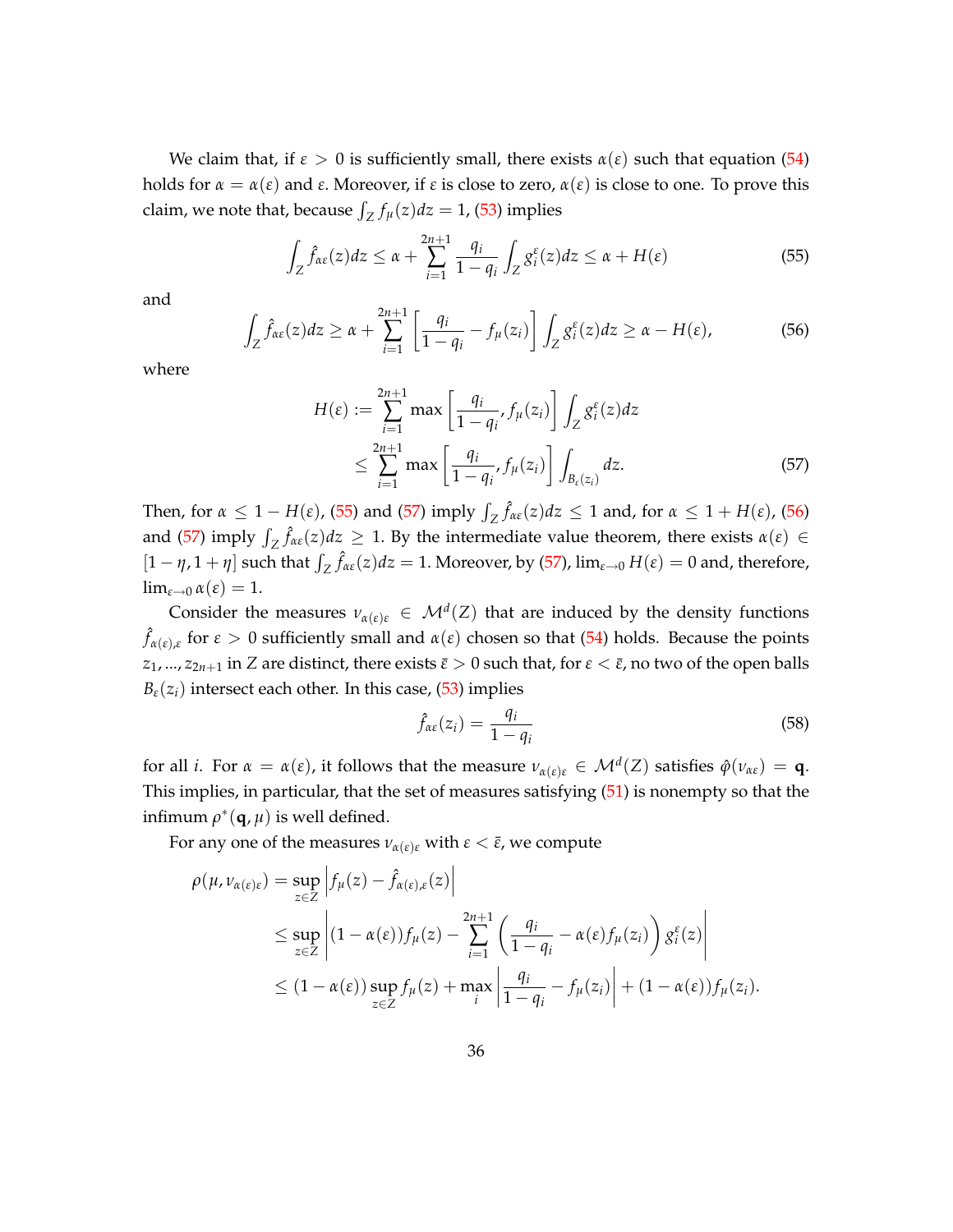<span id="page-38-2"></span>If  $\varepsilon$  and  $\alpha(\varepsilon)$  go to zero, the first term and the third term on the right-hand side vanish and only the middle term remains. Therefore,

$$
\rho^*(\mathbf{q},\mu) \leq \max_i \left| \frac{q_i}{1-q_i} - f_{\mu}(z_i) \right|.
$$

Equation [\(52\)](#page-36-4) follows because, for *ν* satisfying [\(51\)](#page-36-3), we also have

$$
\rho(\mu, \nu) = \sup_{z \in Z} |f_{\mu}(z) - f_{\nu}(z)|
$$
  
\n
$$
\geq \max_{i} |f_{\mu}(z_{i}) - f_{\nu}(z_{i})|
$$
  
\n
$$
= \max_{i} |f_{\mu}(z_{i}) - \frac{q_{i}}{1 - q_{i}}|,
$$

and hence

 $\blacksquare$ 

$$
\rho^*(\mathbf{q},\mu) \geq \max_i \left|\frac{q_i}{1-q_i} - f_{\mu}(z_i)\right|.
$$

<span id="page-38-1"></span>LEMMA A.12 *For any*  $\varepsilon > 0$ , there exists a continuous function  $v_{\varepsilon}$  from  $[0,1)^{2n+1} \times \mathcal{M}^d(Z)$  to  $\mathcal{M}^d(Z)$  such that, for any  $(q, \mu) \in [0, 1)^{2n+1} \times \mathcal{M}^d(Z)$ ,  $\hat{\varphi}(\nu_{\varepsilon}(q, \mu)) = q$  and

$$
\rho(\mu, \nu_{\varepsilon}(\mathbf{q}, \mu)) \leq \rho^*(\mathbf{q}, \mu) + \varepsilon,\tag{59}
$$

 $\omega$ here  $\rho^*(\mathbf{q},\mu)$  *is again the infimum of the distance*  $\rho(\mu,\nu)$  *over the set of measures*  $\nu \in \mathcal{M}^d(Z)$ *that satisfy [\(51\)](#page-36-3).*

**Proof.** Fix  $\varepsilon > 0$ . For any  $\mathbf{q} \in Q$  and any  $\mu \in \mathcal{M}^d(Z)$ , let

$$
\psi_{\varepsilon}(\mathbf{q},\mu) := \{ \nu \in \mathcal{M}^d(Z) | \varphi(\nu) = \mathbf{q} \text{ and } \rho(\mu,\nu) < \rho^*(\mathbf{q},\mu) + \varepsilon \},\tag{60}
$$

and let  $\bar{\psi}_{\epsilon}(\mathbf{q},\mu)$  be the closure of  $\psi_{\epsilon}(\mathbf{q},\mu)$ . To prove the lemma, it suffices to show that the correspondence  $\bar{\psi}_{\varepsilon}$  from  $Q \times \mathcal{M}^d(Z)$  into  $\mathcal{M}^d(Z)$  has a continuous selection.

By Theorem 1.2 of [Michael](#page-43-6) [\(1964\)](#page-43-6), existence of a continuous selection of the closedvalued correspondence  $\bar{\psi}_{\varepsilon}$  from  $Q \times \mathcal{M}^d(Z)$  into  $\mathcal{M}^d(Z)$  is guaranteed if  $\bar{\psi}_{\varepsilon}$  is convexvalued and lower hemi-continuous. To show that  $\bar{\psi}_{\varepsilon}$  has these properties, it suffices that to show that  $\psi_{\varepsilon}$  has them: Convex-valuedness of  $\bar{\psi}_{\varepsilon}$  then follows from the convex-valuedness of  $\psi_{\varepsilon}$  and the observation that the closure of a convex set is convex; similarly, lower hemicontinuity of  $\bar{\psi}_{\varepsilon}$  follows from the lower hemi-continuity of  $\psi_{\varepsilon}$ .<sup>[19](#page-38-0)</sup>

<span id="page-38-0"></span><sup>19</sup>[Hildenbrand](#page-42-13) [\(1974\)](#page-42-13), pp. 36, 26.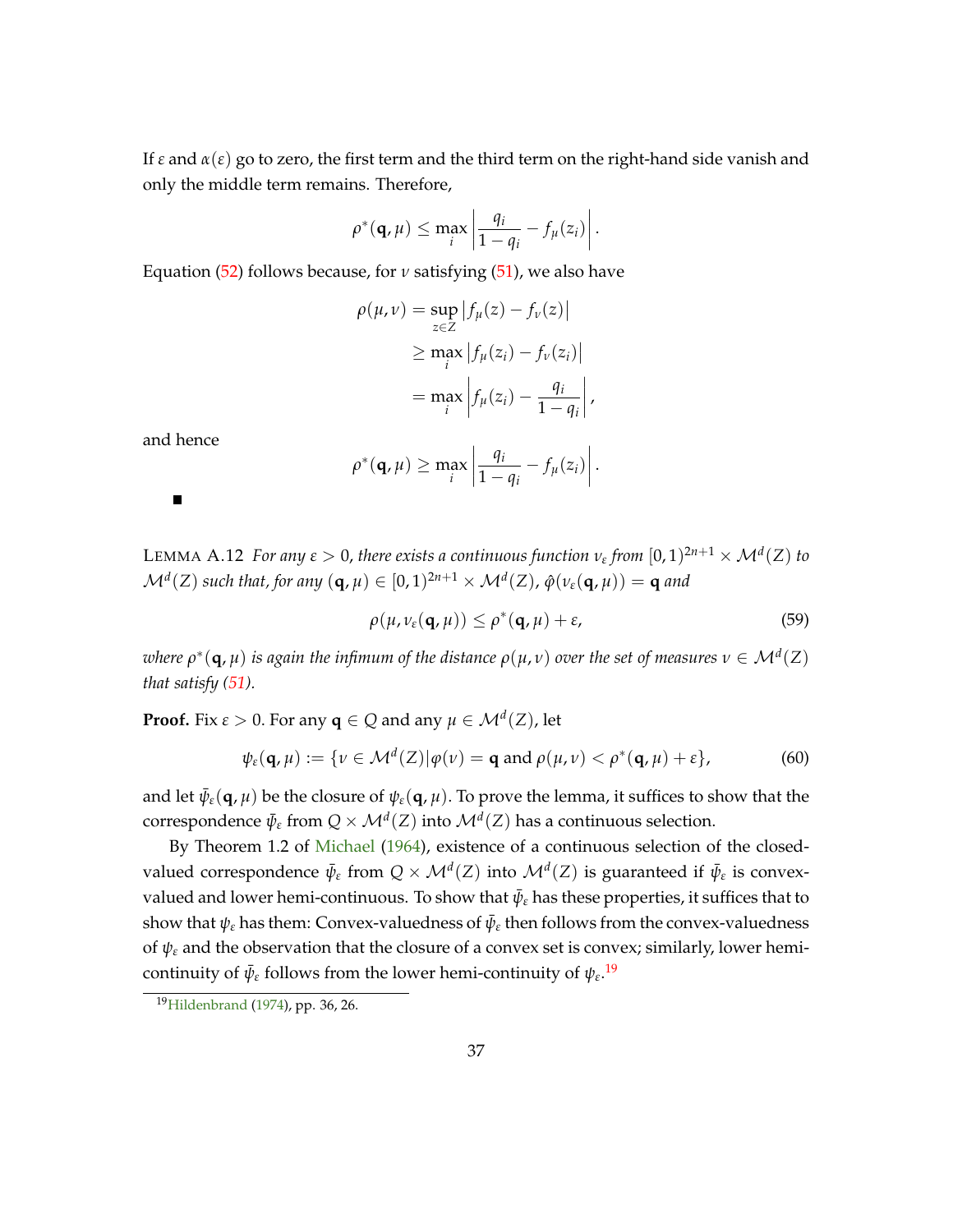To establish convex-valuedness of  $\psi_{\varepsilon}$ , fix  $(q, \mu) \in Q \times \mathcal{M}^d(Z)$ . Let  $\nu_1, \nu_2$  be any two elements of  $\psi_{\varepsilon}(\mathbf{q},\mu)$ , and, for some  $\lambda \in (0,1)$ , consider the convex combination  $\lambda \nu_1 + (1 - \mu_1)$ *λ*)*ν*<sub>2</sub> of *ν*<sub>1</sub> and *ν*<sub>2</sub>. Because *ν*<sub>1</sub> and *ν*<sub>2</sub> belong to  $ψ_ε$ (**q**,  $μ$ ), the densities  $f_{ν_1}f_{ν_2}$  of  $ν_1$ ,  $ν_2$  satisfy

<span id="page-39-0"></span>
$$
f_{\nu_1}(z_i) = f_{\nu_2}(z_i) = \frac{q_i}{1 - q_i} \tag{61}
$$

for all *i* and

<span id="page-39-1"></span>
$$
\sup_{z\in Z}\rho(\mu,\nu_j)<\rho^*(\mathbf{q},\mu)+\varepsilon\tag{62}
$$

for  $j = 1, 2$ . From [\(61\)](#page-39-0), we immediately obtain

$$
f_{\lambda v_1 + (1-\lambda)v_2}(z_i) = \lambda f_{v_1}(z_i) + (1-\lambda)f_{v_2}(z_i) = \frac{q_i}{1-q_i}
$$

for all *i*, hence,  $\hat{\varphi}(\lambda \nu_1 + (1 - \lambda)\nu_2) =$ **q**. Moreover, [\(62\)](#page-39-1) implies

$$
\rho(\mu, \lambda \nu_1 + (1 - \lambda)\nu_2)
$$
\n
$$
= \sup_{z \in Z} |f_{\mu}(z) - \lambda f_{\nu_1}(z) - (1 - \lambda)f_{\nu_2}(z)|
$$
\n
$$
\leq \lambda \sup_{z \in Z} |f_{\mu}(z) - f_{\nu_1}(z)| + (1 - \lambda) \sup_{z \in Z} |f_{\mu}(z) - \lambda f_{\nu_2}(z)|
$$
\n
$$
< \rho^*(\mathbf{q}, \mu) + \varepsilon.
$$

Thus,  $\lambda v_1 + (1 - \lambda)v_2 \in \psi_{\varepsilon}(\mathbf{q}, \mu)$ .

To prove lower hemi-continuity of  $\psi_{\varepsilon}$ , consider any pair  $(\mathbf{q}, \mu) \in Q \times \mathcal{M}^d(Z)$ , any measure  $\nu \in \psi_{\varepsilon}(\mathbf{q},\mu)$ , and any sequence  $\{(\mathbf{q}^r,\mu^r)\}\)$  that converges to  $(\mathbf{q},\mu)$ . Because  $\hat{\varphi}$  is open, there exists a sequence  $\{v^r\}$  converging to  $v$  such that  $\varphi(v^r) = \mathbf{q}^r$  for all  $r$ . For any *r*, the triangle inequality implies

$$
\rho(\mu^r, \nu^r) \leq \rho(\mu^r, \mu) + \rho(\mu, \nu) + \rho(\nu, \nu^r).
$$

Since *ν* ∈  $ψ_ε$ (**q**, *μ*) satisfies [\(62\)](#page-39-1), it follows that, for some *η* > 0, we have

$$
\rho(\mu^r, \nu^r) \leq \rho(\mu^r, \mu) + \rho^*(\mathbf{q}, \mu) + \varepsilon + \rho(\nu, \nu^r) - \eta
$$

for all r. If r is large enough so that  $\rho(\mu^r, \mu)$ ,  $\rho(\nu, \nu^r)$ , and  $|\rho^*(\mathbf{q}, \mu) - \rho^*(\mathbf{q}^r, \mu^r)|$  are all less than  $\frac{\eta}{3}$ , it follows that

$$
\rho(\mu^r,\nu^r)<\rho^*(\mathbf{q}^r,\mu^r)+\varepsilon
$$

and, hence, that  $v^r \in \psi_{\varepsilon}(\mathbf{q}^r, \mu^r)$ . This proves that  $\psi_{\varepsilon}$  is lower hemi-continuous.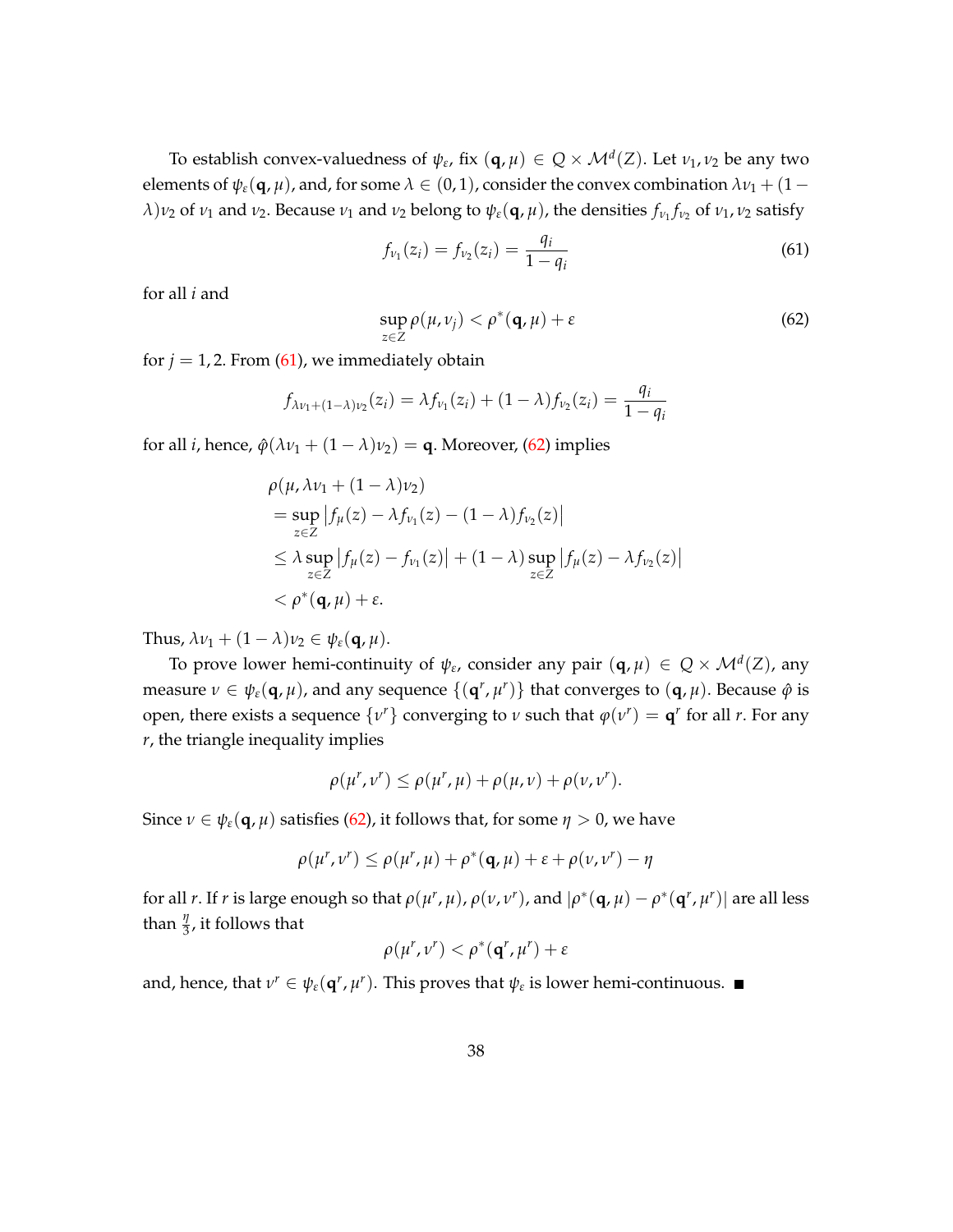LEMMA A.13 *The mapping*  $\hat{\Phi}$  : *C*(*X*, *M*<sup>*d*</sup>(*Z*)) → *C*(*X*, [0, 1]<sup>2*n*+1</sup>) *is open.* 

**Proof.** The lemma is equivalent to the statement that  $\hat{\Phi}^{-1}$  is a lower hemi-continuous correspondence. To verify lower hemi-continuity, consider any functions  $b \in C(X, \mathcal{M}^d(Z))$ and  $\beta \in C(X, Q)$  such that  $\beta = \hat{\Phi}(b)$ . Consider any sequence  $\{\beta^r\}$  in  $C(X, Q)$  that converges to *β*. For any *r*, define a function *b <sup>r</sup>* by setting

$$
b^r(x) = \nu_{1/r}(\beta^r(x), b(x))
$$

for any  $x \in X$ , where  $v_{1/r}$  is the function given by Lemma [A.12](#page-38-1) with  $\varepsilon = \frac{1}{r}$  Because  $v_{1/r}$ , *β<sup>r</sup>*, and *b*, are continuous,  $b^r \in C(X, \mathcal{M}^d(Z))$ . Lemma [A.12](#page-38-1) implies that , for any  $\gamma > 0$ , there exists  $\eta(\gamma) > 0$  such that, if  $\left\| \hat{\phi}(b(x)) - \beta^{r}(x) \right\| < \eta(\gamma)$  for all *x*, then

$$
\rho(b(x),b^r(x)) \leq \rho^*(\beta^r(x),b(x)) + \frac{1}{r}
$$

for all *x*. By Lemma [A.11,](#page-36-5) it follows that

$$
\rho(b(x), b^{r}(x)) \le \max_{i} \left| \frac{\beta_{i}^{r}(x)}{1 - \beta_{i}^{r}(x)} - f_{b(x)}(z_{i}) \right| + \frac{1}{r}
$$

$$
= \max_{i} \left| \frac{\beta_{i}^{r}(x)}{1 - \beta_{i}^{r}(x)} - \frac{\beta_{i}(x)}{1 - \beta_{i}(x)} \right| + \frac{1}{r}
$$

for all *x*, where  $f_{b(x)}$  is the density of the measure  $b(x)$ . Now the uniform convergence of the sequence  $\{\beta^r\}$  to  $\beta$  implies that, for any  $\eta > 0$ , there exists  $R(\eta)$  such that for all  $r \ge R(\eta)$ ,  $\rho(b(x), b^r(x)) < \eta$  for all *x*. This proves that the sequence  $\{b^r\}$  converges uniformly to *b*. Lower hemi-continuity of  $\hat{\Phi}$  follows immediately.

#### <span id="page-40-0"></span>**A.3 Proof of Lemma [4.9](#page-24-1)**

**Proof.** We first show that, if  $\mathcal{M}^d_+(T)$  is endowed with the topology that is induced by the uniform topology for density functions, then the maps  $v \to \psi_i(v) = (\bar{v}_i(v), b_i(\cdot, v))$  are continuous and open. We begin by proving continuity. If  $\{v^k\}$  is a sequence in  $\mathcal{M}^d_+(T)$ that converges to a limit  $\nu \in \mathcal{M}^d_+(T)$ , the associated densities satisfy

<span id="page-40-1"></span>
$$
\lim_{k \to \infty} f^{\nu^k}(t_i, t_{-i}) = f^{\nu}(t_i, t_{-i}), \tag{63}
$$

uniformly on *T*. Because the continuous function *f ν* is bounded on the compact set *T*, it follows that the densities  $f^{\nu^k}$  are uniformly bounded. For any *i*, therefore, Lebesgue's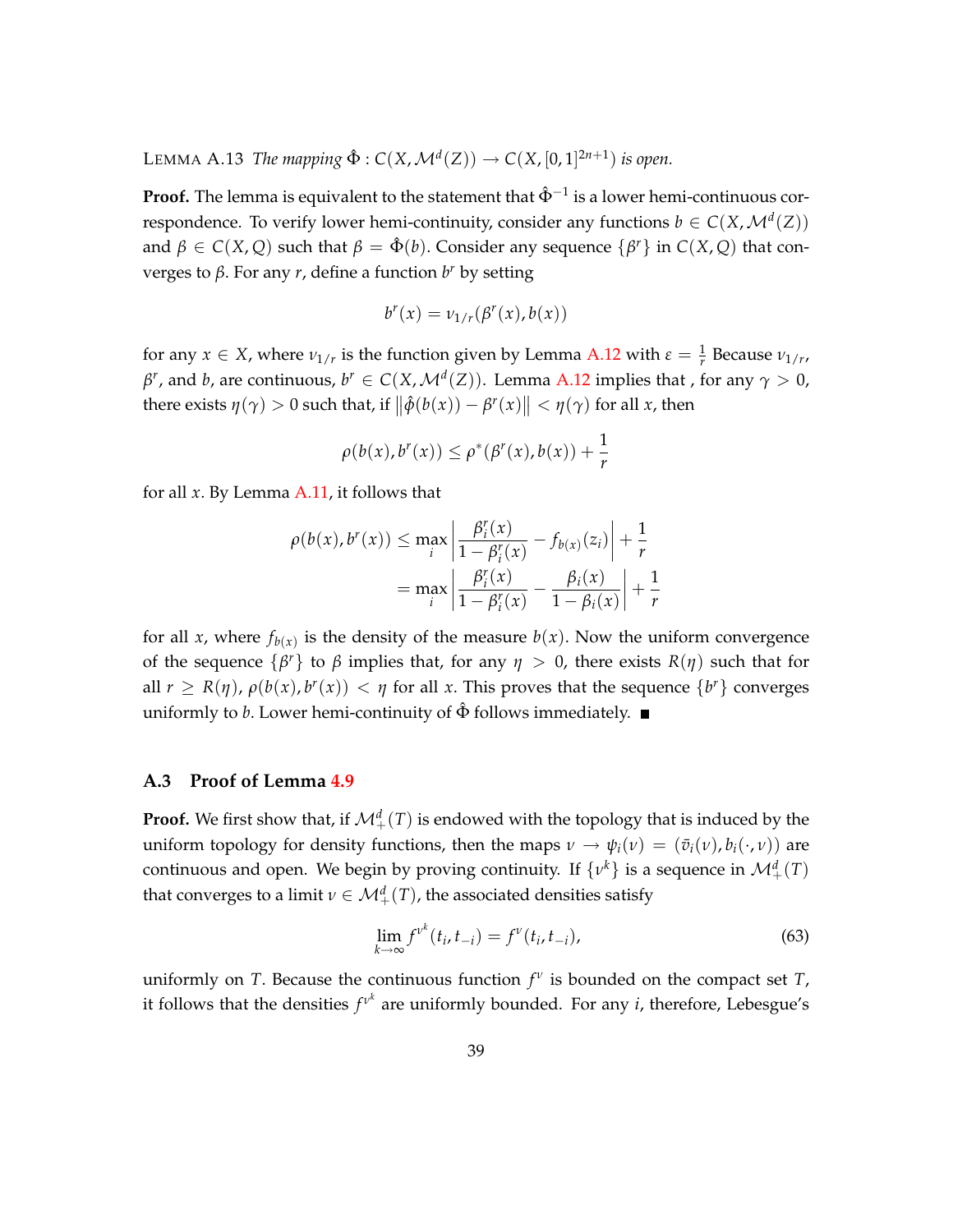bounded convergence theorem implies that

<span id="page-41-1"></span>
$$
\lim_{k \to \infty} \bar{f}_i^{\nu^k}(t_i) = \lim_{k \to \infty} \int_{T_{-i}} f^{\nu^k}(t_i, t_{-i}) dt_{-i} = \int_{T_{-i}} f^{\nu}(t_i, t_{-i}) dt_{-i} = \bar{f}_i^{\nu}(t_i),
$$
(64)

uniformly on  $T_i$ , which proves that the sequence  $\{\bar{v}_i(v^k)\}$  converges to  $\bar{v}_i(v)$ .

Because  $v \in M^d_+(T)$ , we have  $\bar{f}^v_i(t_i) > 0$  for all  $t_i \in T_i$ ; indeed, because  $\bar{f}^v_i(\cdot)$  is continuous,  $\bar{f}_i^v(t_i)$  is bounded away from zero on  $T_i$ . Because the marginal densities  $f_i^{v^k}$ *i* converge uniformly to  $\bar{f}_i^{\nu}$ , it follows that they are uniformly bounded away from zero. If we combine  $(63)$  and  $(64)$  with  $(29)$  in the text, we obtain

$$
\lim_{k \to \infty} \beta_i(t_{-i}|t_i, \nu^k) = \beta_i(t_{-i}|t_i, \nu), \tag{65}
$$

uniformly on *T*. For any  $t_i \in T_i$ , therefore, the sequence  $\{b_i(\cdot|t_i, v^k)\}$  converges to  $b_i(\cdot|t_i, v)$ , uniformly on *T*<sub>*i*</sub>. Continuity of the map  $\psi_i(\nu) = (\bar{v}_i(\nu), b_i(\cdot, \nu))$  is thus proved.

To show that  $\psi_i$  is open, we note that, for any  $\psi_i$  has an inverse. For any  $\bar{\nu}_i \in \mathcal{M}^d_+(\mathit{T}_i)$ and any  $b_i \in C(T_i, \mathcal{M}^d(T_{-i}))$ , let  $\bar{f}^{\bar{v}_i}$  and  $\beta_i(\cdot|\cdot)$  be the associated marginal and conditional density functions and consider the measure  $\psi_i^{-1}(\bar{\nu}_i, b_i)$  that is defined by the formula

$$
\psi_i^{-1}(B_i \times B_{-i}|\bar{v}_i, b_i) = \int_{B_i} \int_{B_{-i}} \beta_i(t_{-i}|t_i) \bar{f}^{\bar{v}_i}(t_i) dt_{-i} dt_i.
$$
 (66)

By another application of Lebesgue's bounded convergence theorem, one sees that  $\psi_i^{-1}(\bar{\nu}_i, b_i) \in$  $\mathcal{M}^d_+(T)$  and that  $\psi_i^{-1}$  is continuous. Therefore  $\psi_i$  is open.

Next, we show that the topology that is induced by uniform convergence of densities is in fact the coarsest topology under which the maps  $v \to \psi_i(v) = (\bar{v}_i(v), b_i(\cdot, v))$  Let *B* be any open subset of  $\mathcal{M}^d_+(T)$  in the topology that is induced by the uniform topology for density functions and let  $\mathcal T$  be any other topology on  $\mathcal N^{db}_+(T)$  such that the maps  $\psi_i$  are continuous. Because, in the topology that is induced by the uniform topology for density functions,  $\psi_i$  is an open mapping,  $\psi_i(B)$  is an open subset of  $\mathcal{M}^d_+(T_i) \times C(T_i, \mathcal{M}^d(T_{-i}))$ . Because  $\psi_i$  is continuous when  $\mathcal{M}^d_+(T)$  has the topology  $\mathcal T$ , it follows that  $\psi_i^{-1}(\psi_i(B))=$  $B \in \mathcal{T}$  . Thus, the topology on  $\mathcal{M}^d_+(T)$  that is induced by the uniform topology for density functions is at least as coarse as  $T$ .

## **References**

<span id="page-41-0"></span>ALLEN, B. (1981): "Generic Existence of Completely Revealing Equilibria for Economies with Uncertainty when Prices Convey Information," *Econometrica*, 49, 1173 – 1199. [5](#page-6-1)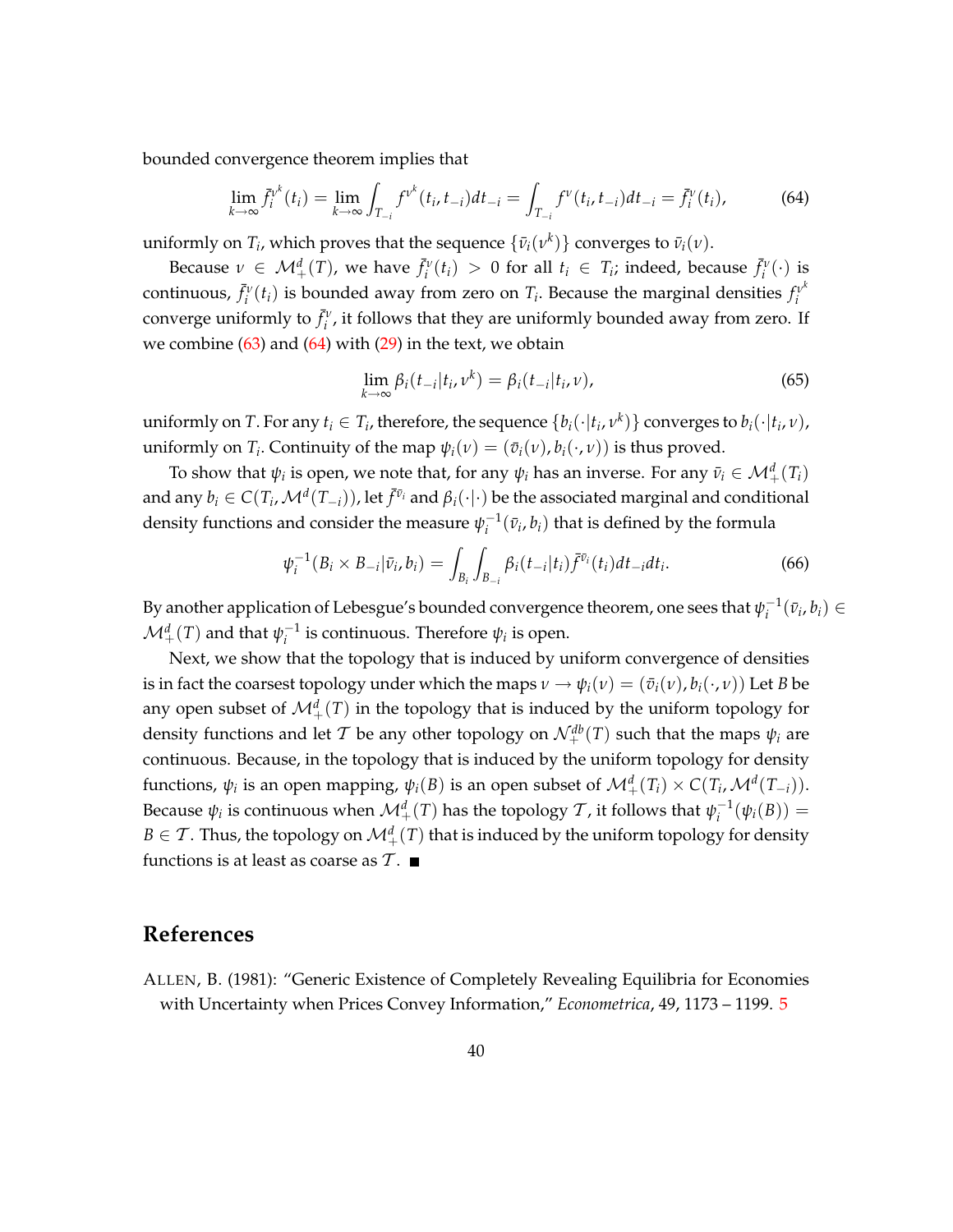- <span id="page-42-7"></span>BARELLI, P. (2009): "On the genericity of full surplus extraction in mechanism design," *J. of Econ. Theory*, 144, 1320 – 1333. [6,](#page-7-3) [23,](#page-24-2) [25](#page-26-2)
- <span id="page-42-9"></span>BERGEMANN, D., AND S. MORRIS (2005): "Robust mechanism design," *Econometrica*, 73, 1521–1534. [6](#page-7-3)
- <span id="page-42-8"></span>CHEN, Y., AND S. XIONG (2011): "The Genericity of Beliefs-Determine-Preferences Models Revisited," *Journal of Economic Theory*, 146, 751– 761. [6,](#page-7-3) [23,](#page-24-2) [24,](#page-25-0) [25,](#page-26-2) [27](#page-28-0)
- <span id="page-42-12"></span>CLAUSING, A. (1978): "Retractions and Open Mappings Between Convex Sets," *Mathematische Zeitschrift*, 160, 263 – 274. [33,](#page-34-3) [35](#page-36-6)
- <span id="page-42-3"></span>COMPTE, O., AND P. JEHIEL (2009): "Veto Constraint in Mechanism Design: Inefficiency with Correlated Types," *American Economic Journal: Microeconomics*, 1, 182 – 206. [4,](#page-5-1) [8](#page-9-1)
- <span id="page-42-1"></span>CRÉMER, J., AND R. MCLEAN (1988): "Full extraction of the surplus in Bayesian and dominant strategy auctions," *Econometrica*, 56, 1247–1257. [2,](#page-3-2) [3,](#page-4-1) [4,](#page-5-1) [16](#page-17-2)
- <span id="page-42-10"></span>DEKEL, E., D. FUDENBERG, AND S. MORRIS (2006): "Topologies on Types," *Theoretical Economics*, 1, 275 – 309. [7](#page-8-5)
- <span id="page-42-2"></span>GIZATULINA, A., AND M. HELLWIG (2010): "Informational Smallness and the Scope for Limiting Informational Rents," *Journal of Economic Theory*, 145, 2260 – 2281. [2](#page-3-2)
- <span id="page-42-6"></span>(2011): "On the Robustness of the BDP Property for Families of Incomplete-Information Models," Working paper, Max Planck Institute for Research on Collective Goods. [6,](#page-7-3) [24,](#page-25-0) [25,](#page-26-2) [27](#page-28-0)
- <span id="page-42-0"></span>HEIFETZ, A., AND Z. NEEMAN (2006): "On the generic (im)possibility of full surplus extraction in mechanism design," *Econometrica*, 117, 213–233. [1,](#page-2-0) [2,](#page-3-2) [3,](#page-4-1) [4,](#page-5-1) [6,](#page-7-3) [8,](#page-9-1) [9,](#page-10-3) [23,](#page-24-2) [24,](#page-25-0) [25](#page-26-2)
- <span id="page-42-11"></span>HELLWIG, M. (1996): "Sequential Decisions Under Uncertainty and the Maximum Theorem," *Journal of Mathematical Economics*, 25, 443 – 464. [17](#page-18-2)
- <span id="page-42-13"></span>HILDENBRAND, W. (1974): *Core and Equilibria of a Large Economy*. Princeton University Press, Princeton, NJ. [37](#page-38-2)
- <span id="page-42-5"></span>HIRSCH, M. (1994): *Differential Topology*. Springer Verlag, New-York. [5,](#page-6-1) [28](#page-29-0)
- <span id="page-42-4"></span>HUREWICZ, W., AND H. WALLMAN (1941): *Dimension Theory*. Princeton Mathematical Series, no. 4., Princeton, NJ. [5,](#page-6-1) [30](#page-31-4)